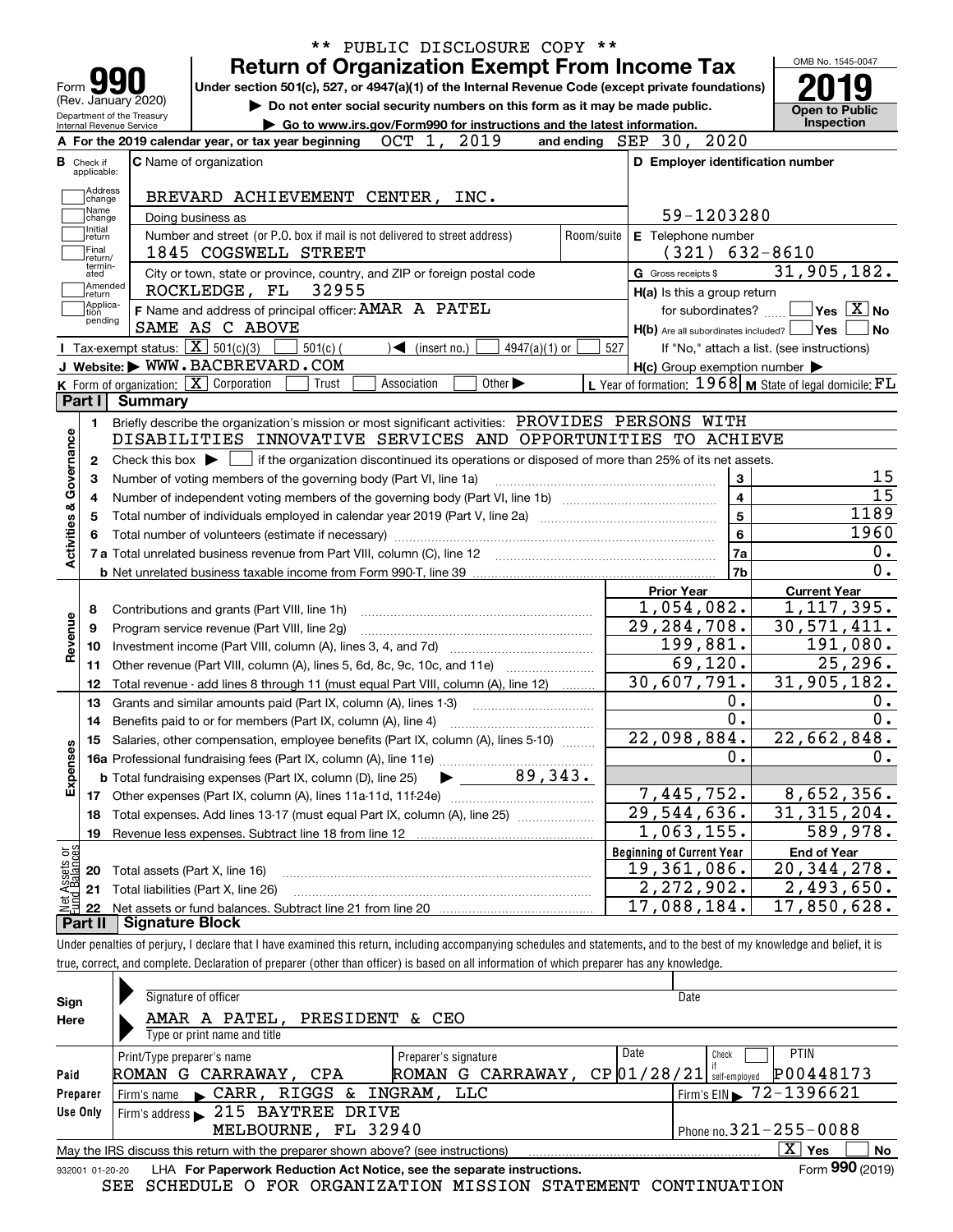|              | BREVARD ACHIEVEMENT CENTER, INC.<br>Form 990 (2019)<br>Part III   Statement of Program Service Accomplishments                               | 59-1203280    | $Page$ 2                                        |
|--------------|----------------------------------------------------------------------------------------------------------------------------------------------|---------------|-------------------------------------------------|
|              |                                                                                                                                              |               |                                                 |
|              |                                                                                                                                              |               |                                                 |
| 1            | Briefly describe the organization's mission:                                                                                                 |               |                                                 |
|              | PROVIDES PERSONS WITH DISABILITIES INNOVATIVE SERVICES AND                                                                                   |               |                                                 |
|              | OPPORTUNITIES TO ACHIEVE PERSONAL SUCCESS                                                                                                    |               |                                                 |
|              |                                                                                                                                              |               |                                                 |
| $\mathbf{2}$ | Did the organization undertake any significant program services during the year which were not listed on the                                 |               |                                                 |
|              | prior Form 990 or 990-EZ?                                                                                                                    |               | $\overline{\ }$ Yes $\overline{\phantom{X}}$ No |
|              | If "Yes," describe these new services on Schedule O.                                                                                         |               |                                                 |
| 3            | Did the organization cease conducting, or make significant changes in how it conducts, any program services?                                 |               | $\overline{\ }$ Yes $\overline{\ \ X}$ No       |
|              | If "Yes," describe these changes on Schedule O.                                                                                              |               |                                                 |
| 4            | Describe the organization's program service accomplishments for each of its three largest program services, as measured by expenses.         |               |                                                 |
|              | Section 501(c)(3) and 501(c)(4) organizations are required to report the amount of grants and allocations to others, the total expenses, and |               |                                                 |
|              | revenue, if any, for each program service reported.                                                                                          |               |                                                 |
| 4a           | 21,013,409.<br>) (Revenue \$<br>(Expenses \$<br>including grants of \$<br>(Code:                                                             | 28, 330, 747. |                                                 |
|              | EMPLOYMENT CONTRACTS ACQUIRED THROUGH THE FEDERAL ABILITY ONE PROGRAM,                                                                       |               |                                                 |
|              | STATE AND COMMERCIAL PARTNERS PROVIDE TRAINING AND EMPLOYMENT                                                                                |               |                                                 |
|              | OPPORTUNITIES TO PERSONS WITH DISABILITIES AT SITES IN FLORIDA,                                                                              |               |                                                 |
|              | VIRGINIA, NORTH CAROLINA AND PUERTO RICO. SERVICES INCLUDE VOCATIONAL                                                                        |               |                                                 |
|              | TRAINING, EVALUATIONS AND ASSESSMENTS, JOB PLACEMENT AND SOCIAL                                                                              |               |                                                 |
|              | SECURITY ADMINISTRATION BENEFITS PLANNING TO ASSIST INDIVIDUALS IN                                                                           |               |                                                 |
|              | FINDING AND MAINTAINING INTEGRATED EMPLOYMENT. HIGH SCHOOL TRANSITION                                                                        |               |                                                 |
|              | SERVICES HELP STUDENTS EXPLORE CAREER OPTIONS AND PREPARE FOR                                                                                |               |                                                 |
|              | EMPLOYMENT UPON GRADUATION. SUPPORTED EMPLOYMENT, INCLUDING INDUSTRY                                                                         |               |                                                 |
|              | READINESS TRAINING, EMPOWERS INDIVIDUALS TO IMPROVE SELF-ADVOCACY,                                                                           |               |                                                 |
|              | SOCIAL AND WORKPLACE SKILLS TO ACHIEVE GREATER INDEPENDENCE.                                                                                 |               |                                                 |
|              | PERSONS SERVED- 2,610                                                                                                                        |               |                                                 |
| 4b           | 5, 630, 024. including grants of \$<br>(Expenses \$<br>) (Revenue \$<br>(Code:                                                               |               | 720, 731.                                       |
|              | EMPOWERMENT SERVICES SUPPORT PERSONS WITH DISABILITIES THROUGH                                                                               |               |                                                 |
|              | SUPERVISED EMPLOYMENT, EDUCATION, RECREATIONAL AND ENRICHMENT                                                                                |               |                                                 |
|              | OPPORTUNITIES. ADULT DAY TRAINING PROGRAMS HELP BUILD LIFE AND                                                                               |               |                                                 |
|              | WORKPLACE SKILLS, IMPROVE SELF-SUFFICIENCY, AND BOOST SELF-ESTEEM.                                                                           |               |                                                 |
|              | SUPPORTED LIVING SERVICES ALLOW INDIVIDUALS LIVING IN THEIR OWN HOMES                                                                        |               |                                                 |
|              | TO ACCESS SUPPORT STAFF WHO ASSIST WITH DAILY TASKS AND LIFE SKILLS                                                                          |               |                                                 |
|              | DEVELOPMENT. ARTS PROGRAMS, INCLUDING A FULLY-EQUIPPED STUDIO, HELP                                                                          |               |                                                 |
|              | INDIVIDUALS EXPLORE THEIR CREATIVITY AND BUILD SELF-CONFIDENCE WHILE                                                                         |               |                                                 |
|              | HELPING ENSURE PEOPLE OF UNIQUE ABILITIES HAVE ACCESS TO ARTS                                                                                |               |                                                 |
|              | ACTIVITIES.                                                                                                                                  |               |                                                 |
|              | PERSONS SERVED- 1,653                                                                                                                        |               |                                                 |
|              |                                                                                                                                              |               |                                                 |
|              | 1, 675, 233. including grants of \$<br>(Expenses \$<br>4c (Code:<br>) (Revenue \$                                                            | 1, 519, 933.  |                                                 |
|              | BREVARD ACHIEVEMENT CENTER ENTERPRISES PROVIDED EMPLOYMENT                                                                                   |               |                                                 |
|              | OPPORTUNITIES TO PEOPLE WITH DISABILITIES THROUGH CONTRACTS WITH                                                                             |               |                                                 |
|              | COMMERCIAL PARTNERS IN INTEGRATED WORK ENVIRONMENTS.                                                                                         |               |                                                 |
|              | PERSONS SERVED - 31                                                                                                                          |               |                                                 |
|              |                                                                                                                                              |               |                                                 |
|              |                                                                                                                                              |               |                                                 |
|              |                                                                                                                                              |               |                                                 |
|              |                                                                                                                                              |               |                                                 |
|              |                                                                                                                                              |               |                                                 |
|              |                                                                                                                                              |               |                                                 |
|              |                                                                                                                                              |               |                                                 |
|              | 4d Other program services (Describe on Schedule O.)                                                                                          |               |                                                 |
|              | (Expenses \$<br>including grants of \$<br>(Revenue \$                                                                                        |               |                                                 |
|              | 28, 318, 666.<br>4e Total program service expenses                                                                                           |               |                                                 |
|              |                                                                                                                                              |               | Form 990 (2019)                                 |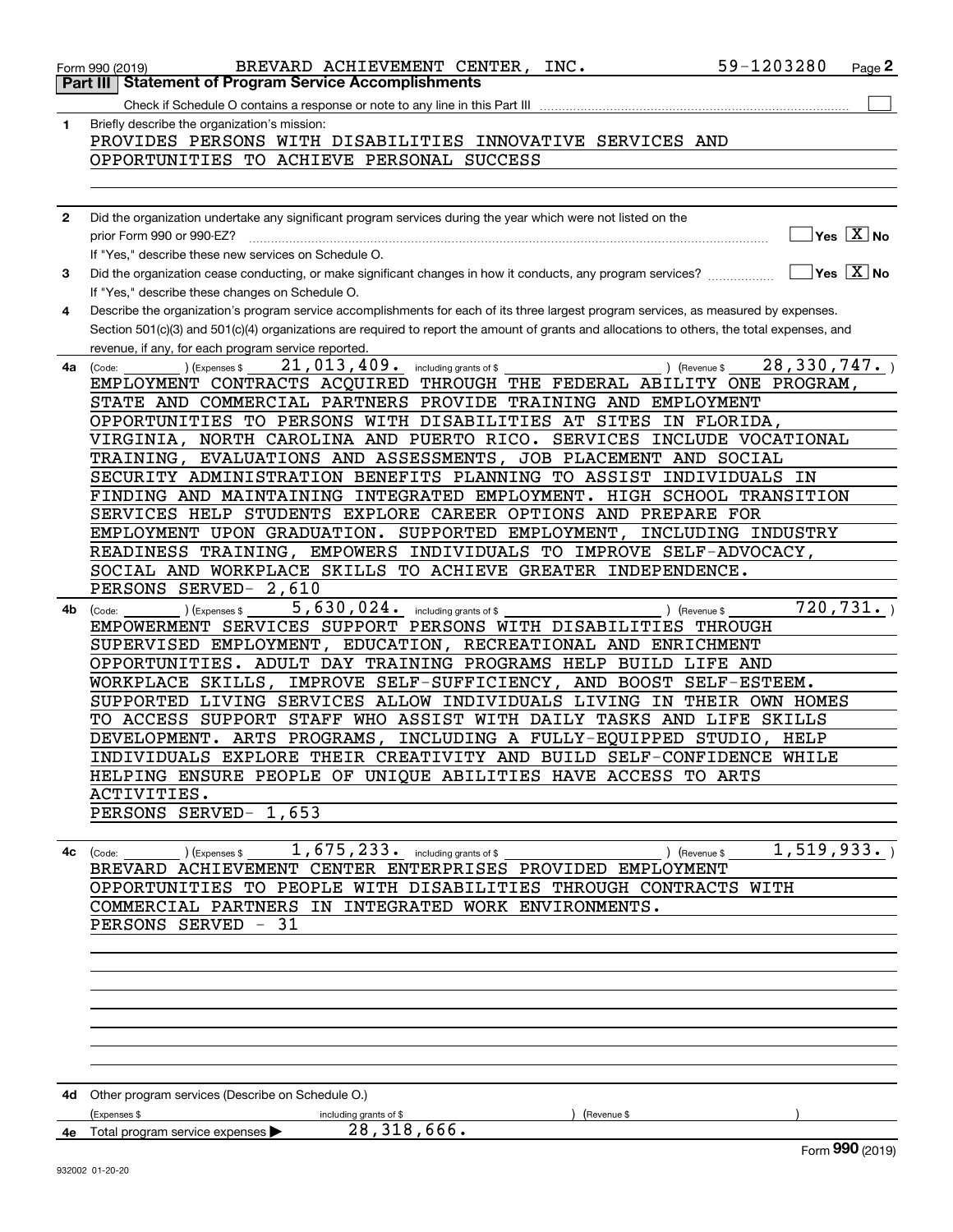| Form 990 (2019) |  |  |
|-----------------|--|--|

Form 990 (2019) Page **3Part IV Checklist of Required Schedules** BREVARD ACHIEVEMENT CENTER, INC. 59-1203280

|     |                                                                                                                                                                                                                                                    |                   | Yes | No                      |
|-----|----------------------------------------------------------------------------------------------------------------------------------------------------------------------------------------------------------------------------------------------------|-------------------|-----|-------------------------|
| 1.  | Is the organization described in section $501(c)(3)$ or $4947(a)(1)$ (other than a private foundation)?                                                                                                                                            |                   |     |                         |
|     |                                                                                                                                                                                                                                                    | 1                 | X   |                         |
| 2   |                                                                                                                                                                                                                                                    | $\mathbf{2}$      | X   |                         |
| 3   | Did the organization engage in direct or indirect political campaign activities on behalf of or in opposition to candidates for                                                                                                                    |                   |     |                         |
|     |                                                                                                                                                                                                                                                    | 3                 |     | X                       |
| 4   | Section 501(c)(3) organizations. Did the organization engage in lobbying activities, or have a section 501(h) election in effect                                                                                                                   |                   |     |                         |
|     |                                                                                                                                                                                                                                                    | 4                 |     | x                       |
| 5   | Is the organization a section 501(c)(4), 501(c)(5), or 501(c)(6) organization that receives membership dues, assessments, or                                                                                                                       |                   |     |                         |
|     |                                                                                                                                                                                                                                                    | 5                 |     | x                       |
| 6   | Did the organization maintain any donor advised funds or any similar funds or accounts for which donors have the right to                                                                                                                          |                   |     |                         |
|     | provide advice on the distribution or investment of amounts in such funds or accounts? If "Yes," complete Schedule D, Part I                                                                                                                       | 6                 |     | x                       |
| 7   | Did the organization receive or hold a conservation easement, including easements to preserve open space,                                                                                                                                          |                   |     |                         |
|     |                                                                                                                                                                                                                                                    | $\overline{7}$    |     | x                       |
| 8   | Did the organization maintain collections of works of art, historical treasures, or other similar assets? If "Yes," complete                                                                                                                       |                   |     |                         |
|     |                                                                                                                                                                                                                                                    | 8                 |     | x                       |
| 9   | Did the organization report an amount in Part X, line 21, for escrow or custodial account liability, serve as a custodian for                                                                                                                      |                   |     |                         |
|     | amounts not listed in Part X; or provide credit counseling, debt management, credit repair, or debt negotiation services?                                                                                                                          |                   |     |                         |
|     |                                                                                                                                                                                                                                                    | 9                 |     | x                       |
| 10  | Did the organization, directly or through a related organization, hold assets in donor-restricted endowments                                                                                                                                       |                   |     |                         |
|     |                                                                                                                                                                                                                                                    | 10                | X   |                         |
| 11  | If the organization's answer to any of the following questions is "Yes," then complete Schedule D, Parts VI, VII, VIII, IX, or X                                                                                                                   |                   |     |                         |
|     | as applicable.                                                                                                                                                                                                                                     |                   |     |                         |
|     | a Did the organization report an amount for land, buildings, and equipment in Part X, line 10? If "Yes," complete Schedule D,                                                                                                                      |                   |     |                         |
|     |                                                                                                                                                                                                                                                    | 11a               | X   |                         |
|     | <b>b</b> Did the organization report an amount for investments - other securities in Part X, line 12, that is 5% or more of its total                                                                                                              |                   |     |                         |
|     |                                                                                                                                                                                                                                                    | 11 <sub>b</sub>   | X   |                         |
|     | c Did the organization report an amount for investments - program related in Part X, line 13, that is 5% or more of its total                                                                                                                      |                   |     | x                       |
|     |                                                                                                                                                                                                                                                    | 11c               |     |                         |
|     | d Did the organization report an amount for other assets in Part X, line 15, that is 5% or more of its total assets reported in                                                                                                                    |                   |     | x                       |
|     |                                                                                                                                                                                                                                                    | 11d<br><b>11e</b> |     | $\overline{\mathbf{x}}$ |
| f   | e Did the organization report an amount for other liabilities in Part X, line 25? If "Yes," complete Schedule D, Part X<br>Did the organization's separate or consolidated financial statements for the tax year include a footnote that addresses |                   |     |                         |
|     | the organization's liability for uncertain tax positions under FIN 48 (ASC 740)? If "Yes," complete Schedule D, Part X                                                                                                                             | 11f               | X   |                         |
|     | 12a Did the organization obtain separate, independent audited financial statements for the tax year? If "Yes," complete                                                                                                                            |                   |     |                         |
|     |                                                                                                                                                                                                                                                    | 12a               | X   |                         |
|     | <b>b</b> Was the organization included in consolidated, independent audited financial statements for the tax year?                                                                                                                                 |                   |     |                         |
|     | If "Yes," and if the organization answered "No" to line 12a, then completing Schedule D, Parts XI and XII is optional <i>manimal</i> .                                                                                                             | 12b               | x   |                         |
| 13  |                                                                                                                                                                                                                                                    | 13                |     | X                       |
| 14a | Did the organization maintain an office, employees, or agents outside of the United States?                                                                                                                                                        | 14a               |     | $\mathbf X$             |
|     | <b>b</b> Did the organization have aggregate revenues or expenses of more than \$10,000 from grantmaking, fundraising, business,                                                                                                                   |                   |     |                         |
|     | investment, and program service activities outside the United States, or aggregate foreign investments valued at \$100,000                                                                                                                         |                   |     |                         |
|     |                                                                                                                                                                                                                                                    | 14b               |     | X                       |
| 15  | Did the organization report on Part IX, column (A), line 3, more than \$5,000 of grants or other assistance to or for any                                                                                                                          |                   |     |                         |
|     |                                                                                                                                                                                                                                                    | 15                |     | х                       |
| 16  | Did the organization report on Part IX, column (A), line 3, more than \$5,000 of aggregate grants or other assistance to                                                                                                                           |                   |     |                         |
|     |                                                                                                                                                                                                                                                    | 16                |     | х                       |
| 17  | Did the organization report a total of more than \$15,000 of expenses for professional fundraising services on Part IX,                                                                                                                            |                   |     |                         |
|     |                                                                                                                                                                                                                                                    | 17                |     | X                       |
| 18  | Did the organization report more than \$15,000 total of fundraising event gross income and contributions on Part VIII, lines                                                                                                                       |                   |     |                         |
|     |                                                                                                                                                                                                                                                    | 18                | X   |                         |
| 19  | Did the organization report more than \$15,000 of gross income from gaming activities on Part VIII, line 9a? If "Yes."                                                                                                                             |                   |     |                         |
|     |                                                                                                                                                                                                                                                    | 19                |     | х                       |
| 20a |                                                                                                                                                                                                                                                    | 20a               |     | $\mathbf X$             |
| b   | If "Yes" to line 20a, did the organization attach a copy of its audited financial statements to this return?                                                                                                                                       | 20b               |     |                         |
| 21  | Did the organization report more than \$5,000 of grants or other assistance to any domestic organization or                                                                                                                                        |                   |     |                         |
|     |                                                                                                                                                                                                                                                    | 21                |     | X                       |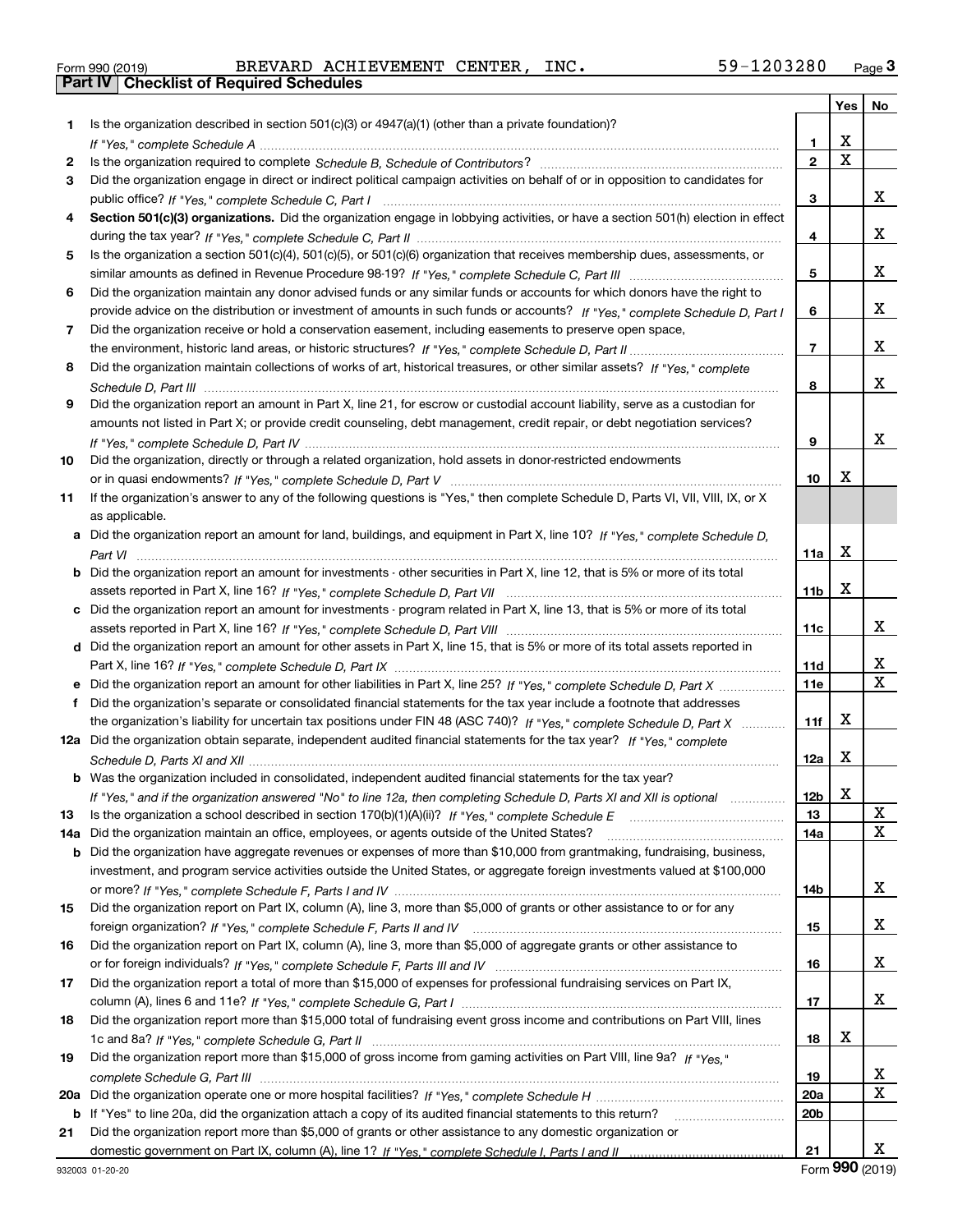|  | Form 990 (2019) |  |
|--|-----------------|--|
|  |                 |  |

*(continued)* Form 990 (2019) Page **4Part IV Checklist of Required Schedules** BREVARD ACHIEVEMENT CENTER, INC. 59-1203280

|               |                                                                                                                              |            | Yes | No |
|---------------|------------------------------------------------------------------------------------------------------------------------------|------------|-----|----|
| 22            | Did the organization report more than \$5,000 of grants or other assistance to or for domestic individuals on                |            |     |    |
|               |                                                                                                                              | 22         |     | x  |
| 23            | Did the organization answer "Yes" to Part VII, Section A, line 3, 4, or 5 about compensation of the organization's current   |            |     |    |
|               | and former officers, directors, trustees, key employees, and highest compensated employees? If "Yes," complete               |            |     |    |
|               |                                                                                                                              | 23         | x   |    |
|               | 24a Did the organization have a tax-exempt bond issue with an outstanding principal amount of more than \$100,000 as of the  |            |     |    |
|               | last day of the year, that was issued after December 31, 2002? If "Yes," answer lines 24b through 24d and complete           |            |     |    |
|               |                                                                                                                              | 24a        |     | X. |
|               |                                                                                                                              | 24b        |     |    |
|               | c Did the organization maintain an escrow account other than a refunding escrow at any time during the year to defease       |            |     |    |
|               |                                                                                                                              | 24c        |     |    |
|               | d Did the organization act as an "on behalf of" issuer for bonds outstanding at any time during the year?                    | 24d        |     |    |
|               | 25a Section 501(c)(3), 501(c)(4), and 501(c)(29) organizations. Did the organization engage in an excess benefit             |            |     |    |
|               |                                                                                                                              | 25a        |     | x  |
|               | b Is the organization aware that it engaged in an excess benefit transaction with a disqualified person in a prior year, and |            |     |    |
|               | that the transaction has not been reported on any of the organization's prior Forms 990 or 990-EZ? If "Yes," complete        |            |     |    |
|               | Schedule L. Part I                                                                                                           | 25b        |     | x  |
| 26            | Did the organization report any amount on Part X, line 5 or 22, for receivables from or payables to any current              |            |     |    |
|               | or former officer, director, trustee, key employee, creator or founder, substantial contributor, or 35%                      |            |     |    |
|               | controlled entity or family member of any of these persons? If "Yes," complete Schedule L, Part II                           | 26         |     | x  |
| 27            | Did the organization provide a grant or other assistance to any current or former officer, director, trustee, key employee,  |            |     |    |
|               | creator or founder, substantial contributor or employee thereof, a grant selection committee member, or to a 35% controlled  |            |     |    |
|               | entity (including an employee thereof) or family member of any of these persons? If "Yes," complete Schedule L, Part III     | 27         |     | x  |
| 28            | Was the organization a party to a business transaction with one of the following parties (see Schedule L, Part IV            |            |     |    |
|               | instructions, for applicable filing thresholds, conditions, and exceptions):                                                 |            |     |    |
|               | a A current or former officer, director, trustee, key employee, creator or founder, or substantial contributor? If           |            |     |    |
|               |                                                                                                                              | <b>28a</b> | x   | X  |
|               |                                                                                                                              | 28b        |     |    |
|               | c A 35% controlled entity of one or more individuals and/or organizations described in lines 28a or 28b? If                  | 28c        | х   |    |
|               |                                                                                                                              | 29         |     | X  |
| 29<br>30      | Did the organization receive contributions of art, historical treasures, or other similar assets, or qualified conservation  |            |     |    |
|               |                                                                                                                              | 30         |     | х  |
| 31            | Did the organization liquidate, terminate, or dissolve and cease operations? If "Yes," complete Schedule N, Part I           | 31         |     | X  |
| 32            | Did the organization sell, exchange, dispose of, or transfer more than 25% of its net assets? If "Yes," complete             |            |     |    |
|               |                                                                                                                              | 32         |     | x  |
| 33            | Did the organization own 100% of an entity disregarded as separate from the organization under Regulations                   |            |     |    |
|               |                                                                                                                              | 33         | X   |    |
| 34            | Was the organization related to any tax-exempt or taxable entity? If "Yes," complete Schedule R, Part II, III, or IV, and    |            |     |    |
|               |                                                                                                                              | 34         |     | x  |
|               | 35a Did the organization have a controlled entity within the meaning of section 512(b)(13)?                                  | 35a        |     | X  |
|               | b If "Yes" to line 35a, did the organization receive any payment from or engage in any transaction with a controlled entity  |            |     |    |
|               |                                                                                                                              | 35b        |     |    |
| 36            | Section 501(c)(3) organizations. Did the organization make any transfers to an exempt non-charitable related organization?   |            |     |    |
|               |                                                                                                                              | 36         |     | x  |
| 37            | Did the organization conduct more than 5% of its activities through an entity that is not a related organization             |            |     |    |
|               |                                                                                                                              | 37         |     | x  |
| 38            | Did the organization complete Schedule O and provide explanations in Schedule O for Part VI, lines 11b and 19?               |            |     |    |
|               | Note: All Form 990 filers are required to complete Schedule O                                                                | 38         | х   |    |
| <b>Part V</b> | <b>Statements Regarding Other IRS Filings and Tax Compliance</b>                                                             |            |     |    |
|               | Check if Schedule O contains a response or note to any line in this Part V                                                   |            |     |    |
|               |                                                                                                                              |            | Yes | No |
|               | 26<br>1a Enter the number reported in Box 3 of Form 1096. Enter -0- if not applicable<br>1a                                  |            |     |    |
| b             | 0<br>Enter the number of Forms W-2G included in line 1a. Enter -0- if not applicable<br>1b                                   |            |     |    |
| c             | Did the organization comply with backup withholding rules for reportable payments to vendors and reportable gaming           |            |     |    |
|               |                                                                                                                              | 1c         | х   |    |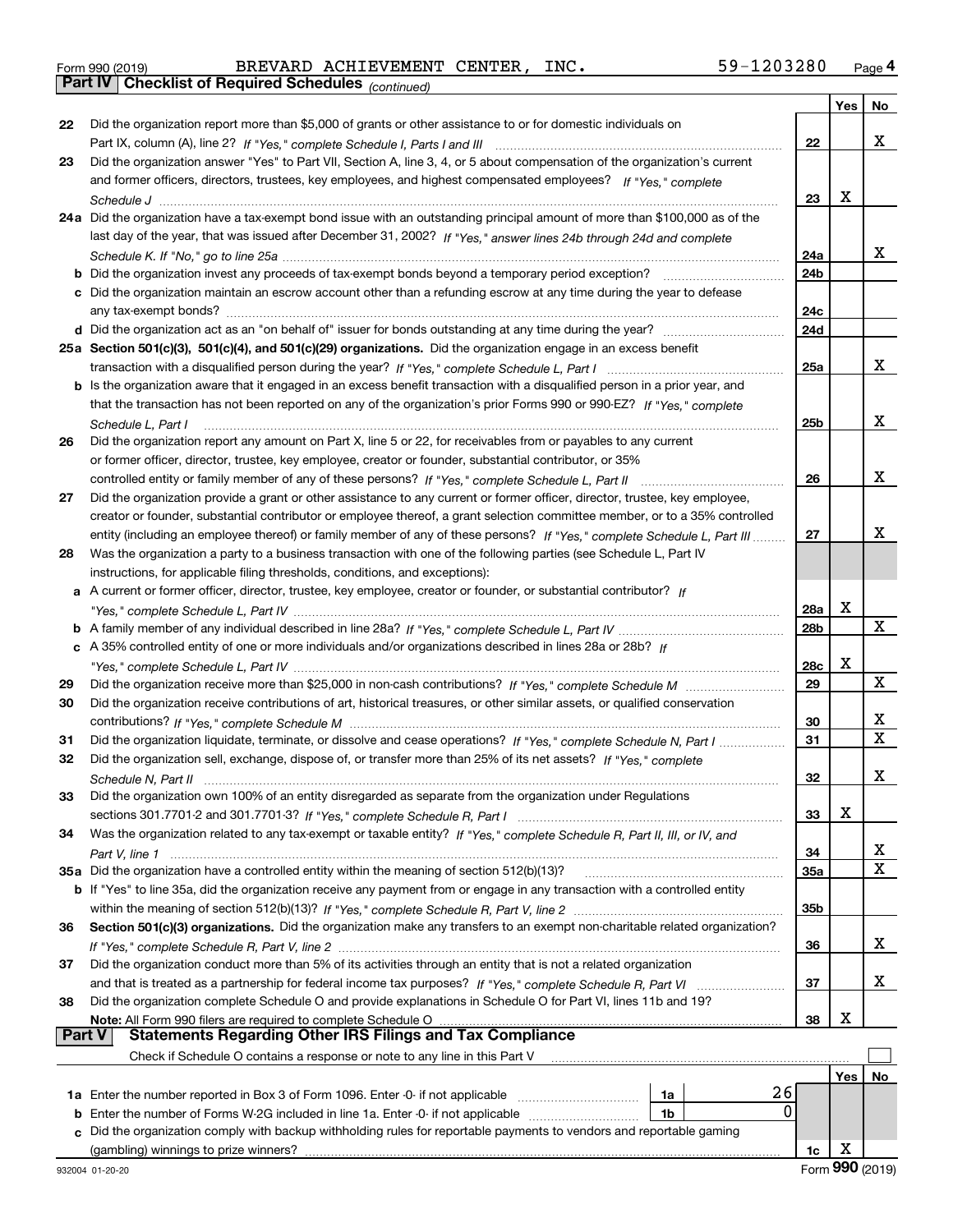| Form 990 (2019) |  | BREVARD ACHIEVEMENT CENTER, INC.                                                               |  | 59-1203280 | Page $5$ |
|-----------------|--|------------------------------------------------------------------------------------------------|--|------------|----------|
|                 |  | <b>Part V</b> Statements Regarding Other IRS Filings and Tax Compliance <sub>(continued)</sub> |  |            |          |

| rai l V | Statements Regarding Other IRS Fillings and Tax Compilance $_{(continued)}$                                                                     |      |     |     |    |  |
|---------|-------------------------------------------------------------------------------------------------------------------------------------------------|------|-----|-----|----|--|
|         |                                                                                                                                                 |      |     | Yes | No |  |
|         | 2a Enter the number of employees reported on Form W-3, Transmittal of Wage and Tax Statements,                                                  |      |     |     |    |  |
|         | filed for the calendar year ending with or within the year covered by this return<br>2a                                                         | 1189 |     |     |    |  |
|         |                                                                                                                                                 |      | 2b  | X   |    |  |
|         |                                                                                                                                                 |      |     |     |    |  |
|         | 3a Did the organization have unrelated business gross income of \$1,000 or more during the year?                                                |      | За  |     | x  |  |
|         |                                                                                                                                                 |      | 3b  |     |    |  |
|         | 4a At any time during the calendar year, did the organization have an interest in, or a signature or other authority over, a                    |      |     |     |    |  |
|         |                                                                                                                                                 |      | 4a  |     | x  |  |
|         | <b>b</b> If "Yes," enter the name of the foreign country                                                                                        |      |     |     |    |  |
|         | See instructions for filing requirements for FinCEN Form 114, Report of Foreign Bank and Financial Accounts (FBAR).                             |      |     |     |    |  |
|         | 5a Was the organization a party to a prohibited tax shelter transaction at any time during the tax year?                                        |      | 5a  |     | х  |  |
|         |                                                                                                                                                 |      | 5b  |     | X  |  |
|         |                                                                                                                                                 |      | 5c  |     |    |  |
|         | 6a Does the organization have annual gross receipts that are normally greater than \$100,000, and did the organization solicit                  |      |     |     |    |  |
|         | any contributions that were not tax deductible as charitable contributions?                                                                     |      | 6a  |     | x  |  |
|         | <b>b</b> If "Yes," did the organization include with every solicitation an express statement that such contributions or gifts                   |      |     |     |    |  |
|         | were not tax deductible?                                                                                                                        |      | 6b  |     |    |  |
| 7       | Organizations that may receive deductible contributions under section 170(c).                                                                   |      |     |     |    |  |
| а       | Did the organization receive a payment in excess of \$75 made partly as a contribution and partly for goods and services provided to the payor? |      | 7a  |     | x  |  |
|         | <b>b</b> If "Yes," did the organization notify the donor of the value of the goods or services provided?                                        |      | 7b  |     |    |  |
|         | c Did the organization sell, exchange, or otherwise dispose of tangible personal property for which it was required                             |      |     |     |    |  |
|         | to file Form 8282?                                                                                                                              |      | 7c  |     | x  |  |
|         | 7d<br>d If "Yes," indicate the number of Forms 8282 filed during the year                                                                       |      |     |     | х  |  |
|         | e Did the organization receive any funds, directly or indirectly, to pay premiums on a personal benefit contract?                               |      |     |     |    |  |
| Ť.      | Did the organization, during the year, pay premiums, directly or indirectly, on a personal benefit contract?                                    |      | 7f  |     | X  |  |
| g       | If the organization received a contribution of qualified intellectual property, did the organization file Form 8899 as required?                |      | 7g  |     | X  |  |
|         | h If the organization received a contribution of cars, boats, airplanes, or other vehicles, did the organization file a Form 1098-C?            |      | 7h  |     | X  |  |
| 8       | Sponsoring organizations maintaining donor advised funds. Did a donor advised fund maintained by the                                            |      |     |     |    |  |
|         | sponsoring organization have excess business holdings at any time during the year?                                                              |      | 8   |     |    |  |
| 9       | Sponsoring organizations maintaining donor advised funds.                                                                                       |      |     |     |    |  |
|         | a Did the sponsoring organization make any taxable distributions under section 4966?                                                            |      | 9а  |     |    |  |
|         | <b>b</b> Did the sponsoring organization make a distribution to a donor, donor advisor, or related person?                                      |      | 9b  |     |    |  |
| 10      | Section 501(c)(7) organizations. Enter:                                                                                                         |      |     |     |    |  |
|         | 10a                                                                                                                                             |      |     |     |    |  |
|         | b Gross receipts, included on Form 990, Part VIII, line 12, for public use of club facilities<br>10b                                            |      |     |     |    |  |
| 11.     | Section 501(c)(12) organizations. Enter:                                                                                                        |      |     |     |    |  |
|         | 11a                                                                                                                                             |      |     |     |    |  |
|         | <b>b</b> Gross income from other sources (Do not net amounts due or paid to other sources against                                               |      |     |     |    |  |
|         | 11b                                                                                                                                             |      |     |     |    |  |
|         | 12a Section 4947(a)(1) non-exempt charitable trusts. Is the organization filing Form 990 in lieu of Form 1041?                                  |      | 12a |     |    |  |
|         | 12b<br><b>b</b> If "Yes," enter the amount of tax-exempt interest received or accrued during the year                                           |      |     |     |    |  |
| 13      | Section 501(c)(29) qualified nonprofit health insurance issuers.                                                                                |      |     |     |    |  |
|         | a Is the organization licensed to issue qualified health plans in more than one state?                                                          |      | 13а |     |    |  |
|         | Note: See the instructions for additional information the organization must report on Schedule O.                                               |      |     |     |    |  |
|         | <b>b</b> Enter the amount of reserves the organization is required to maintain by the states in which the                                       |      |     |     |    |  |
|         | 13 <sub>b</sub>                                                                                                                                 |      |     |     |    |  |
|         | 13с                                                                                                                                             |      |     |     |    |  |
|         | 14a Did the organization receive any payments for indoor tanning services during the tax year?                                                  |      | 14a |     | X  |  |
|         |                                                                                                                                                 |      | 14b |     |    |  |
| 15      | Is the organization subject to the section 4960 tax on payment(s) of more than \$1,000,000 in remuneration or                                   |      |     |     |    |  |
|         |                                                                                                                                                 |      | 15  |     | х  |  |
|         | If "Yes," see instructions and file Form 4720, Schedule N.                                                                                      |      |     |     |    |  |
| 16      | Is the organization an educational institution subject to the section 4968 excise tax on net investment income?                                 |      | 16  |     | x  |  |
|         | If "Yes," complete Form 4720, Schedule O.                                                                                                       |      |     |     |    |  |

Form (2019) **990**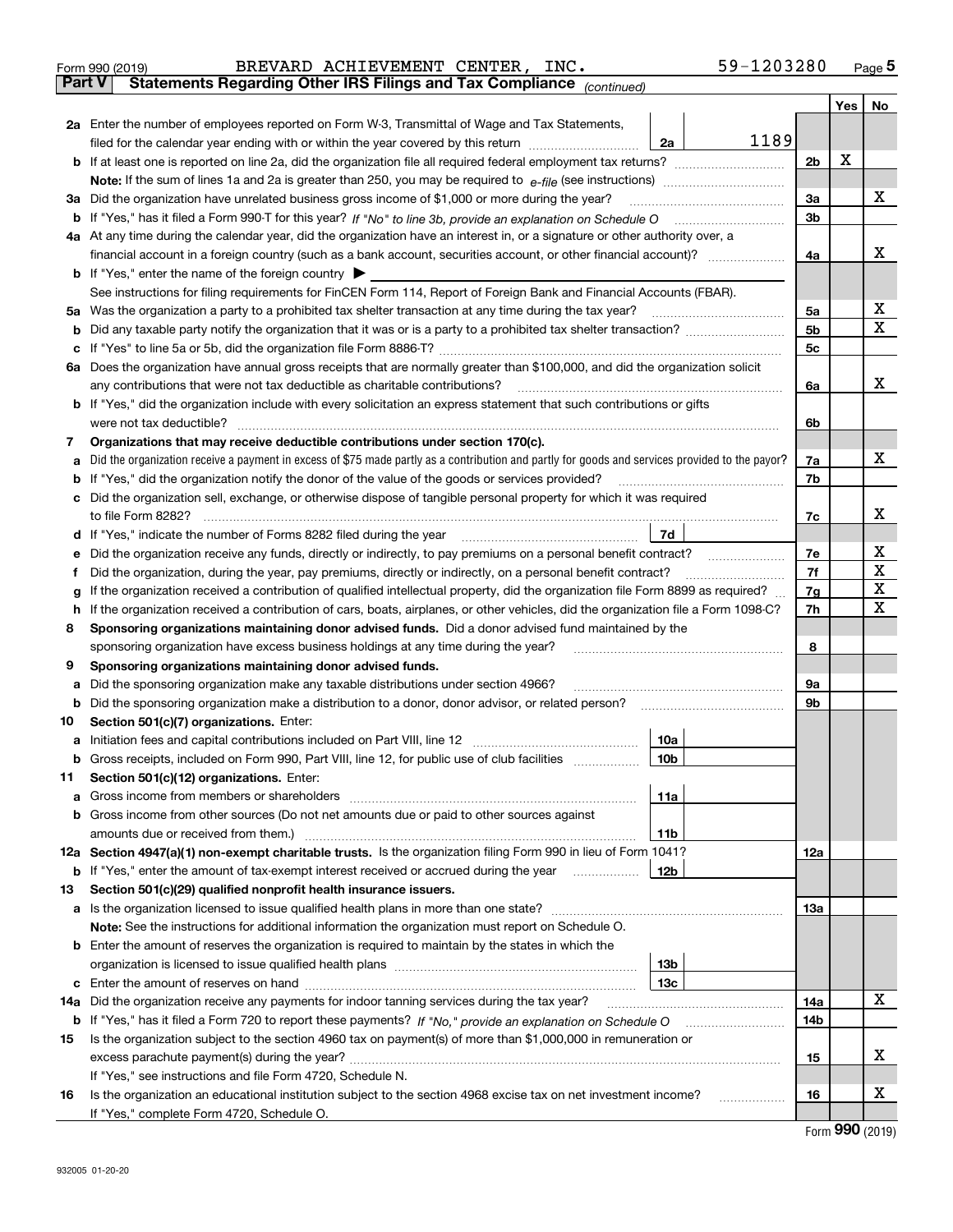| Form 990 (2019) |  |  |
|-----------------|--|--|
|                 |  |  |

| Form 990 (2019) |  | BREVARD ACHIEVEMENT CENTER. | INC. | 59-1203280                                                                                                                  | $P$ <sub>age</sub> 6 |
|-----------------|--|-----------------------------|------|-----------------------------------------------------------------------------------------------------------------------------|----------------------|
|                 |  |                             |      | Part VI Governance, Management, and Disclosure For each "Yes" response to lines 2 through 7b below, and for a "No" response |                      |
|                 |  |                             |      | to line 8a, 8b, or 10b below, describe the circumstances, processes, or changes on Schedule O. See instructions.            |                      |

|     | Check if Schedule O contains a response or note to any line in this Part VI                                                                                                                                                    |    |    |                 |     | ΙX. |
|-----|--------------------------------------------------------------------------------------------------------------------------------------------------------------------------------------------------------------------------------|----|----|-----------------|-----|-----|
|     | <b>Section A. Governing Body and Management</b>                                                                                                                                                                                |    |    |                 |     |     |
|     |                                                                                                                                                                                                                                |    |    |                 | Yes | No  |
|     | <b>1a</b> Enter the number of voting members of the governing body at the end of the tax year                                                                                                                                  | 1a | 15 |                 |     |     |
|     | If there are material differences in voting rights among members of the governing body, or if the governing                                                                                                                    |    |    |                 |     |     |
|     | body delegated broad authority to an executive committee or similar committee, explain on Schedule O.                                                                                                                          |    |    |                 |     |     |
| b   | Enter the number of voting members included on line 1a, above, who are independent                                                                                                                                             | 1b | 15 |                 |     |     |
| 2   | Did any officer, director, trustee, or key employee have a family relationship or a business relationship with any other                                                                                                       |    |    |                 |     |     |
|     | officer, director, trustee, or key employee?                                                                                                                                                                                   |    |    | $\mathbf{2}$    |     | X   |
| 3   | Did the organization delegate control over management duties customarily performed by or under the direct supervision                                                                                                          |    |    |                 |     |     |
|     | of officers, directors, trustees, or key employees to a management company or other person?                                                                                                                                    |    |    | 3               |     | x   |
| 4   | Did the organization make any significant changes to its governing documents since the prior Form 990 was filed?                                                                                                               |    |    | $\overline{4}$  |     | X   |
| 5   |                                                                                                                                                                                                                                |    |    | 5               |     | X   |
| 6   | Did the organization have members or stockholders?                                                                                                                                                                             |    |    | 6               |     | X   |
| 7a  | Did the organization have members, stockholders, or other persons who had the power to elect or appoint one or                                                                                                                 |    |    |                 |     |     |
|     | more members of the governing body?                                                                                                                                                                                            |    |    | 7a              |     | x   |
|     | <b>b</b> Are any governance decisions of the organization reserved to (or subject to approval by) members, stockholders, or                                                                                                    |    |    |                 |     |     |
|     | persons other than the governing body?                                                                                                                                                                                         |    |    | 7b              |     | x   |
|     | Did the organization contemporaneously document the meetings held or written actions undertaken during the year by the following:                                                                                              |    |    |                 |     |     |
| 8   |                                                                                                                                                                                                                                |    |    |                 | X   |     |
| a   |                                                                                                                                                                                                                                |    |    | 8a              | X   |     |
| b   | Each committee with authority to act on behalf of the governing body?                                                                                                                                                          |    |    | 8b              |     |     |
| 9   | Is there any officer, director, trustee, or key employee listed in Part VII, Section A, who cannot be reached at the                                                                                                           |    |    | 9               |     | x   |
|     | Section B. Policies <sub>(This Section B requests information about policies not required by the Internal Revenue Code.)</sub>                                                                                                 |    |    |                 |     |     |
|     |                                                                                                                                                                                                                                |    |    |                 | Yes | No  |
|     |                                                                                                                                                                                                                                |    |    | 10a             | Х   |     |
|     | <b>b</b> If "Yes," did the organization have written policies and procedures governing the activities of such chapters, affiliates,                                                                                            |    |    |                 |     |     |
|     | and branches to ensure their operations are consistent with the organization's exempt purposes?                                                                                                                                |    |    | 10 <sub>b</sub> | X   |     |
|     | 11a Has the organization provided a complete copy of this Form 990 to all members of its governing body before filing the form?                                                                                                |    |    | 11a             |     | х   |
| b   | Describe in Schedule O the process, if any, used by the organization to review this Form 990.                                                                                                                                  |    |    |                 |     |     |
| 12a |                                                                                                                                                                                                                                |    |    | 12a             | X   |     |
| b   | Were officers, directors, or trustees, and key employees required to disclose annually interests that could give rise to conflicts?                                                                                            |    |    | 12 <sub>b</sub> | X   |     |
| с   | Did the organization regularly and consistently monitor and enforce compliance with the policy? If "Yes." describe                                                                                                             |    |    |                 |     |     |
|     |                                                                                                                                                                                                                                |    |    | 12c             | X   |     |
|     | in Schedule O how this was done measured and the control of the control of the state of the control of the control of the control of the control of the control of the control of the control of the control of the control of |    |    | 13              | X   |     |
| 13  | Did the organization have a written whistleblower policy?<br>Did the organization have a written document retention and destruction policy?                                                                                    |    |    | 14              | X   |     |
| 14  |                                                                                                                                                                                                                                |    |    |                 |     |     |
| 15  | Did the process for determining compensation of the following persons include a review and approval by independent<br>persons, comparability data, and contemporaneous substantiation of the deliberation and decision?        |    |    |                 |     |     |
|     |                                                                                                                                                                                                                                |    |    |                 | X   |     |
| а   | The organization's CEO, Executive Director, or top management official manufactured content of the organization's CEO, Executive Director, or top management official                                                          |    |    | 15a             | X   |     |
|     | If "Yes" to line 15a or 15b, describe the process in Schedule O (see instructions).                                                                                                                                            |    |    | 15b             |     |     |
|     | 16a Did the organization invest in, contribute assets to, or participate in a joint venture or similar arrangement with a                                                                                                      |    |    |                 |     |     |
|     |                                                                                                                                                                                                                                |    |    | 16a             |     | X   |
|     | taxable entity during the year?<br>b If "Yes," did the organization follow a written policy or procedure requiring the organization to evaluate its participation                                                              |    |    |                 |     |     |
|     | in joint venture arrangements under applicable federal tax law, and take steps to safeguard the organization's                                                                                                                 |    |    |                 |     |     |
|     | exempt status with respect to such arrangements?                                                                                                                                                                               |    |    | 16b             |     |     |
|     | <b>Section C. Disclosure</b>                                                                                                                                                                                                   |    |    |                 |     |     |
| 17  | List the states with which a copy of this Form 990 is required to be filed $\blacktriangleright$ $FL$                                                                                                                          |    |    |                 |     |     |
| 18  | Section 6104 requires an organization to make its Forms 1023 (1024 or 1024-A, if applicable), 990, and 990-T (Section 501(c)(3)s only) available                                                                               |    |    |                 |     |     |
|     | for public inspection. Indicate how you made these available. Check all that apply.                                                                                                                                            |    |    |                 |     |     |
|     | $X$ Own website<br>$X$ Upon request<br>Another's website<br>Other (explain on Schedule O)                                                                                                                                      |    |    |                 |     |     |
| 19  | Describe on Schedule O whether (and if so, how) the organization made its governing documents, conflict of interest policy, and financial                                                                                      |    |    |                 |     |     |
|     | statements available to the public during the tax year.                                                                                                                                                                        |    |    |                 |     |     |
| 20  | State the name, address, and telephone number of the person who possesses the organization's books and records                                                                                                                 |    |    |                 |     |     |
|     | SHERREE B. WARGA - (321)632-8610                                                                                                                                                                                               |    |    |                 |     |     |
|     | 1845 COGSWELL STREET, ROCKLEDGE, FL<br>32955                                                                                                                                                                                   |    |    |                 |     |     |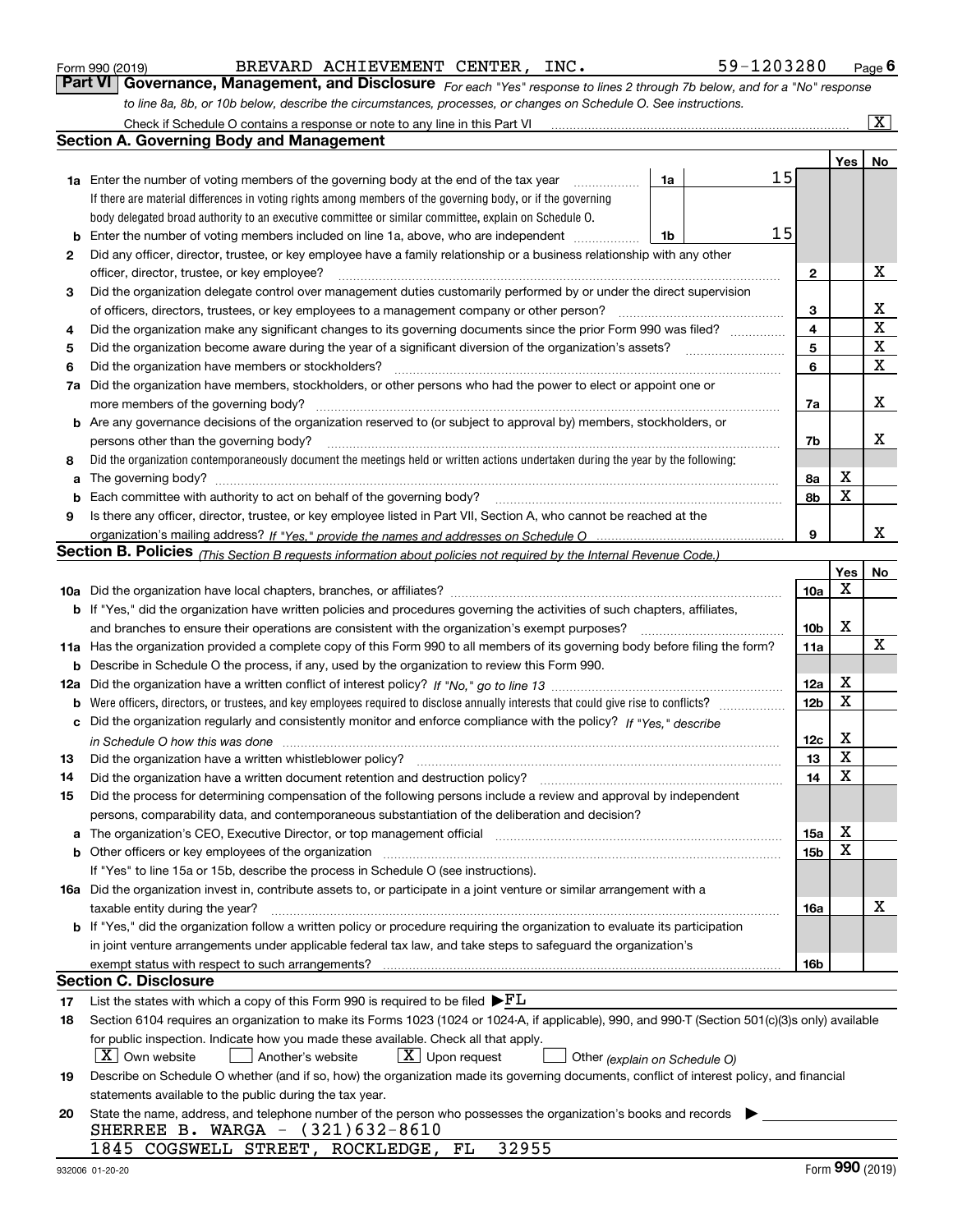$\mathcal{L}^{\text{max}}$ 

**7Part VII Compensation of Officers, Directors, Trustees, Key Employees, Highest Compensated Employees, and Independent Contractors**

Check if Schedule O contains a response or note to any line in this Part VII

**Section A. Officers, Directors, Trustees, Key Employees, and Highest Compensated Employees**

**1a**  Complete this table for all persons required to be listed. Report compensation for the calendar year ending with or within the organization's tax year. **•** List all of the organization's current officers, directors, trustees (whether individuals or organizations), regardless of amount of compensation.

Enter -0- in columns (D), (E), and (F) if no compensation was paid.

 $\bullet$  List all of the organization's  $\,$ current key employees, if any. See instructions for definition of "key employee."

**•** List the organization's five current highest compensated employees (other than an officer, director, trustee, or key employee) who received reportable compensation (Box 5 of Form W-2 and/or Box 7 of Form 1099-MISC) of more than \$100,000 from the organization and any related organizations.

**•** List all of the organization's former officers, key employees, and highest compensated employees who received more than \$100,000 of reportable compensation from the organization and any related organizations.

**former directors or trustees**  ¥ List all of the organization's that received, in the capacity as a former director or trustee of the organization, more than \$10,000 of reportable compensation from the organization and any related organizations.

See instructions for the order in which to list the persons above.

Check this box if neither the organization nor any related organization compensated any current officer, director, or trustee.  $\mathcal{L}^{\text{max}}$ 

| (A)                            | (B)               |                               |                                                                  | (C)     |              |                                   |           | (D)             | (E)                           | (F)                   |
|--------------------------------|-------------------|-------------------------------|------------------------------------------------------------------|---------|--------------|-----------------------------------|-----------|-----------------|-------------------------------|-----------------------|
| Name and title                 | Average           |                               | Position<br>(do not check more than one                          |         | Reportable   | Reportable                        | Estimated |                 |                               |                       |
|                                | hours per         |                               | box, unless person is both an<br>officer and a director/trustee) |         | compensation | compensation                      | amount of |                 |                               |                       |
|                                | week<br>(list any |                               |                                                                  |         |              |                                   |           | from<br>the     | from related<br>organizations | other<br>compensation |
|                                | hours for         |                               |                                                                  |         |              |                                   |           | organization    | (W-2/1099-MISC)               | from the              |
|                                | related           |                               |                                                                  |         |              |                                   |           | (W-2/1099-MISC) |                               | organization          |
|                                | organizations     |                               |                                                                  |         |              |                                   |           |                 |                               | and related           |
|                                | below             | ndividual trustee or director | nstitutional trustee                                             |         | Key employee | Highest compensated<br>  employee | Former    |                 |                               | organizations         |
|                                | line)             |                               |                                                                  | Officer |              |                                   |           |                 |                               |                       |
| MICHAEL S ROGERO<br>(1)        | 0.35              |                               |                                                                  |         |              |                                   |           |                 |                               |                       |
| <b>CHAIR</b>                   |                   | $\mathbf X$                   |                                                                  |         |              |                                   |           | $\mathbf 0$ .   | $\mathbf 0$ .                 | $\mathbf 0$ .         |
| (2)<br><b>BRETT MILLER</b>     | 0.35              |                               |                                                                  |         |              |                                   |           |                 |                               |                       |
| VICE CHAIR                     |                   | X                             |                                                                  |         |              |                                   |           | $\mathbf 0$ .   | $\mathbf 0$ .                 | $\mathbf 0$ .         |
| DEBRA PAVLAKOS<br>(3)          | 0.35              |                               |                                                                  |         |              |                                   |           |                 |                               |                       |
| <b>TREASURER</b>               |                   | $\mathbf X$                   |                                                                  |         |              |                                   |           | $\mathbf 0$ .   | $\mathbf 0$ .                 | $\mathbf 0$ .         |
| DIANE E PAYNE<br>(4)           | 0.35              |                               |                                                                  |         |              |                                   |           |                 |                               |                       |
| <b>SECRETARY</b>               |                   | $\mathbf X$                   |                                                                  |         |              |                                   |           | $\mathbf 0$ .   | $\mathbf 0$ .                 | $\mathbf 0$ .         |
| MARY JANE WATSON<br>(5)        | 0.35              |                               |                                                                  |         |              |                                   |           |                 |                               |                       |
| <b>BOARD MEMBER</b>            |                   | $\mathbf X$                   |                                                                  |         |              |                                   |           | $\mathbf 0$ .   | $\mathbf 0$ .                 | $\mathbf 0$ .         |
| TRUDY M. MCCARTHY<br>(6)       | 0.35              |                               |                                                                  |         |              |                                   |           |                 |                               |                       |
| <b>BOARD MEMBER</b>            |                   | X                             |                                                                  |         |              |                                   |           | $\mathbf 0$ .   | $\mathbf 0$ .                 | $\mathbf 0$ .         |
| <b>D TRAVIS PROCTOR</b><br>(7) | 0.35              |                               |                                                                  |         |              |                                   |           |                 |                               |                       |
| <b>BOARD MEMBER</b>            |                   | $\mathbf X$                   |                                                                  |         |              |                                   |           | $\mathbf 0$ .   | $\mathbf 0$ .                 | $\mathbf 0$ .         |
| PATRICIA TELLECHEA<br>(8)      | 0.35              |                               |                                                                  |         |              |                                   |           |                 |                               |                       |
| <b>BOARD MEMBER</b>            |                   | $\mathbf X$                   |                                                                  |         |              |                                   |           | $\mathbf 0$ .   | $\mathbf 0$ .                 | $\mathbf 0$ .         |
| MICHAEL GREEN<br>(9)           | 0.35              |                               |                                                                  |         |              |                                   |           |                 |                               |                       |
| <b>BOARD MEMBER</b>            |                   | $\mathbf X$                   |                                                                  |         |              |                                   |           | 0.              | $\mathbf 0$ .                 | $0_{.}$               |
| (10) CINDY S. KANE             | 0.35              |                               |                                                                  |         |              |                                   |           |                 |                               |                       |
| <b>BOARD MEMBER</b>            |                   | X                             |                                                                  |         |              |                                   |           | $\mathbf 0$ .   | $\mathbf 0$ .                 | $\mathbf 0$ .         |
| (11) ROBERT R SANDS            | 0.35              |                               |                                                                  |         |              |                                   |           |                 |                               |                       |
| BOARD MEMBER                   |                   | $\mathbf X$                   |                                                                  |         |              |                                   |           | $\mathbf 0$ .   | $\mathbf 0$ .                 | $\mathbf 0$ .         |
| (12) KAMEN E. JENKINS          | 0.35              |                               |                                                                  |         |              |                                   |           |                 |                               |                       |
| <b>BOARD MEMBER</b>            |                   | $\mathbf X$                   |                                                                  |         |              |                                   |           | $\mathbf 0$ .   | $\mathbf 0$ .                 | 0.                    |
| (13) PAULA JUST                | 0.35              |                               |                                                                  |         |              |                                   |           |                 |                               |                       |
| BOARD MEMBER                   |                   | $\mathbf X$                   |                                                                  |         |              |                                   |           | 0.              | $\mathbf 0$ .                 | $0_{.}$               |
| (14) TROY LOTANE               | 0.35              |                               |                                                                  |         |              |                                   |           |                 |                               |                       |
| <b>BOARD MEMBER</b>            |                   | X                             |                                                                  |         |              |                                   |           | $\mathbf 0$ .   | 0.                            | $\mathbf 0$ .         |
| (15) ELLEN P. BROWN            | 0.35              |                               |                                                                  |         |              |                                   |           |                 |                               |                       |
| <b>BOARD MEMBER</b>            |                   | $\mathbf X$                   |                                                                  |         |              |                                   |           | 0.              | $\mathbf 0$ .                 | $0_{.}$               |
| (16) R BLAISE TRETTIS          | 0.35              |                               |                                                                  |         |              |                                   |           |                 |                               |                       |
| <b>BOARD MEMBER</b>            |                   | $\mathbf X$                   |                                                                  |         |              |                                   |           | 0.              | 0.                            | $\mathbf 0$ .         |
| (17) AMAR A PATEL              | 40.00             |                               |                                                                  |         |              |                                   |           |                 |                               |                       |
| PRESIDENT AND CEO              |                   |                               |                                                                  | X       |              |                                   |           | 216,590.        | 0.                            | 29,224.               |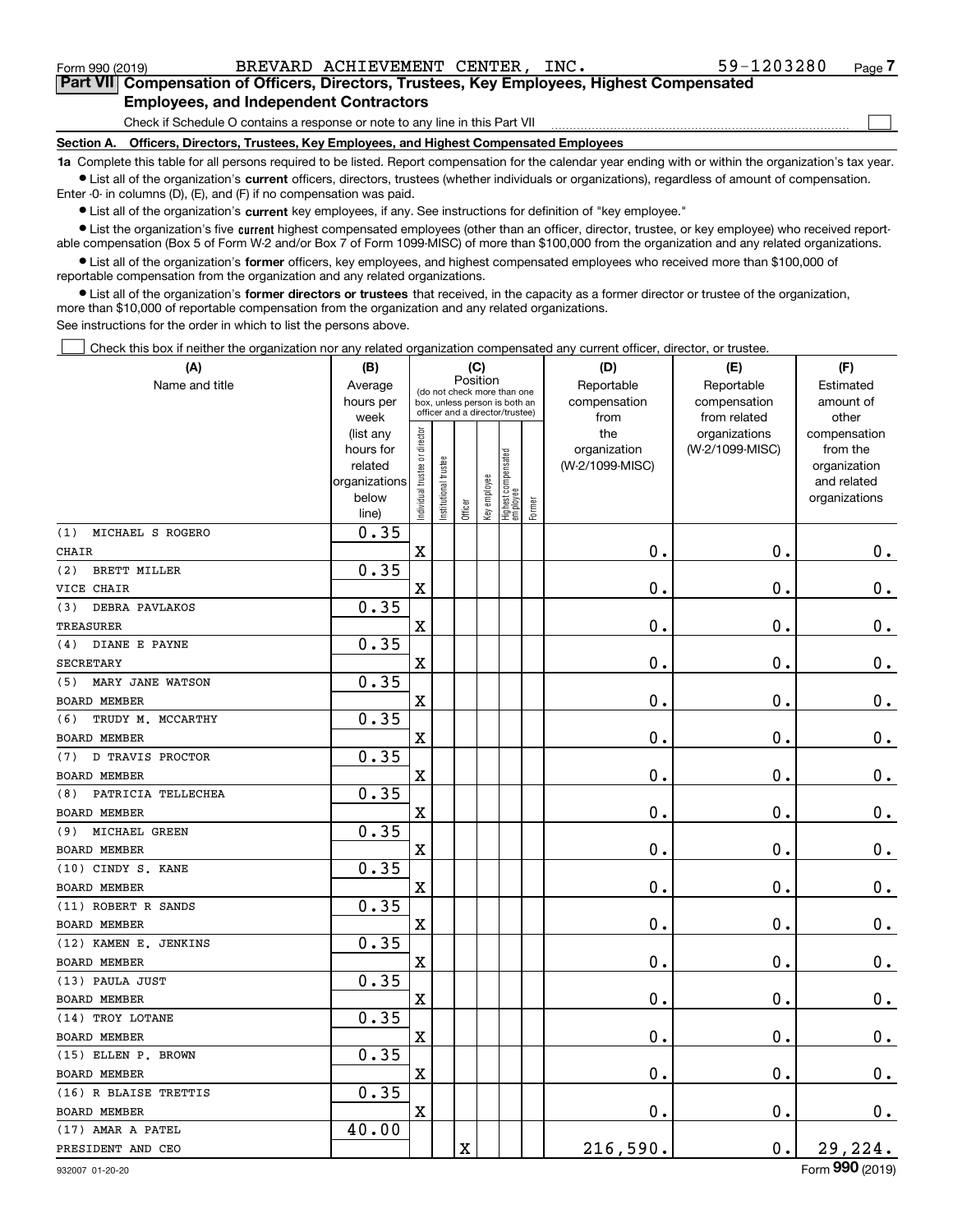| <b>Part VII</b><br>Section A. Officers, Directors, Trustees, Key Employees, and Highest Compensated Employees (continued)<br>(B)<br>(C)<br>(A)<br>(D)<br>(F)<br>(E)<br>Position<br>Average<br>Reportable<br>Name and title<br>Reportable<br>Estimated<br>(do not check more than one<br>hours per<br>compensation<br>compensation<br>amount of<br>box, unless person is both an<br>officer and a director/trustee)<br>week<br>from related<br>from<br>other<br>(list any<br>Individual trustee or director<br>the<br>organizations<br>compensation<br>hours for<br>(W-2/1099-MISC)<br>from the<br>organization<br>  Highest compensated<br>  employee<br>Institutional trustee<br>related<br>(W-2/1099-MISC)<br>organization<br>organizations<br>Key employee<br>and related<br>below<br>organizations<br>Former<br>Officer<br>line)<br>40.00<br>(18) RYAN R ROGERS<br>135,210.<br>X<br>22,220.<br>$0$ .<br>VICE PRESIDENT, ADMINISTRA<br>40.00<br>(19) JOSEPHINE HUGHES<br>18,488.<br>X<br>115,955.<br>0.<br>VICE PRESIDENT, HUMAN RESO<br>40.00<br>(20) ROBERT D GRAMOLINI<br>95,997.<br>X<br><u>21,171.</u><br>0.<br>VICE PRESIDENT OF EMPLOYME<br>40.00<br>(21) CARL STEPHENS<br>104,710.<br>13,664.<br>X<br>0.<br>VICE PRESIDENT, OPERATIONS<br>668,462.<br>104, 767.<br>0.<br>1b Subtotal<br>▶<br>$\overline{0}$ .<br>$\overline{0}$ .<br>0.<br>c Total from continuation sheets to Part VII, Section A [111] [120] [20]<br>104, 767.<br>668, 462.<br>$\overline{0}$ .<br>Total number of individuals (including but not limited to those listed above) who received more than \$100,000 of reportable<br>$\mathbf{2}$<br>compensation from the organization $\blacktriangleright$<br>No<br>Yes<br>Did the organization list any former officer, director, trustee, key employee, or highest compensated employee on<br>3<br>X<br>3<br>line 1a? If "Yes," complete Schedule J for such individual material content in the first of the New York of the<br>For any individual listed on line 1a, is the sum of reportable compensation and other compensation from the organization<br>4<br>X<br>4<br>Did any person listed on line 1a receive or accrue compensation from any unrelated organization or individual for services<br>5<br>x<br>5<br><b>Section B. Independent Contractors</b><br>Complete this table for your five highest compensated independent contractors that received more than \$100,000 of compensation from<br>1<br>the organization. Report compensation for the calendar year ending with or within the organization's tax year.<br>(C)<br>(B)<br>(A)<br>Name and business address<br>Description of services<br>Compensation<br><b>NONE</b><br>Total number of independent contractors (including but not limited to those listed above) who received more than<br>2<br>0 | BREVARD ACHIEVEMENT CENTER, INC.<br>Form 990 (2019) |  |  |  |  |  | 59-1203280 |  | Page 8 |
|------------------------------------------------------------------------------------------------------------------------------------------------------------------------------------------------------------------------------------------------------------------------------------------------------------------------------------------------------------------------------------------------------------------------------------------------------------------------------------------------------------------------------------------------------------------------------------------------------------------------------------------------------------------------------------------------------------------------------------------------------------------------------------------------------------------------------------------------------------------------------------------------------------------------------------------------------------------------------------------------------------------------------------------------------------------------------------------------------------------------------------------------------------------------------------------------------------------------------------------------------------------------------------------------------------------------------------------------------------------------------------------------------------------------------------------------------------------------------------------------------------------------------------------------------------------------------------------------------------------------------------------------------------------------------------------------------------------------------------------------------------------------------------------------------------------------------------------------------------------------------------------------------------------------------------------------------------------------------------------------------------------------------------------------------------------------------------------------------------------------------------------------------------------------------------------------------------------------------------------------------------------------------------------------------------------------------------------------------------------------------------------------------------------------------------------------------------------------------------------------------------------------------------------------------------------------------------------------------------------------------------------------------------------------------------------------------------------------------------------------------------------------------------------------------------|-----------------------------------------------------|--|--|--|--|--|------------|--|--------|
|                                                                                                                                                                                                                                                                                                                                                                                                                                                                                                                                                                                                                                                                                                                                                                                                                                                                                                                                                                                                                                                                                                                                                                                                                                                                                                                                                                                                                                                                                                                                                                                                                                                                                                                                                                                                                                                                                                                                                                                                                                                                                                                                                                                                                                                                                                                                                                                                                                                                                                                                                                                                                                                                                                                                                                                                            |                                                     |  |  |  |  |  |            |  |        |
|                                                                                                                                                                                                                                                                                                                                                                                                                                                                                                                                                                                                                                                                                                                                                                                                                                                                                                                                                                                                                                                                                                                                                                                                                                                                                                                                                                                                                                                                                                                                                                                                                                                                                                                                                                                                                                                                                                                                                                                                                                                                                                                                                                                                                                                                                                                                                                                                                                                                                                                                                                                                                                                                                                                                                                                                            |                                                     |  |  |  |  |  |            |  |        |
|                                                                                                                                                                                                                                                                                                                                                                                                                                                                                                                                                                                                                                                                                                                                                                                                                                                                                                                                                                                                                                                                                                                                                                                                                                                                                                                                                                                                                                                                                                                                                                                                                                                                                                                                                                                                                                                                                                                                                                                                                                                                                                                                                                                                                                                                                                                                                                                                                                                                                                                                                                                                                                                                                                                                                                                                            |                                                     |  |  |  |  |  |            |  |        |
|                                                                                                                                                                                                                                                                                                                                                                                                                                                                                                                                                                                                                                                                                                                                                                                                                                                                                                                                                                                                                                                                                                                                                                                                                                                                                                                                                                                                                                                                                                                                                                                                                                                                                                                                                                                                                                                                                                                                                                                                                                                                                                                                                                                                                                                                                                                                                                                                                                                                                                                                                                                                                                                                                                                                                                                                            |                                                     |  |  |  |  |  |            |  |        |
|                                                                                                                                                                                                                                                                                                                                                                                                                                                                                                                                                                                                                                                                                                                                                                                                                                                                                                                                                                                                                                                                                                                                                                                                                                                                                                                                                                                                                                                                                                                                                                                                                                                                                                                                                                                                                                                                                                                                                                                                                                                                                                                                                                                                                                                                                                                                                                                                                                                                                                                                                                                                                                                                                                                                                                                                            |                                                     |  |  |  |  |  |            |  |        |
|                                                                                                                                                                                                                                                                                                                                                                                                                                                                                                                                                                                                                                                                                                                                                                                                                                                                                                                                                                                                                                                                                                                                                                                                                                                                                                                                                                                                                                                                                                                                                                                                                                                                                                                                                                                                                                                                                                                                                                                                                                                                                                                                                                                                                                                                                                                                                                                                                                                                                                                                                                                                                                                                                                                                                                                                            |                                                     |  |  |  |  |  |            |  |        |
|                                                                                                                                                                                                                                                                                                                                                                                                                                                                                                                                                                                                                                                                                                                                                                                                                                                                                                                                                                                                                                                                                                                                                                                                                                                                                                                                                                                                                                                                                                                                                                                                                                                                                                                                                                                                                                                                                                                                                                                                                                                                                                                                                                                                                                                                                                                                                                                                                                                                                                                                                                                                                                                                                                                                                                                                            |                                                     |  |  |  |  |  |            |  |        |
|                                                                                                                                                                                                                                                                                                                                                                                                                                                                                                                                                                                                                                                                                                                                                                                                                                                                                                                                                                                                                                                                                                                                                                                                                                                                                                                                                                                                                                                                                                                                                                                                                                                                                                                                                                                                                                                                                                                                                                                                                                                                                                                                                                                                                                                                                                                                                                                                                                                                                                                                                                                                                                                                                                                                                                                                            |                                                     |  |  |  |  |  |            |  |        |
|                                                                                                                                                                                                                                                                                                                                                                                                                                                                                                                                                                                                                                                                                                                                                                                                                                                                                                                                                                                                                                                                                                                                                                                                                                                                                                                                                                                                                                                                                                                                                                                                                                                                                                                                                                                                                                                                                                                                                                                                                                                                                                                                                                                                                                                                                                                                                                                                                                                                                                                                                                                                                                                                                                                                                                                                            |                                                     |  |  |  |  |  |            |  |        |
|                                                                                                                                                                                                                                                                                                                                                                                                                                                                                                                                                                                                                                                                                                                                                                                                                                                                                                                                                                                                                                                                                                                                                                                                                                                                                                                                                                                                                                                                                                                                                                                                                                                                                                                                                                                                                                                                                                                                                                                                                                                                                                                                                                                                                                                                                                                                                                                                                                                                                                                                                                                                                                                                                                                                                                                                            |                                                     |  |  |  |  |  |            |  |        |
|                                                                                                                                                                                                                                                                                                                                                                                                                                                                                                                                                                                                                                                                                                                                                                                                                                                                                                                                                                                                                                                                                                                                                                                                                                                                                                                                                                                                                                                                                                                                                                                                                                                                                                                                                                                                                                                                                                                                                                                                                                                                                                                                                                                                                                                                                                                                                                                                                                                                                                                                                                                                                                                                                                                                                                                                            |                                                     |  |  |  |  |  |            |  |        |
|                                                                                                                                                                                                                                                                                                                                                                                                                                                                                                                                                                                                                                                                                                                                                                                                                                                                                                                                                                                                                                                                                                                                                                                                                                                                                                                                                                                                                                                                                                                                                                                                                                                                                                                                                                                                                                                                                                                                                                                                                                                                                                                                                                                                                                                                                                                                                                                                                                                                                                                                                                                                                                                                                                                                                                                                            |                                                     |  |  |  |  |  |            |  |        |
|                                                                                                                                                                                                                                                                                                                                                                                                                                                                                                                                                                                                                                                                                                                                                                                                                                                                                                                                                                                                                                                                                                                                                                                                                                                                                                                                                                                                                                                                                                                                                                                                                                                                                                                                                                                                                                                                                                                                                                                                                                                                                                                                                                                                                                                                                                                                                                                                                                                                                                                                                                                                                                                                                                                                                                                                            |                                                     |  |  |  |  |  |            |  |        |
|                                                                                                                                                                                                                                                                                                                                                                                                                                                                                                                                                                                                                                                                                                                                                                                                                                                                                                                                                                                                                                                                                                                                                                                                                                                                                                                                                                                                                                                                                                                                                                                                                                                                                                                                                                                                                                                                                                                                                                                                                                                                                                                                                                                                                                                                                                                                                                                                                                                                                                                                                                                                                                                                                                                                                                                                            |                                                     |  |  |  |  |  |            |  |        |
|                                                                                                                                                                                                                                                                                                                                                                                                                                                                                                                                                                                                                                                                                                                                                                                                                                                                                                                                                                                                                                                                                                                                                                                                                                                                                                                                                                                                                                                                                                                                                                                                                                                                                                                                                                                                                                                                                                                                                                                                                                                                                                                                                                                                                                                                                                                                                                                                                                                                                                                                                                                                                                                                                                                                                                                                            |                                                     |  |  |  |  |  |            |  |        |
|                                                                                                                                                                                                                                                                                                                                                                                                                                                                                                                                                                                                                                                                                                                                                                                                                                                                                                                                                                                                                                                                                                                                                                                                                                                                                                                                                                                                                                                                                                                                                                                                                                                                                                                                                                                                                                                                                                                                                                                                                                                                                                                                                                                                                                                                                                                                                                                                                                                                                                                                                                                                                                                                                                                                                                                                            |                                                     |  |  |  |  |  |            |  |        |
|                                                                                                                                                                                                                                                                                                                                                                                                                                                                                                                                                                                                                                                                                                                                                                                                                                                                                                                                                                                                                                                                                                                                                                                                                                                                                                                                                                                                                                                                                                                                                                                                                                                                                                                                                                                                                                                                                                                                                                                                                                                                                                                                                                                                                                                                                                                                                                                                                                                                                                                                                                                                                                                                                                                                                                                                            |                                                     |  |  |  |  |  |            |  |        |
|                                                                                                                                                                                                                                                                                                                                                                                                                                                                                                                                                                                                                                                                                                                                                                                                                                                                                                                                                                                                                                                                                                                                                                                                                                                                                                                                                                                                                                                                                                                                                                                                                                                                                                                                                                                                                                                                                                                                                                                                                                                                                                                                                                                                                                                                                                                                                                                                                                                                                                                                                                                                                                                                                                                                                                                                            |                                                     |  |  |  |  |  |            |  |        |
|                                                                                                                                                                                                                                                                                                                                                                                                                                                                                                                                                                                                                                                                                                                                                                                                                                                                                                                                                                                                                                                                                                                                                                                                                                                                                                                                                                                                                                                                                                                                                                                                                                                                                                                                                                                                                                                                                                                                                                                                                                                                                                                                                                                                                                                                                                                                                                                                                                                                                                                                                                                                                                                                                                                                                                                                            |                                                     |  |  |  |  |  |            |  |        |
|                                                                                                                                                                                                                                                                                                                                                                                                                                                                                                                                                                                                                                                                                                                                                                                                                                                                                                                                                                                                                                                                                                                                                                                                                                                                                                                                                                                                                                                                                                                                                                                                                                                                                                                                                                                                                                                                                                                                                                                                                                                                                                                                                                                                                                                                                                                                                                                                                                                                                                                                                                                                                                                                                                                                                                                                            |                                                     |  |  |  |  |  |            |  |        |
|                                                                                                                                                                                                                                                                                                                                                                                                                                                                                                                                                                                                                                                                                                                                                                                                                                                                                                                                                                                                                                                                                                                                                                                                                                                                                                                                                                                                                                                                                                                                                                                                                                                                                                                                                                                                                                                                                                                                                                                                                                                                                                                                                                                                                                                                                                                                                                                                                                                                                                                                                                                                                                                                                                                                                                                                            |                                                     |  |  |  |  |  |            |  |        |
|                                                                                                                                                                                                                                                                                                                                                                                                                                                                                                                                                                                                                                                                                                                                                                                                                                                                                                                                                                                                                                                                                                                                                                                                                                                                                                                                                                                                                                                                                                                                                                                                                                                                                                                                                                                                                                                                                                                                                                                                                                                                                                                                                                                                                                                                                                                                                                                                                                                                                                                                                                                                                                                                                                                                                                                                            |                                                     |  |  |  |  |  |            |  |        |
|                                                                                                                                                                                                                                                                                                                                                                                                                                                                                                                                                                                                                                                                                                                                                                                                                                                                                                                                                                                                                                                                                                                                                                                                                                                                                                                                                                                                                                                                                                                                                                                                                                                                                                                                                                                                                                                                                                                                                                                                                                                                                                                                                                                                                                                                                                                                                                                                                                                                                                                                                                                                                                                                                                                                                                                                            |                                                     |  |  |  |  |  |            |  |        |
|                                                                                                                                                                                                                                                                                                                                                                                                                                                                                                                                                                                                                                                                                                                                                                                                                                                                                                                                                                                                                                                                                                                                                                                                                                                                                                                                                                                                                                                                                                                                                                                                                                                                                                                                                                                                                                                                                                                                                                                                                                                                                                                                                                                                                                                                                                                                                                                                                                                                                                                                                                                                                                                                                                                                                                                                            |                                                     |  |  |  |  |  |            |  |        |
|                                                                                                                                                                                                                                                                                                                                                                                                                                                                                                                                                                                                                                                                                                                                                                                                                                                                                                                                                                                                                                                                                                                                                                                                                                                                                                                                                                                                                                                                                                                                                                                                                                                                                                                                                                                                                                                                                                                                                                                                                                                                                                                                                                                                                                                                                                                                                                                                                                                                                                                                                                                                                                                                                                                                                                                                            |                                                     |  |  |  |  |  |            |  |        |
|                                                                                                                                                                                                                                                                                                                                                                                                                                                                                                                                                                                                                                                                                                                                                                                                                                                                                                                                                                                                                                                                                                                                                                                                                                                                                                                                                                                                                                                                                                                                                                                                                                                                                                                                                                                                                                                                                                                                                                                                                                                                                                                                                                                                                                                                                                                                                                                                                                                                                                                                                                                                                                                                                                                                                                                                            |                                                     |  |  |  |  |  |            |  |        |
|                                                                                                                                                                                                                                                                                                                                                                                                                                                                                                                                                                                                                                                                                                                                                                                                                                                                                                                                                                                                                                                                                                                                                                                                                                                                                                                                                                                                                                                                                                                                                                                                                                                                                                                                                                                                                                                                                                                                                                                                                                                                                                                                                                                                                                                                                                                                                                                                                                                                                                                                                                                                                                                                                                                                                                                                            |                                                     |  |  |  |  |  |            |  |        |
|                                                                                                                                                                                                                                                                                                                                                                                                                                                                                                                                                                                                                                                                                                                                                                                                                                                                                                                                                                                                                                                                                                                                                                                                                                                                                                                                                                                                                                                                                                                                                                                                                                                                                                                                                                                                                                                                                                                                                                                                                                                                                                                                                                                                                                                                                                                                                                                                                                                                                                                                                                                                                                                                                                                                                                                                            |                                                     |  |  |  |  |  |            |  |        |
|                                                                                                                                                                                                                                                                                                                                                                                                                                                                                                                                                                                                                                                                                                                                                                                                                                                                                                                                                                                                                                                                                                                                                                                                                                                                                                                                                                                                                                                                                                                                                                                                                                                                                                                                                                                                                                                                                                                                                                                                                                                                                                                                                                                                                                                                                                                                                                                                                                                                                                                                                                                                                                                                                                                                                                                                            |                                                     |  |  |  |  |  |            |  |        |
|                                                                                                                                                                                                                                                                                                                                                                                                                                                                                                                                                                                                                                                                                                                                                                                                                                                                                                                                                                                                                                                                                                                                                                                                                                                                                                                                                                                                                                                                                                                                                                                                                                                                                                                                                                                                                                                                                                                                                                                                                                                                                                                                                                                                                                                                                                                                                                                                                                                                                                                                                                                                                                                                                                                                                                                                            |                                                     |  |  |  |  |  |            |  |        |
|                                                                                                                                                                                                                                                                                                                                                                                                                                                                                                                                                                                                                                                                                                                                                                                                                                                                                                                                                                                                                                                                                                                                                                                                                                                                                                                                                                                                                                                                                                                                                                                                                                                                                                                                                                                                                                                                                                                                                                                                                                                                                                                                                                                                                                                                                                                                                                                                                                                                                                                                                                                                                                                                                                                                                                                                            |                                                     |  |  |  |  |  |            |  |        |
|                                                                                                                                                                                                                                                                                                                                                                                                                                                                                                                                                                                                                                                                                                                                                                                                                                                                                                                                                                                                                                                                                                                                                                                                                                                                                                                                                                                                                                                                                                                                                                                                                                                                                                                                                                                                                                                                                                                                                                                                                                                                                                                                                                                                                                                                                                                                                                                                                                                                                                                                                                                                                                                                                                                                                                                                            |                                                     |  |  |  |  |  |            |  |        |
|                                                                                                                                                                                                                                                                                                                                                                                                                                                                                                                                                                                                                                                                                                                                                                                                                                                                                                                                                                                                                                                                                                                                                                                                                                                                                                                                                                                                                                                                                                                                                                                                                                                                                                                                                                                                                                                                                                                                                                                                                                                                                                                                                                                                                                                                                                                                                                                                                                                                                                                                                                                                                                                                                                                                                                                                            |                                                     |  |  |  |  |  |            |  |        |
|                                                                                                                                                                                                                                                                                                                                                                                                                                                                                                                                                                                                                                                                                                                                                                                                                                                                                                                                                                                                                                                                                                                                                                                                                                                                                                                                                                                                                                                                                                                                                                                                                                                                                                                                                                                                                                                                                                                                                                                                                                                                                                                                                                                                                                                                                                                                                                                                                                                                                                                                                                                                                                                                                                                                                                                                            |                                                     |  |  |  |  |  |            |  |        |
|                                                                                                                                                                                                                                                                                                                                                                                                                                                                                                                                                                                                                                                                                                                                                                                                                                                                                                                                                                                                                                                                                                                                                                                                                                                                                                                                                                                                                                                                                                                                                                                                                                                                                                                                                                                                                                                                                                                                                                                                                                                                                                                                                                                                                                                                                                                                                                                                                                                                                                                                                                                                                                                                                                                                                                                                            |                                                     |  |  |  |  |  |            |  |        |
|                                                                                                                                                                                                                                                                                                                                                                                                                                                                                                                                                                                                                                                                                                                                                                                                                                                                                                                                                                                                                                                                                                                                                                                                                                                                                                                                                                                                                                                                                                                                                                                                                                                                                                                                                                                                                                                                                                                                                                                                                                                                                                                                                                                                                                                                                                                                                                                                                                                                                                                                                                                                                                                                                                                                                                                                            |                                                     |  |  |  |  |  |            |  |        |
|                                                                                                                                                                                                                                                                                                                                                                                                                                                                                                                                                                                                                                                                                                                                                                                                                                                                                                                                                                                                                                                                                                                                                                                                                                                                                                                                                                                                                                                                                                                                                                                                                                                                                                                                                                                                                                                                                                                                                                                                                                                                                                                                                                                                                                                                                                                                                                                                                                                                                                                                                                                                                                                                                                                                                                                                            |                                                     |  |  |  |  |  |            |  |        |
|                                                                                                                                                                                                                                                                                                                                                                                                                                                                                                                                                                                                                                                                                                                                                                                                                                                                                                                                                                                                                                                                                                                                                                                                                                                                                                                                                                                                                                                                                                                                                                                                                                                                                                                                                                                                                                                                                                                                                                                                                                                                                                                                                                                                                                                                                                                                                                                                                                                                                                                                                                                                                                                                                                                                                                                                            |                                                     |  |  |  |  |  |            |  |        |
|                                                                                                                                                                                                                                                                                                                                                                                                                                                                                                                                                                                                                                                                                                                                                                                                                                                                                                                                                                                                                                                                                                                                                                                                                                                                                                                                                                                                                                                                                                                                                                                                                                                                                                                                                                                                                                                                                                                                                                                                                                                                                                                                                                                                                                                                                                                                                                                                                                                                                                                                                                                                                                                                                                                                                                                                            |                                                     |  |  |  |  |  |            |  |        |
|                                                                                                                                                                                                                                                                                                                                                                                                                                                                                                                                                                                                                                                                                                                                                                                                                                                                                                                                                                                                                                                                                                                                                                                                                                                                                                                                                                                                                                                                                                                                                                                                                                                                                                                                                                                                                                                                                                                                                                                                                                                                                                                                                                                                                                                                                                                                                                                                                                                                                                                                                                                                                                                                                                                                                                                                            |                                                     |  |  |  |  |  |            |  |        |
|                                                                                                                                                                                                                                                                                                                                                                                                                                                                                                                                                                                                                                                                                                                                                                                                                                                                                                                                                                                                                                                                                                                                                                                                                                                                                                                                                                                                                                                                                                                                                                                                                                                                                                                                                                                                                                                                                                                                                                                                                                                                                                                                                                                                                                                                                                                                                                                                                                                                                                                                                                                                                                                                                                                                                                                                            |                                                     |  |  |  |  |  |            |  |        |
|                                                                                                                                                                                                                                                                                                                                                                                                                                                                                                                                                                                                                                                                                                                                                                                                                                                                                                                                                                                                                                                                                                                                                                                                                                                                                                                                                                                                                                                                                                                                                                                                                                                                                                                                                                                                                                                                                                                                                                                                                                                                                                                                                                                                                                                                                                                                                                                                                                                                                                                                                                                                                                                                                                                                                                                                            |                                                     |  |  |  |  |  |            |  |        |
|                                                                                                                                                                                                                                                                                                                                                                                                                                                                                                                                                                                                                                                                                                                                                                                                                                                                                                                                                                                                                                                                                                                                                                                                                                                                                                                                                                                                                                                                                                                                                                                                                                                                                                                                                                                                                                                                                                                                                                                                                                                                                                                                                                                                                                                                                                                                                                                                                                                                                                                                                                                                                                                                                                                                                                                                            |                                                     |  |  |  |  |  |            |  |        |
|                                                                                                                                                                                                                                                                                                                                                                                                                                                                                                                                                                                                                                                                                                                                                                                                                                                                                                                                                                                                                                                                                                                                                                                                                                                                                                                                                                                                                                                                                                                                                                                                                                                                                                                                                                                                                                                                                                                                                                                                                                                                                                                                                                                                                                                                                                                                                                                                                                                                                                                                                                                                                                                                                                                                                                                                            |                                                     |  |  |  |  |  |            |  |        |
|                                                                                                                                                                                                                                                                                                                                                                                                                                                                                                                                                                                                                                                                                                                                                                                                                                                                                                                                                                                                                                                                                                                                                                                                                                                                                                                                                                                                                                                                                                                                                                                                                                                                                                                                                                                                                                                                                                                                                                                                                                                                                                                                                                                                                                                                                                                                                                                                                                                                                                                                                                                                                                                                                                                                                                                                            |                                                     |  |  |  |  |  |            |  |        |
|                                                                                                                                                                                                                                                                                                                                                                                                                                                                                                                                                                                                                                                                                                                                                                                                                                                                                                                                                                                                                                                                                                                                                                                                                                                                                                                                                                                                                                                                                                                                                                                                                                                                                                                                                                                                                                                                                                                                                                                                                                                                                                                                                                                                                                                                                                                                                                                                                                                                                                                                                                                                                                                                                                                                                                                                            |                                                     |  |  |  |  |  |            |  |        |
|                                                                                                                                                                                                                                                                                                                                                                                                                                                                                                                                                                                                                                                                                                                                                                                                                                                                                                                                                                                                                                                                                                                                                                                                                                                                                                                                                                                                                                                                                                                                                                                                                                                                                                                                                                                                                                                                                                                                                                                                                                                                                                                                                                                                                                                                                                                                                                                                                                                                                                                                                                                                                                                                                                                                                                                                            |                                                     |  |  |  |  |  |            |  |        |
|                                                                                                                                                                                                                                                                                                                                                                                                                                                                                                                                                                                                                                                                                                                                                                                                                                                                                                                                                                                                                                                                                                                                                                                                                                                                                                                                                                                                                                                                                                                                                                                                                                                                                                                                                                                                                                                                                                                                                                                                                                                                                                                                                                                                                                                                                                                                                                                                                                                                                                                                                                                                                                                                                                                                                                                                            |                                                     |  |  |  |  |  |            |  |        |
|                                                                                                                                                                                                                                                                                                                                                                                                                                                                                                                                                                                                                                                                                                                                                                                                                                                                                                                                                                                                                                                                                                                                                                                                                                                                                                                                                                                                                                                                                                                                                                                                                                                                                                                                                                                                                                                                                                                                                                                                                                                                                                                                                                                                                                                                                                                                                                                                                                                                                                                                                                                                                                                                                                                                                                                                            |                                                     |  |  |  |  |  |            |  |        |
|                                                                                                                                                                                                                                                                                                                                                                                                                                                                                                                                                                                                                                                                                                                                                                                                                                                                                                                                                                                                                                                                                                                                                                                                                                                                                                                                                                                                                                                                                                                                                                                                                                                                                                                                                                                                                                                                                                                                                                                                                                                                                                                                                                                                                                                                                                                                                                                                                                                                                                                                                                                                                                                                                                                                                                                                            |                                                     |  |  |  |  |  |            |  |        |
|                                                                                                                                                                                                                                                                                                                                                                                                                                                                                                                                                                                                                                                                                                                                                                                                                                                                                                                                                                                                                                                                                                                                                                                                                                                                                                                                                                                                                                                                                                                                                                                                                                                                                                                                                                                                                                                                                                                                                                                                                                                                                                                                                                                                                                                                                                                                                                                                                                                                                                                                                                                                                                                                                                                                                                                                            |                                                     |  |  |  |  |  |            |  |        |
|                                                                                                                                                                                                                                                                                                                                                                                                                                                                                                                                                                                                                                                                                                                                                                                                                                                                                                                                                                                                                                                                                                                                                                                                                                                                                                                                                                                                                                                                                                                                                                                                                                                                                                                                                                                                                                                                                                                                                                                                                                                                                                                                                                                                                                                                                                                                                                                                                                                                                                                                                                                                                                                                                                                                                                                                            |                                                     |  |  |  |  |  |            |  |        |
|                                                                                                                                                                                                                                                                                                                                                                                                                                                                                                                                                                                                                                                                                                                                                                                                                                                                                                                                                                                                                                                                                                                                                                                                                                                                                                                                                                                                                                                                                                                                                                                                                                                                                                                                                                                                                                                                                                                                                                                                                                                                                                                                                                                                                                                                                                                                                                                                                                                                                                                                                                                                                                                                                                                                                                                                            |                                                     |  |  |  |  |  |            |  |        |
|                                                                                                                                                                                                                                                                                                                                                                                                                                                                                                                                                                                                                                                                                                                                                                                                                                                                                                                                                                                                                                                                                                                                                                                                                                                                                                                                                                                                                                                                                                                                                                                                                                                                                                                                                                                                                                                                                                                                                                                                                                                                                                                                                                                                                                                                                                                                                                                                                                                                                                                                                                                                                                                                                                                                                                                                            | \$100,000 of compensation from the organization     |  |  |  |  |  |            |  |        |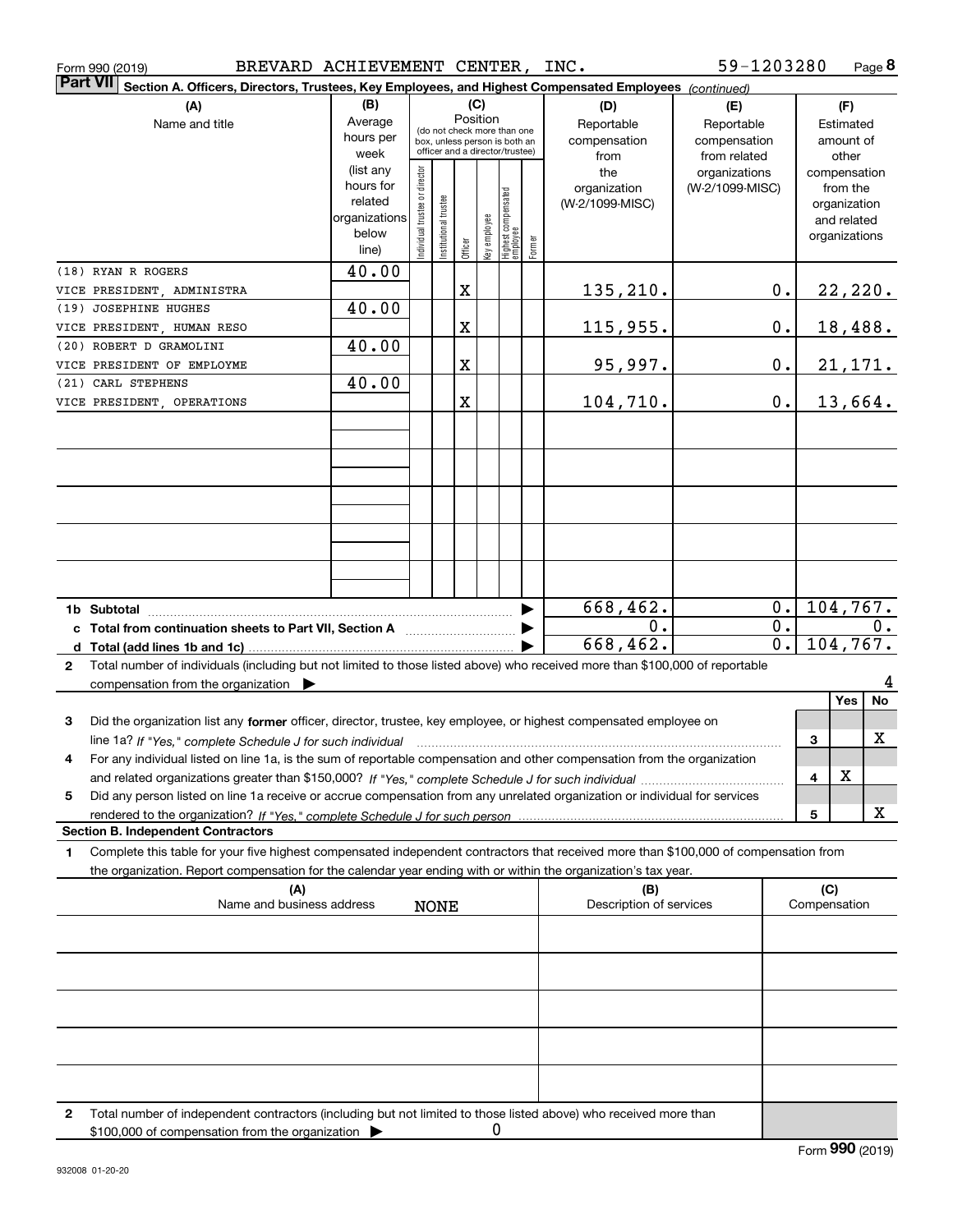|                                                           | <b>Part VIII</b> |    | <b>Statement of Revenue</b>                                                                                           |                      |                |                |                           |                      |                                              |                                                 |                                                                 |
|-----------------------------------------------------------|------------------|----|-----------------------------------------------------------------------------------------------------------------------|----------------------|----------------|----------------|---------------------------|----------------------|----------------------------------------------|-------------------------------------------------|-----------------------------------------------------------------|
|                                                           |                  |    | Check if Schedule O contains a response or note to any line in this Part VIII                                         |                      |                |                |                           |                      |                                              |                                                 |                                                                 |
|                                                           |                  |    |                                                                                                                       |                      |                |                |                           | (A)<br>Total revenue | (B)<br>Related or exempt<br>function revenue | $\overline{C}$<br>Unrelated<br>business revenue | (D)<br>Revenue excluded<br>from tax under<br>sections 512 - 514 |
|                                                           |                  |    | 1 a Federated campaigns                                                                                               |                      | 1a             |                | 147,393.                  |                      |                                              |                                                 |                                                                 |
|                                                           |                  | b  | Membership dues                                                                                                       |                      | 1 <sub>b</sub> |                |                           |                      |                                              |                                                 |                                                                 |
|                                                           |                  | с  | Fundraising events                                                                                                    |                      | 1 <sub>c</sub> |                |                           |                      |                                              |                                                 |                                                                 |
|                                                           |                  | d  | Related organizations                                                                                                 |                      | 1 <sub>d</sub> |                |                           |                      |                                              |                                                 |                                                                 |
|                                                           |                  | е  | Government grants (contributions)                                                                                     |                      | 1e             |                | 869,889.                  |                      |                                              |                                                 |                                                                 |
|                                                           |                  | f  | All other contributions, gifts, grants, and                                                                           |                      |                |                |                           |                      |                                              |                                                 |                                                                 |
|                                                           |                  |    | similar amounts not included above                                                                                    |                      | 1f             |                | 100,113.                  |                      |                                              |                                                 |                                                                 |
| Contributions, Gifts, Grants<br>and Other Similar Amounts |                  |    | Noncash contributions included in lines 1a-1f                                                                         |                      | $1g$ \$        |                |                           |                      |                                              |                                                 |                                                                 |
|                                                           |                  | h. |                                                                                                                       |                      |                |                |                           | 1,117,395.           |                                              |                                                 |                                                                 |
|                                                           |                  |    |                                                                                                                       |                      |                |                | <b>Business Code</b>      |                      |                                              |                                                 |                                                                 |
|                                                           | 2a               |    | EMPLOYMENT CONTRACT SERVICES                                                                                          |                      |                |                | 624200                    | 29,848,722.          | 29,848,722.                                  |                                                 |                                                                 |
|                                                           |                  | b  | REHAB MEDICAID WAIVER                                                                                                 |                      |                |                | 624310                    | 614,955.             | 614,955.                                     |                                                 |                                                                 |
|                                                           |                  |    | ADP NON-WAIVER                                                                                                        |                      |                |                | 624310                    | 105,776.             | 105,776.                                     |                                                 |                                                                 |
| Program Service<br>Revenue                                |                  | d  | MANAGEMENT FEE                                                                                                        |                      |                |                | 561000                    | 1,958.               | 1,958.                                       |                                                 |                                                                 |
|                                                           |                  | е  |                                                                                                                       |                      |                |                |                           |                      |                                              |                                                 |                                                                 |
|                                                           |                  | f  | All other program service revenue                                                                                     |                      |                |                |                           |                      |                                              |                                                 |                                                                 |
|                                                           |                  | a  |                                                                                                                       |                      |                |                | ▶                         | 30, 571, 411.        |                                              |                                                 |                                                                 |
|                                                           | 3                |    | Investment income (including dividends, interest, and                                                                 |                      |                |                |                           |                      |                                              |                                                 |                                                                 |
|                                                           |                  |    |                                                                                                                       |                      |                |                |                           | 190,780.             |                                              |                                                 | 190,780.                                                        |
|                                                           | 4                |    | Income from investment of tax-exempt bond proceeds                                                                    |                      |                |                |                           |                      |                                              |                                                 |                                                                 |
|                                                           | 5                |    |                                                                                                                       |                      | (i) Real       |                | (ii) Personal             |                      |                                              |                                                 |                                                                 |
|                                                           |                  |    |                                                                                                                       |                      |                |                |                           |                      |                                              |                                                 |                                                                 |
|                                                           | 6а               | b  | Gross rents<br>.<br>Less: rental expenses                                                                             | 6a<br>6 <sub>b</sub> |                |                |                           |                      |                                              |                                                 |                                                                 |
|                                                           |                  | c  | Rental income or (loss)                                                                                               | 6c                   |                |                |                           |                      |                                              |                                                 |                                                                 |
|                                                           |                  | d  | Net rental income or (loss)                                                                                           |                      |                |                |                           |                      |                                              |                                                 |                                                                 |
|                                                           |                  |    | 7 a Gross amount from sales of                                                                                        |                      | (i) Securities |                | (ii) Other                |                      |                                              |                                                 |                                                                 |
|                                                           |                  |    | assets other than inventory                                                                                           | 7a                   |                |                | 300                       |                      |                                              |                                                 |                                                                 |
|                                                           |                  |    | <b>b</b> Less: cost or other basis                                                                                    |                      |                |                |                           |                      |                                              |                                                 |                                                                 |
|                                                           |                  |    | and sales expenses                                                                                                    | 7b                   |                |                | 0.                        |                      |                                              |                                                 |                                                                 |
| Revenue                                                   |                  |    | c Gain or (loss) $\ldots$                                                                                             | <b>7c</b>            |                |                | 300.                      |                      |                                              |                                                 |                                                                 |
|                                                           |                  |    |                                                                                                                       |                      |                |                |                           | 300.                 |                                              |                                                 | 300.                                                            |
| <b>Other</b>                                              |                  |    | 8 a Gross income from fundraising events (not                                                                         |                      |                |                |                           |                      |                                              |                                                 |                                                                 |
|                                                           |                  |    | including \$                                                                                                          |                      | of             |                |                           |                      |                                              |                                                 |                                                                 |
|                                                           |                  |    | contributions reported on line 1c). See                                                                               |                      |                |                |                           |                      |                                              |                                                 |                                                                 |
|                                                           |                  |    |                                                                                                                       |                      |                | 8a<br>8b       | 25,296.<br>$\mathbf{0}$ . |                      |                                              |                                                 |                                                                 |
|                                                           |                  |    | <b>b</b> Less: direct expenses                                                                                        |                      |                |                |                           | 25,296.              |                                              |                                                 | 25, 296.                                                        |
|                                                           |                  |    | c Net income or (loss) from fundraising events<br>9 a Gross income from gaming activities. See                        |                      |                |                |                           |                      |                                              |                                                 |                                                                 |
|                                                           |                  |    |                                                                                                                       |                      |                | 9a             |                           |                      |                                              |                                                 |                                                                 |
|                                                           |                  |    | <b>b</b> Less: direct expenses <b>manually</b>                                                                        |                      |                | 9 <sub>b</sub> |                           |                      |                                              |                                                 |                                                                 |
|                                                           |                  |    | c Net income or (loss) from gaming activities _______________                                                         |                      |                |                |                           |                      |                                              |                                                 |                                                                 |
|                                                           |                  |    | 10 a Gross sales of inventory, less returns                                                                           |                      |                |                |                           |                      |                                              |                                                 |                                                                 |
|                                                           |                  |    |                                                                                                                       |                      |                | 10a            |                           |                      |                                              |                                                 |                                                                 |
|                                                           |                  |    | <b>b</b> Less: cost of goods sold                                                                                     |                      |                | 10bl           |                           |                      |                                              |                                                 |                                                                 |
|                                                           |                  |    | c Net income or (loss) from sales of inventory                                                                        |                      |                |                |                           |                      |                                              |                                                 |                                                                 |
|                                                           |                  |    |                                                                                                                       |                      |                |                | <b>Business Code</b>      |                      |                                              |                                                 |                                                                 |
|                                                           | 11 a             |    | <u> 1989 - Johann Barbara, martin amerikan basal dan berasal dalam basal dalam basal dalam basal dalam basal dala</u> |                      |                |                |                           |                      |                                              |                                                 |                                                                 |
|                                                           |                  | b  |                                                                                                                       |                      |                |                |                           |                      |                                              |                                                 |                                                                 |
| Revenue                                                   |                  | c  |                                                                                                                       |                      |                |                |                           |                      |                                              |                                                 |                                                                 |
| Miscellaneous                                             |                  |    |                                                                                                                       |                      |                |                |                           |                      |                                              |                                                 |                                                                 |
|                                                           |                  |    |                                                                                                                       |                      |                |                |                           |                      |                                              |                                                 |                                                                 |
|                                                           | 12               |    |                                                                                                                       |                      |                |                |                           | 31,905,182.          | 30, 571, 411.                                | 0.                                              | 216, 376.                                                       |

Form 990 (2019) BREVARD ACHIEVEMENT CENTER, INC。 59-1203280 Page

**9**

59-1203280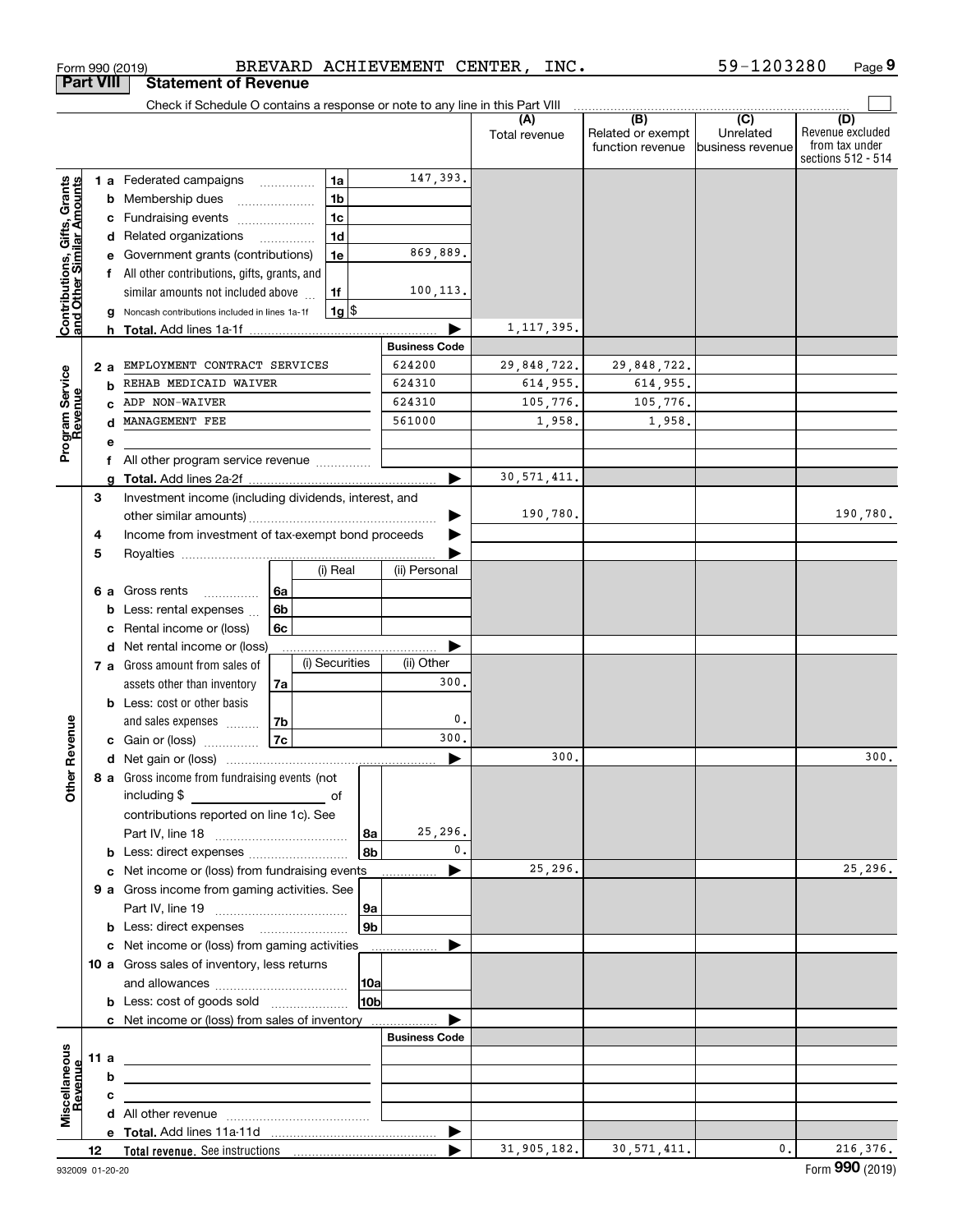| Form 990 (2019)                                                                                                                                              | BREVARD ACHIEVEMENT CENTER, INC. |                                    |                                           | 59-1203280<br>Page             |
|--------------------------------------------------------------------------------------------------------------------------------------------------------------|----------------------------------|------------------------------------|-------------------------------------------|--------------------------------|
| Part IX   Statement of Functional Expenses                                                                                                                   |                                  |                                    |                                           |                                |
| Section 501(c)(3) and 501(c)(4) organizations must complete all columns. All other organizations must complete column (A).                                   |                                  |                                    |                                           |                                |
| Check if Schedule O contains a response or note to any line in this Part IX                                                                                  |                                  |                                    |                                           |                                |
| Do not include amounts reported on lines 6b,<br>7b, 8b, 9b, and 10b of Part VIII.                                                                            | (A)<br>Total expenses            | (B)<br>Program service<br>expenses | (C)<br>Management and<br>general expenses | (D)<br>Fundraising<br>expenses |
| Grants and other assistance to domestic organizations<br>1<br>and domestic governments. See Part IV, line 21                                                 |                                  |                                    |                                           |                                |
| Grants and other assistance to domestic<br>$\mathbf{2}$<br>individuals. See Part IV, line 22                                                                 |                                  |                                    |                                           |                                |
| Grants and other assistance to foreign<br>3                                                                                                                  |                                  |                                    |                                           |                                |
| organizations, foreign governments, and foreign<br>individuals. See Part IV, lines 15 and 16                                                                 |                                  |                                    |                                           |                                |
| Benefits paid to or for members<br>4                                                                                                                         |                                  |                                    |                                           |                                |
| 5<br>Compensation of current officers, directors,<br>trustees, and key employees                                                                             | 922,141.                         | 843,349.                           | 75,591.                                   | 3,201                          |
| Compensation not included above to disqualified<br>6<br>persons (as defined under section $4958(f)(1)$ ) and<br>persons described in section $4958(c)(3)(B)$ |                                  |                                    |                                           |                                |
| Other salaries and wages                                                                                                                                     | 16, 563, 120.                    | 15, 101, 461.                      | 1,400,978.                                | 60,681                         |

#### **8 9** Pension section Other

**1011**

| e Professional fundraising services. See Part IV, line 17 |
|-----------------------------------------------------------|
| f Investment management fees                              |
| g Other. (If line 11g amount exceeds 10% of line 25,      |
| column (A) amount, list line 11g expenses on Sch 0.)      |
|                                                           |
|                                                           |

#### **131415**column (A) amount, list line 11g expenses on Sch O.) Office Inform Royalt

**1617 18192021222324**Other e Occup TravelPayme for any Confer Interes Payme Depre Insura

#### **abc**above (List miscellaneous expenses on line 24e. If line 24e amount exceeds 10% of line 25, column (A) amoun <u>SOU</u> MAI: **TRA**

Check here  $\bullet$  if following SOP 98-2 (ASC 958-720) **Total for Joint c e** All other expenses **25 26** Add lines 1 through 24e Complete this line only if the organization reporte educati Check here

| tion 501(c)(3) and 501(c)(4) organizations must complete all columns. All other organizations must complete column (A).                                                                                    |                       |                                    |                                           |                                |
|------------------------------------------------------------------------------------------------------------------------------------------------------------------------------------------------------------|-----------------------|------------------------------------|-------------------------------------------|--------------------------------|
| Check if Schedule O contains a response or note to any line in this Part IX                                                                                                                                |                       |                                    |                                           |                                |
| not include amounts reported on lines 6b,<br>8b, 9b, and 10b of Part VIII.                                                                                                                                 | (A)<br>Total expenses | (B)<br>Program service<br>expenses | (C)<br>Management and<br>general expenses | (D)<br>Fundraising<br>expenses |
| Grants and other assistance to domestic organizations                                                                                                                                                      |                       |                                    |                                           |                                |
| and domestic governments. See Part IV, line 21                                                                                                                                                             |                       |                                    |                                           |                                |
| Grants and other assistance to domestic                                                                                                                                                                    |                       |                                    |                                           |                                |
| individuals. See Part IV, line 22                                                                                                                                                                          |                       |                                    |                                           |                                |
| Grants and other assistance to foreign                                                                                                                                                                     |                       |                                    |                                           |                                |
| organizations, foreign governments, and foreign                                                                                                                                                            |                       |                                    |                                           |                                |
| individuals. See Part IV, lines 15 and 16                                                                                                                                                                  |                       |                                    |                                           |                                |
| Benefits paid to or for members                                                                                                                                                                            |                       |                                    |                                           |                                |
| Compensation of current officers, directors,                                                                                                                                                               |                       |                                    |                                           |                                |
| trustees, and key employees                                                                                                                                                                                | 922,141.              | 843,349.                           | 75,591.                                   | 3, 201.                        |
| Compensation not included above to disqualified                                                                                                                                                            |                       |                                    |                                           |                                |
| persons (as defined under section 4958(f)(1)) and                                                                                                                                                          |                       |                                    |                                           |                                |
| persons described in section $4958(c)(3)(B)$<br>$\overline{\phantom{a}}$                                                                                                                                   |                       |                                    |                                           |                                |
| Other salaries and wages                                                                                                                                                                                   | 16, 563, 120.         | 15, 101, 461.                      | 1,400,978.                                | 60,681.                        |
| Pension plan accruals and contributions (include                                                                                                                                                           |                       |                                    |                                           |                                |
| section 401(k) and 403(b) employer contributions)                                                                                                                                                          |                       |                                    |                                           |                                |
|                                                                                                                                                                                                            | 3,857,268.            | 3,637,487.                         | 213,906.                                  | 5,875.                         |
|                                                                                                                                                                                                            | 1,320,319.            | 1, 245, 089.                       | 73, 219.                                  | 2,011.                         |
| Fees for services (nonemployees):                                                                                                                                                                          |                       |                                    |                                           |                                |
|                                                                                                                                                                                                            | 200,787.              | 114,080.                           | 85,513.                                   | 1,194.                         |
|                                                                                                                                                                                                            | 56,834.               | 32, 291.                           | 24, 205.                                  | 338.                           |
|                                                                                                                                                                                                            | 37,899.               | $\overline{21,533}$ .              | 16, 141.                                  | $\overline{225}$ .             |
|                                                                                                                                                                                                            |                       |                                    |                                           |                                |
| e Professional fundraising services. See Part IV, line 17                                                                                                                                                  |                       |                                    |                                           |                                |
| f Investment management fees                                                                                                                                                                               |                       |                                    |                                           |                                |
| g Other. (If line 11g amount exceeds 10% of line 25,                                                                                                                                                       |                       |                                    |                                           |                                |
| column (A) amount, list line 11g expenses on Sch 0.)                                                                                                                                                       | 1,550,641.            | 1,166,659.                         | 378, 130.                                 | 5,852.                         |
|                                                                                                                                                                                                            | 2,477.                |                                    | $\overline{2,227}$ .                      | 250.                           |
|                                                                                                                                                                                                            | 4, 293, 635.          | 4,204,581.                         | 85,979.                                   | 3,075.                         |
|                                                                                                                                                                                                            | 176, 533.             | 150, 138.                          | 26, 166.                                  | 229.                           |
|                                                                                                                                                                                                            |                       |                                    |                                           |                                |
|                                                                                                                                                                                                            | 232,625.              | 174, 366.                          | 57,381.                                   | 878.                           |
|                                                                                                                                                                                                            | 202,740.              | 198,643.                           | 4,097.                                    |                                |
| Travel                                                                                                                                                                                                     |                       |                                    |                                           |                                |
| Payments of travel or entertainment expenses                                                                                                                                                               |                       |                                    |                                           |                                |
| for any federal, state, or local public officials                                                                                                                                                          |                       |                                    |                                           |                                |
| Conferences, conventions, and meetings                                                                                                                                                                     |                       |                                    |                                           |                                |
| Interest                                                                                                                                                                                                   |                       |                                    |                                           |                                |
|                                                                                                                                                                                                            | 431,593.              | 277,072.                           | 154,521.                                  |                                |
| Depreciation, depletion, and amortization                                                                                                                                                                  | 356,011.              | 135, 224.                          | 220, 787.                                 |                                |
| Insurance                                                                                                                                                                                                  |                       |                                    |                                           |                                |
| Other expenses. Itemize expenses not covered<br>above (List miscellaneous expenses on line 24e. If<br>line 24e amount exceeds 10% of line 25, column (A)<br>amount, list line 24e expenses on Schedule O.) |                       |                                    |                                           |                                |
| a SOURCE AMERICA COMMISSI                                                                                                                                                                                  | 805,489.              | 805,489.                           |                                           |                                |
| b MAINTENANCE & REPAIR                                                                                                                                                                                     | 134,455.              | 132,006.                           | 2,449.                                    |                                |
| <sub>c</sub> TRAINING                                                                                                                                                                                      | 64,193.               | 37,206.                            | 26,987.                                   |                                |
| d DEVELOPMENT                                                                                                                                                                                              | 59,353.               | 19,507.                            | 34,312.                                   | $\overline{5,534.}$            |
| e All other expenses                                                                                                                                                                                       | 47,091.               | 22,485.                            | 24,606.                                   |                                |
| Total functional expenses. Add lines 1 through 24e                                                                                                                                                         | 31, 315, 204.         | $\overline{28,318,666}$ .          | 2,907,195.                                | 89,343.                        |
| Joint costs. Complete this line only if the organization                                                                                                                                                   |                       |                                    |                                           |                                |
| reported in column (B) joint costs from a combined                                                                                                                                                         |                       |                                    |                                           |                                |
| educational campaign and fundraising solicitation.                                                                                                                                                         |                       |                                    |                                           |                                |

Form (2019) **990**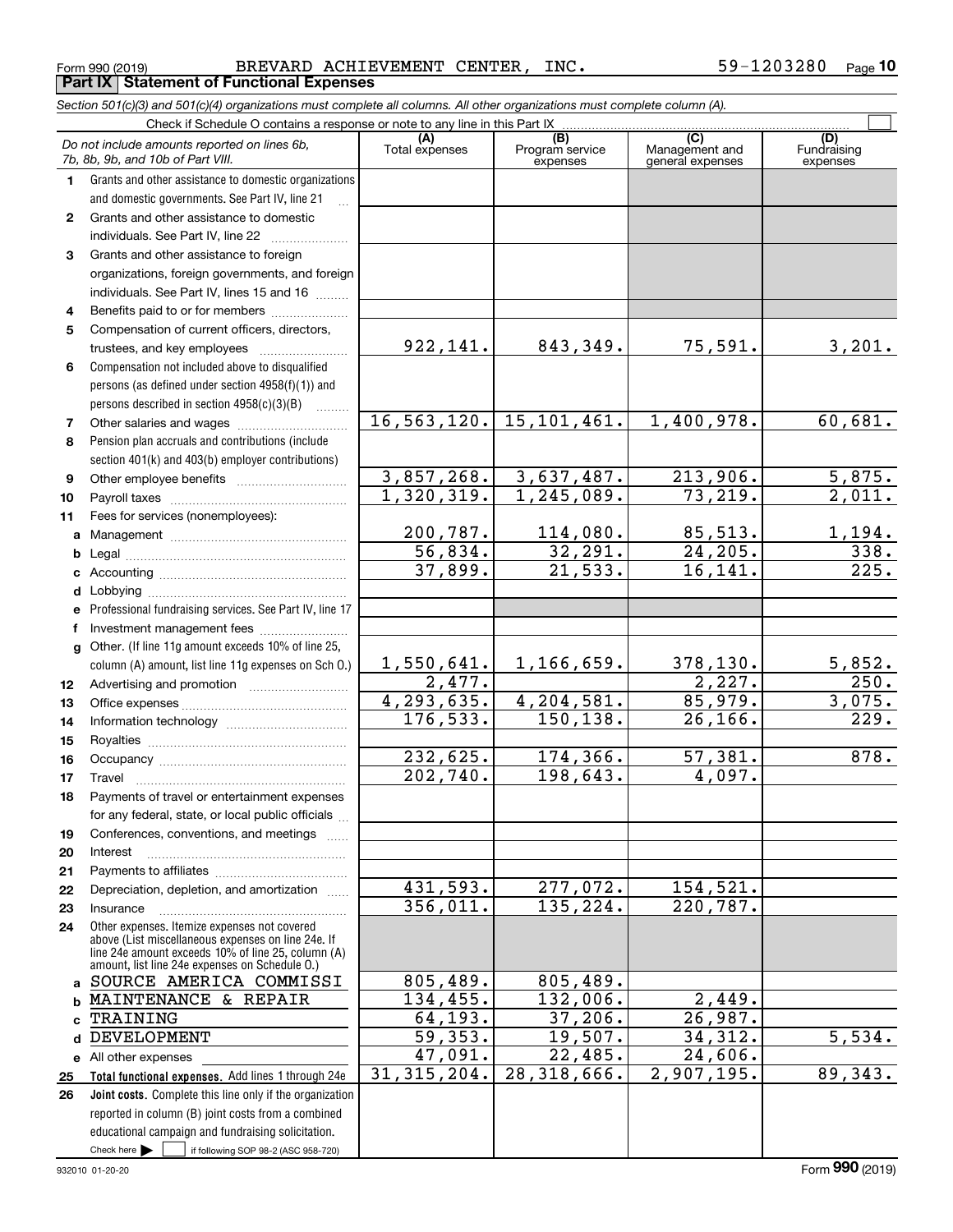| 203280ء<br>INC.<br><b>BREVARD</b><br><b>ACHIEVEMENT</b><br><b>CENTER</b><br>$\overline{a}$<br>Form 990 (2019) | Page |
|---------------------------------------------------------------------------------------------------------------|------|
|---------------------------------------------------------------------------------------------------------------|------|

|                             |    |                                                                                                                                                                                                                               | (A)<br>Beginning of year      |                 | (B)<br>End of year                             |
|-----------------------------|----|-------------------------------------------------------------------------------------------------------------------------------------------------------------------------------------------------------------------------------|-------------------------------|-----------------|------------------------------------------------|
|                             | 1  |                                                                                                                                                                                                                               | 2,025,529.                    | $\blacksquare$  | 1,410,725.                                     |
|                             | 2  |                                                                                                                                                                                                                               | 3,575,797.                    | $\mathbf{2}$    | 3,383,125.                                     |
|                             | з  |                                                                                                                                                                                                                               | 104,600.                      | $\mathbf{3}$    | 103,500.                                       |
|                             | 4  |                                                                                                                                                                                                                               | 3,909,492.                    | $\overline{4}$  | 4,624,719.                                     |
|                             | 5  | Loans and other receivables from any current or former officer, director,                                                                                                                                                     |                               |                 |                                                |
|                             |    | trustee, key employee, creator or founder, substantial contributor, or 35%                                                                                                                                                    |                               |                 |                                                |
|                             |    | controlled entity or family member of any of these persons                                                                                                                                                                    |                               | 5               |                                                |
|                             | 6  | Loans and other receivables from other disqualified persons (as defined                                                                                                                                                       |                               |                 |                                                |
|                             |    | under section $4958(f)(1)$ , and persons described in section $4958(c)(3)(B)$                                                                                                                                                 |                               | 6               |                                                |
|                             | 7  |                                                                                                                                                                                                                               |                               | $\overline{7}$  |                                                |
| Assets                      | 8  |                                                                                                                                                                                                                               | <u>195,438.</u>               | 8               | 712,510.                                       |
|                             | 9  | Prepaid expenses and deferred charges                                                                                                                                                                                         | 854, 357.                     | $\mathbf{9}$    | 578,979.                                       |
|                             |    | <b>10a</b> Land, buildings, and equipment: cost or other                                                                                                                                                                      |                               |                 |                                                |
|                             |    | 7,029,646.<br>basis. Complete Part VI of Schedule D  10a                                                                                                                                                                      |                               |                 |                                                |
|                             |    | 3,900,879.<br>10 <sub>b</sub><br><b>b</b> Less: accumulated depreciation<br>. 1                                                                                                                                               | 2,371,281.                    | 10 <sub>c</sub> | 3, 128, 767.                                   |
|                             | 11 |                                                                                                                                                                                                                               |                               | 11              |                                                |
|                             | 12 |                                                                                                                                                                                                                               | 6, 152, 677.                  | 12              | 6, 187, 619.                                   |
|                             | 13 |                                                                                                                                                                                                                               |                               | 13              |                                                |
|                             | 14 |                                                                                                                                                                                                                               |                               | 14              |                                                |
|                             | 15 |                                                                                                                                                                                                                               | 171,915.                      | 15              | 214,334.                                       |
|                             | 16 |                                                                                                                                                                                                                               | 19, 361, 086.<br>2, 272, 902. | 16              | 20, 344, 278.                                  |
|                             | 17 |                                                                                                                                                                                                                               |                               | 17              | 2,493,650.                                     |
|                             | 18 |                                                                                                                                                                                                                               |                               | 18              |                                                |
|                             | 19 | Deferred revenue material contracts and contracts are contracted and contract and contract are contracted and contract are contracted and contract are contracted and contract are contracted and contract are contracted and |                               | 19              |                                                |
|                             | 20 |                                                                                                                                                                                                                               |                               | 20              |                                                |
|                             | 21 | Escrow or custodial account liability. Complete Part IV of Schedule D                                                                                                                                                         |                               | 21              |                                                |
|                             | 22 | Loans and other payables to any current or former officer, director,<br>trustee, key employee, creator or founder, substantial contributor, or 35%                                                                            |                               |                 |                                                |
| Liabilities                 |    | controlled entity or family member of any of these persons                                                                                                                                                                    |                               | 22              |                                                |
|                             | 23 | Secured mortgages and notes payable to unrelated third parties                                                                                                                                                                |                               | 23              |                                                |
|                             | 24 | Unsecured notes and loans payable to unrelated third parties                                                                                                                                                                  |                               | 24              |                                                |
|                             | 25 | Other liabilities (including federal income tax, payables to related third                                                                                                                                                    |                               |                 |                                                |
|                             |    | parties, and other liabilities not included on lines 17-24). Complete Part X                                                                                                                                                  |                               |                 |                                                |
|                             |    | of Schedule D <b>contract the contract of Schedule D</b>                                                                                                                                                                      |                               | 25              |                                                |
|                             | 26 |                                                                                                                                                                                                                               | 2,272,902.                    | 26              | 2,493,650.                                     |
|                             |    | Organizations that follow FASB ASC 958, check here $\blacktriangleright \boxed{X}$                                                                                                                                            |                               |                 |                                                |
|                             |    | and complete lines 27, 28, 32, and 33.                                                                                                                                                                                        |                               |                 |                                                |
|                             | 27 | Net assets without donor restrictions                                                                                                                                                                                         | 16,971,084.                   | 27              | $\frac{17,740,878.}{109,750.}$                 |
|                             | 28 |                                                                                                                                                                                                                               | 117, 100.                     | 28              |                                                |
|                             |    | Organizations that do not follow FASB ASC 958, check here $\blacktriangleright$                                                                                                                                               |                               |                 |                                                |
|                             |    | and complete lines 29 through 33.                                                                                                                                                                                             |                               |                 |                                                |
|                             | 29 |                                                                                                                                                                                                                               |                               | 29              |                                                |
|                             | 30 | Paid-in or capital surplus, or land, building, or equipment fund                                                                                                                                                              |                               | 30              |                                                |
| Net Assets or Fund Balances | 31 | Retained earnings, endowment, accumulated income, or other funds                                                                                                                                                              |                               | 31              |                                                |
|                             | 32 | Total net assets or fund balances                                                                                                                                                                                             | 17,088,184.                   | 32              | 17,850,628.                                    |
|                             | 33 |                                                                                                                                                                                                                               | 19,361,086.                   | 33              | $\overline{20, 344, 278}$ .<br>Form 990 (2019) |
|                             |    |                                                                                                                                                                                                                               |                               |                 |                                                |

**Part X Balance Sheet**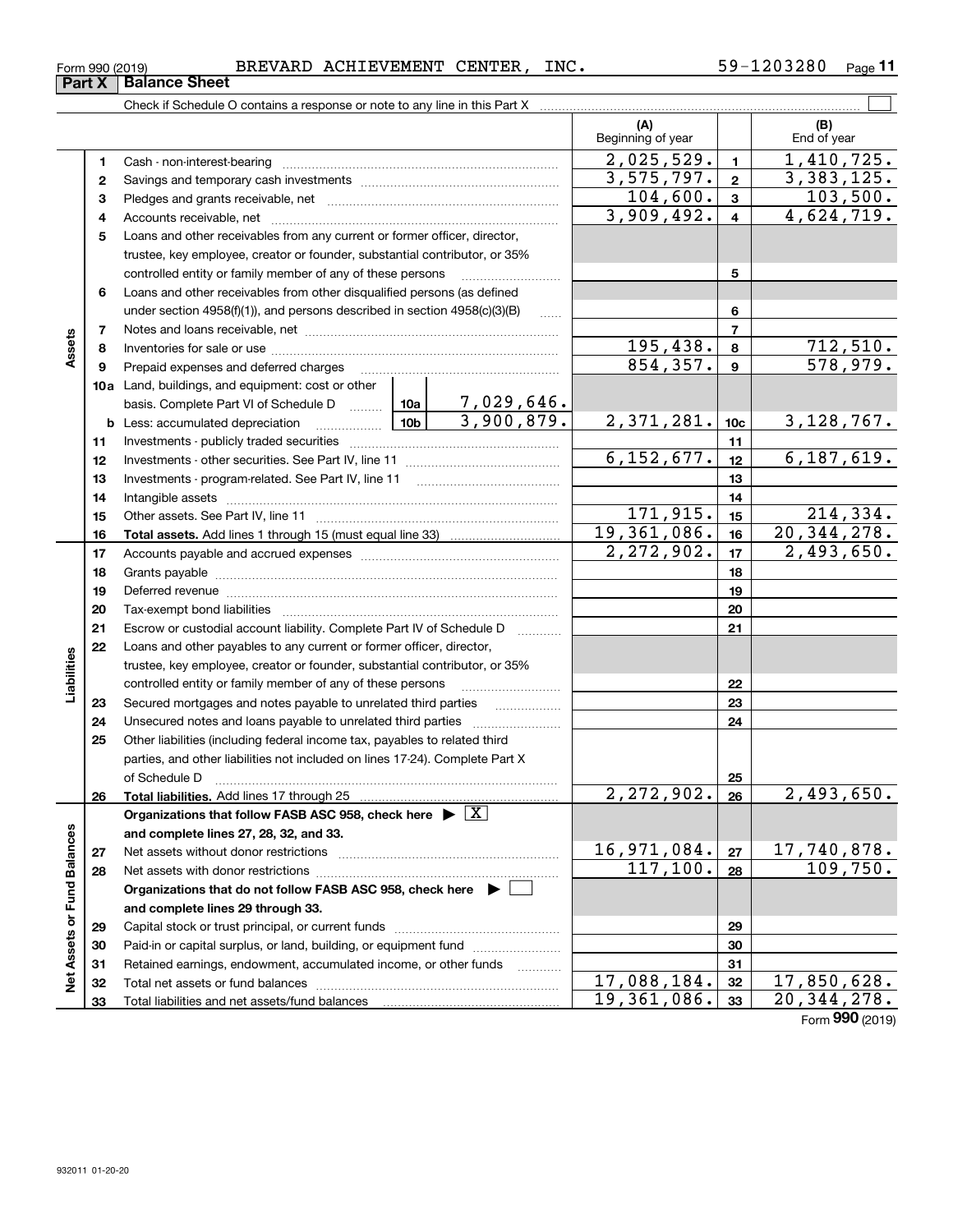|    | BREVARD ACHIEVEMENT CENTER, INC.<br>Form 990 (2019)                                                                             |                         | 59-1203280     |            | Page $12$ |
|----|---------------------------------------------------------------------------------------------------------------------------------|-------------------------|----------------|------------|-----------|
|    | <b>Reconciliation of Net Assets</b><br>Part XI                                                                                  |                         |                |            |           |
|    |                                                                                                                                 |                         |                |            |           |
|    |                                                                                                                                 |                         |                |            |           |
| 1  | Total revenue (must equal Part VIII, column (A), line 12)                                                                       | 1.                      | 31,905,182.    |            |           |
| 2  | Total expenses (must equal Part IX, column (A), line 25)                                                                        | $\mathbf{2}$            | 31, 315, 204.  |            |           |
| 3  | Revenue less expenses. Subtract line 2 from line 1                                                                              | 3                       |                | 589,978.   |           |
| 4  |                                                                                                                                 | $\overline{\mathbf{4}}$ | 17,088,184.    |            |           |
| 5  |                                                                                                                                 | 5                       |                | 172,466.   |           |
| 6  |                                                                                                                                 | 6                       |                |            |           |
| 7  |                                                                                                                                 | $\overline{7}$          |                |            |           |
| 8  | Prior period adjustments                                                                                                        | 8                       |                |            |           |
| 9  | Other changes in net assets or fund balances (explain on Schedule O)                                                            | 9                       |                |            | 0.        |
| 10 | Net assets or fund balances at end of year. Combine lines 3 through 9 (must equal Part X, line 32,                              |                         |                |            |           |
|    | column (B)).                                                                                                                    | 10                      | 17,850,628.    |            |           |
|    | Part XII Financial Statements and Reporting                                                                                     |                         |                |            |           |
|    |                                                                                                                                 |                         |                |            |           |
|    |                                                                                                                                 |                         |                | <b>Yes</b> | <b>No</b> |
| 1  | $\boxed{\mathbf{X}}$ Accrual<br>Accounting method used to prepare the Form 990: <u>I</u> Cash<br>Other                          |                         |                |            |           |
|    | If the organization changed its method of accounting from a prior year or checked "Other," explain in Schedule O.               |                         |                |            |           |
|    | 2a Were the organization's financial statements compiled or reviewed by an independent accountant?                              |                         | 2a             |            | Χ         |
|    | If "Yes," check a box below to indicate whether the financial statements for the year were compiled or reviewed on a            |                         |                |            |           |
|    | separate basis, consolidated basis, or both:                                                                                    |                         |                |            |           |
|    | Separate basis<br><b>Consolidated basis</b><br>Both consolidated and separate basis                                             |                         |                |            |           |
|    | <b>b</b> Were the organization's financial statements audited by an independent accountant?                                     |                         | 2 <sub>b</sub> | X          |           |
|    | If "Yes," check a box below to indicate whether the financial statements for the year were audited on a separate basis,         |                         |                |            |           |
|    | consolidated basis, or both:                                                                                                    |                         |                |            |           |
|    | $\mathbf{X}$ Consolidated basis<br>Separate basis<br>Both consolidated and separate basis                                       |                         |                |            |           |
|    | c If "Yes" to line 2a or 2b, does the organization have a committee that assumes responsibility for oversight of the audit,     |                         |                |            |           |
|    |                                                                                                                                 |                         | 2c             | х          |           |
|    | If the organization changed either its oversight process or selection process during the tax year, explain on Schedule O.       |                         |                |            |           |
|    | 3a As a result of a federal award, was the organization required to undergo an audit or audits as set forth in the Single Audit |                         |                |            |           |
|    |                                                                                                                                 |                         | За             |            | х         |
|    | b If "Yes," did the organization undergo the required audit or audits? If the organization did not undergo the required audit   |                         |                |            |           |
|    | or audits, explain why on Schedule O and describe any steps taken to undergo such audits                                        |                         | 3b             | ההה        |           |

Form (2019) **990**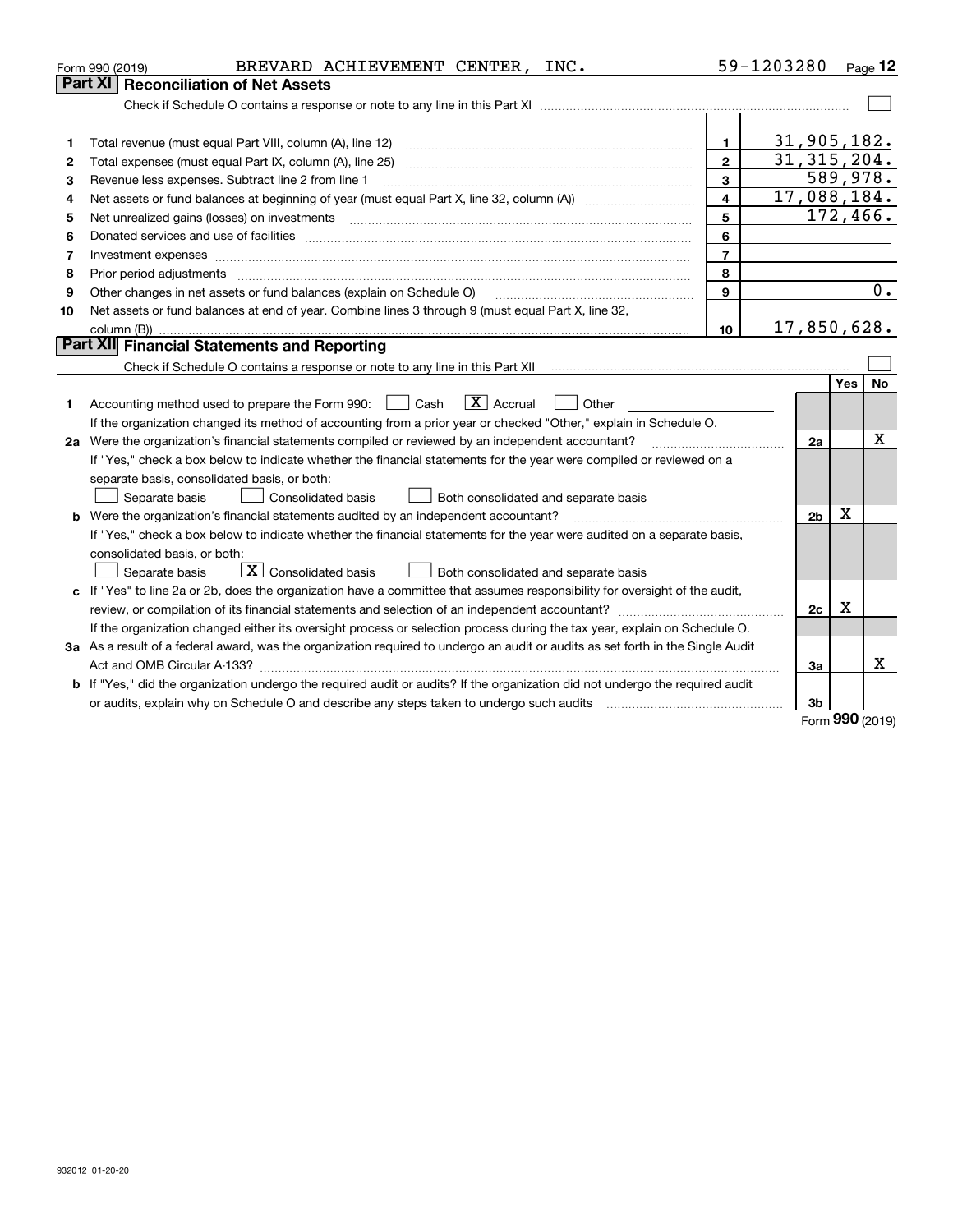| <b>SCHEDULE A</b> |  |
|-------------------|--|
|-------------------|--|

Department of the Treasury Internal Revenue Service

**(Form 990 or 990-EZ)**

# **Public Charity Status and Public Support**

**Complete if the organization is a section 501(c)(3) organization or a section 4947(a)(1) nonexempt charitable trust. | Attach to Form 990 or Form 990-EZ.** 

| $\triangleright$ Allach to Form occurs the children EL.                  |
|--------------------------------------------------------------------------|
| ▶ Go to www.irs.gov/Form990 for instructions and the latest information. |

| OMB No 1545-0047             |
|------------------------------|
| 2019                         |
| Open to Public<br>Inspection |

| Name of the organization |  |
|--------------------------|--|
|                          |  |

|        | Name of the organization<br><b>Employer identification number</b> |                                                                                                                                                                                                                                                                 |          |                                                       |                             |                                 |                            |                            |
|--------|-------------------------------------------------------------------|-----------------------------------------------------------------------------------------------------------------------------------------------------------------------------------------------------------------------------------------------------------------|----------|-------------------------------------------------------|-----------------------------|---------------------------------|----------------------------|----------------------------|
|        |                                                                   |                                                                                                                                                                                                                                                                 |          | BREVARD ACHIEVEMENT CENTER, INC.                      |                             |                                 |                            | 59-1203280                 |
| Part I |                                                                   | Reason for Public Charity Status (All organizations must complete this part.) See instructions.                                                                                                                                                                 |          |                                                       |                             |                                 |                            |                            |
|        |                                                                   | The organization is not a private foundation because it is: (For lines 1 through 12, check only one box.)                                                                                                                                                       |          |                                                       |                             |                                 |                            |                            |
| 1      |                                                                   | A church, convention of churches, or association of churches described in section 170(b)(1)(A)(i).                                                                                                                                                              |          |                                                       |                             |                                 |                            |                            |
| 2      |                                                                   | A school described in section 170(b)(1)(A)(ii). (Attach Schedule E (Form 990 or 990-EZ).)                                                                                                                                                                       |          |                                                       |                             |                                 |                            |                            |
| з      |                                                                   | A hospital or a cooperative hospital service organization described in section 170(b)(1)(A)(iii).                                                                                                                                                               |          |                                                       |                             |                                 |                            |                            |
| 4      |                                                                   | A medical research organization operated in conjunction with a hospital described in section 170(b)(1)(A)(iii). Enter the hospital's name,                                                                                                                      |          |                                                       |                             |                                 |                            |                            |
|        |                                                                   | city, and state:                                                                                                                                                                                                                                                |          |                                                       |                             |                                 |                            |                            |
| 5      |                                                                   | An organization operated for the benefit of a college or university owned or operated by a governmental unit described in                                                                                                                                       |          |                                                       |                             |                                 |                            |                            |
|        |                                                                   | section 170(b)(1)(A)(iv). (Complete Part II.)                                                                                                                                                                                                                   |          |                                                       |                             |                                 |                            |                            |
| 6      |                                                                   | A federal, state, or local government or governmental unit described in section 170(b)(1)(A)(v).                                                                                                                                                                |          |                                                       |                             |                                 |                            |                            |
|        | $7\left[\frac{\text{X}}{\text{A}}\right]$                         | An organization that normally receives a substantial part of its support from a governmental unit or from the general public described in                                                                                                                       |          |                                                       |                             |                                 |                            |                            |
|        |                                                                   | section 170(b)(1)(A)(vi). (Complete Part II.)                                                                                                                                                                                                                   |          |                                                       |                             |                                 |                            |                            |
| 8<br>9 |                                                                   | A community trust described in section 170(b)(1)(A)(vi). (Complete Part II.)                                                                                                                                                                                    |          |                                                       |                             |                                 |                            |                            |
|        |                                                                   | An agricultural research organization described in section 170(b)(1)(A)(ix) operated in conjunction with a land-grant college<br>or university or a non-land-grant college of agriculture (see instructions). Enter the name, city, and state of the college or |          |                                                       |                             |                                 |                            |                            |
|        |                                                                   | university:                                                                                                                                                                                                                                                     |          |                                                       |                             |                                 |                            |                            |
| 10     |                                                                   | An organization that normally receives: (1) more than 33 1/3% of its support from contributions, membership fees, and gross receipts from                                                                                                                       |          |                                                       |                             |                                 |                            |                            |
|        |                                                                   | activities related to its exempt functions - subject to certain exceptions, and (2) no more than 33 1/3% of its support from gross investment                                                                                                                   |          |                                                       |                             |                                 |                            |                            |
|        |                                                                   | income and unrelated business taxable income (less section 511 tax) from businesses acquired by the organization after June 30, 1975.                                                                                                                           |          |                                                       |                             |                                 |                            |                            |
|        |                                                                   | See section 509(a)(2). (Complete Part III.)                                                                                                                                                                                                                     |          |                                                       |                             |                                 |                            |                            |
| 11     |                                                                   | An organization organized and operated exclusively to test for public safety. See section 509(a)(4).                                                                                                                                                            |          |                                                       |                             |                                 |                            |                            |
| 12     |                                                                   | An organization organized and operated exclusively for the benefit of, to perform the functions of, or to carry out the purposes of one or                                                                                                                      |          |                                                       |                             |                                 |                            |                            |
|        |                                                                   | more publicly supported organizations described in section 509(a)(1) or section 509(a)(2). See section 509(a)(3). Check the box in                                                                                                                              |          |                                                       |                             |                                 |                            |                            |
|        |                                                                   | lines 12a through 12d that describes the type of supporting organization and complete lines 12e, 12f, and 12g.                                                                                                                                                  |          |                                                       |                             |                                 |                            |                            |
| а      |                                                                   | Type I. A supporting organization operated, supervised, or controlled by its supported organization(s), typically by giving                                                                                                                                     |          |                                                       |                             |                                 |                            |                            |
|        |                                                                   | the supported organization(s) the power to regularly appoint or elect a majority of the directors or trustees of the supporting                                                                                                                                 |          |                                                       |                             |                                 |                            |                            |
|        |                                                                   | organization. You must complete Part IV, Sections A and B.                                                                                                                                                                                                      |          |                                                       |                             |                                 |                            |                            |
| b      |                                                                   | Type II. A supporting organization supervised or controlled in connection with its supported organization(s), by having                                                                                                                                         |          |                                                       |                             |                                 |                            |                            |
|        |                                                                   | control or management of the supporting organization vested in the same persons that control or manage the supported                                                                                                                                            |          |                                                       |                             |                                 |                            |                            |
|        |                                                                   | organization(s). You must complete Part IV, Sections A and C.                                                                                                                                                                                                   |          |                                                       |                             |                                 |                            |                            |
| с      |                                                                   | Type III functionally integrated. A supporting organization operated in connection with, and functionally integrated with,                                                                                                                                      |          |                                                       |                             |                                 |                            |                            |
|        |                                                                   | its supported organization(s) (see instructions). You must complete Part IV, Sections A, D, and E.                                                                                                                                                              |          |                                                       |                             |                                 |                            |                            |
| d      |                                                                   | Type III non-functionally integrated. A supporting organization operated in connection with its supported organization(s)                                                                                                                                       |          |                                                       |                             |                                 |                            |                            |
|        |                                                                   | that is not functionally integrated. The organization generally must satisfy a distribution requirement and an attentiveness                                                                                                                                    |          |                                                       |                             |                                 |                            |                            |
|        |                                                                   | requirement (see instructions). You must complete Part IV, Sections A and D, and Part V.                                                                                                                                                                        |          |                                                       |                             |                                 |                            |                            |
| е      |                                                                   | Check this box if the organization received a written determination from the IRS that it is a Type I, Type II, Type III                                                                                                                                         |          |                                                       |                             |                                 |                            |                            |
|        |                                                                   | functionally integrated, or Type III non-functionally integrated supporting organization.                                                                                                                                                                       |          |                                                       |                             |                                 |                            |                            |
| f      |                                                                   | Enter the number of supported organizations<br>g Provide the following information about the supported organization(s).                                                                                                                                         |          |                                                       |                             |                                 |                            |                            |
|        |                                                                   | (i) Name of supported                                                                                                                                                                                                                                           | (ii) EIN | (iii) Type of organization                            | in your governing document? | (iv) Is the organization listed | (v) Amount of monetary     | (vi) Amount of other       |
|        |                                                                   | organization                                                                                                                                                                                                                                                    |          | (described on lines 1-10<br>above (see instructions)) | Yes                         | No.                             | support (see instructions) | support (see instructions) |
|        |                                                                   |                                                                                                                                                                                                                                                                 |          |                                                       |                             |                                 |                            |                            |
|        |                                                                   |                                                                                                                                                                                                                                                                 |          |                                                       |                             |                                 |                            |                            |
|        |                                                                   |                                                                                                                                                                                                                                                                 |          |                                                       |                             |                                 |                            |                            |
|        |                                                                   |                                                                                                                                                                                                                                                                 |          |                                                       |                             |                                 |                            |                            |
|        |                                                                   |                                                                                                                                                                                                                                                                 |          |                                                       |                             |                                 |                            |                            |
|        |                                                                   |                                                                                                                                                                                                                                                                 |          |                                                       |                             |                                 |                            |                            |
|        |                                                                   |                                                                                                                                                                                                                                                                 |          |                                                       |                             |                                 |                            |                            |
|        |                                                                   |                                                                                                                                                                                                                                                                 |          |                                                       |                             |                                 |                            |                            |
|        |                                                                   |                                                                                                                                                                                                                                                                 |          |                                                       |                             |                                 |                            |                            |
|        |                                                                   |                                                                                                                                                                                                                                                                 |          |                                                       |                             |                                 |                            |                            |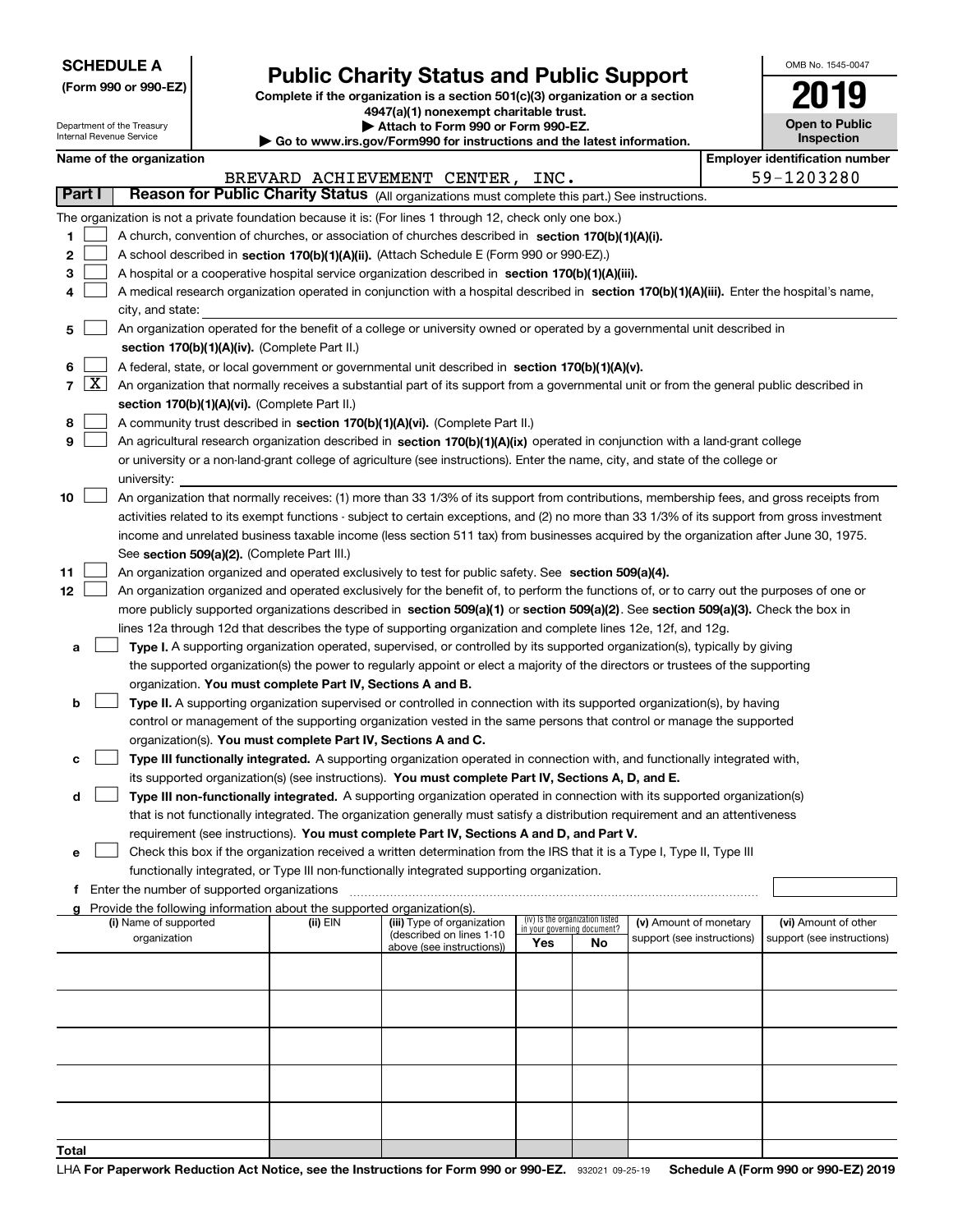### Schedule A (Form 990 or 990-EZ) 2019 Page BREVARD ACHIEVEMENT CENTER, INC. 59-1203280

(Complete only if you checked the box on line 5, 7, or 8 of Part I or if the organization failed to qualify under Part III. If the organization fails to qualify under the tests listed below, please complete Part III.) **Part II Support Schedule for Organizations Described in Sections 170(b)(1)(A)(iv) and 170(b)(1)(A)(vi)** 

|    | <b>Section A. Public Support</b>                                                                                                               |          |            |            |            |          |                                          |
|----|------------------------------------------------------------------------------------------------------------------------------------------------|----------|------------|------------|------------|----------|------------------------------------------|
|    | Calendar year (or fiscal year beginning in) $\blacktriangleright$                                                                              | (a) 2015 | $(b)$ 2016 | $(c)$ 2017 | $(d)$ 2018 | (e) 2019 | (f) Total                                |
|    | <b>1</b> Gifts, grants, contributions, and                                                                                                     |          |            |            |            |          |                                          |
|    | membership fees received. (Do not                                                                                                              |          |            |            |            |          |                                          |
|    | include any "unusual grants.")                                                                                                                 | 587,306. | 1047802.   | 1271250.   | 1054082.   | 1117395. | 5077835.                                 |
|    | 2 Tax revenues levied for the organ-                                                                                                           |          |            |            |            |          |                                          |
|    | ization's benefit and either paid to                                                                                                           |          |            |            |            |          |                                          |
|    | or expended on its behalf                                                                                                                      |          |            |            |            |          |                                          |
|    | 3 The value of services or facilities                                                                                                          |          |            |            |            |          |                                          |
|    | furnished by a governmental unit to                                                                                                            |          |            |            |            |          |                                          |
|    | the organization without charge                                                                                                                |          |            |            |            |          |                                          |
|    | 4 Total. Add lines 1 through 3                                                                                                                 | 587,306. | 1047802.   | 1271250.   | 1054082.   | 1117395. | 5077835.                                 |
| 5. | The portion of total contributions                                                                                                             |          |            |            |            |          |                                          |
|    | by each person (other than a                                                                                                                   |          |            |            |            |          |                                          |
|    | governmental unit or publicly                                                                                                                  |          |            |            |            |          |                                          |
|    | supported organization) included                                                                                                               |          |            |            |            |          |                                          |
|    | on line 1 that exceeds 2% of the                                                                                                               |          |            |            |            |          |                                          |
|    | amount shown on line 11,                                                                                                                       |          |            |            |            |          |                                          |
|    | column (f)                                                                                                                                     |          |            |            |            |          |                                          |
|    | 6 Public support. Subtract line 5 from line 4.                                                                                                 |          |            |            |            |          | 5077835.                                 |
|    | <b>Section B. Total Support</b>                                                                                                                |          |            |            |            |          |                                          |
|    | Calendar year (or fiscal year beginning in) $\blacktriangleright$                                                                              | (a) 2015 | (b) 2016   | $(c)$ 2017 | $(d)$ 2018 | (e) 2019 | (f) Total                                |
|    | <b>7</b> Amounts from line 4                                                                                                                   | 587,306. | 1047802.   | 1271250.   | 1054082.   | 1117395. | 5077835.                                 |
|    | 8 Gross income from interest,                                                                                                                  |          |            |            |            |          |                                          |
|    | dividends, payments received on                                                                                                                |          |            |            |            |          |                                          |
|    | securities loans, rents, royalties,                                                                                                            |          |            |            |            |          |                                          |
|    | and income from similar sources                                                                                                                | 186,996. | 68,036.    | 146, 769.  | 185,256.   | 25,596.  | 612,653.                                 |
|    | 9 Net income from unrelated business                                                                                                           |          |            |            |            |          |                                          |
|    | activities, whether or not the                                                                                                                 |          |            |            |            |          |                                          |
|    | business is regularly carried on                                                                                                               |          |            |            |            |          |                                          |
|    | <b>10</b> Other income. Do not include gain                                                                                                    |          |            |            |            |          |                                          |
|    | or loss from the sale of capital                                                                                                               |          |            |            |            |          |                                          |
|    | assets (Explain in Part VI.)                                                                                                                   |          |            |            |            |          |                                          |
|    | 11 Total support. Add lines 7 through 10                                                                                                       |          |            |            |            |          | 5690488.                                 |
|    | <b>12</b> Gross receipts from related activities, etc. (see instructions)                                                                      |          |            |            |            | 12       | 138, 212, 041.                           |
|    | 13 First five years. If the Form 990 is for the organization's first, second, third, fourth, or fifth tax year as a section 501(c)(3)          |          |            |            |            |          |                                          |
|    | organization, check this box and stop here                                                                                                     |          |            |            |            |          |                                          |
|    | <b>Section C. Computation of Public Support Percentage</b>                                                                                     |          |            |            |            |          |                                          |
|    | 14 Public support percentage for 2019 (line 6, column (f) divided by line 11, column (f) <i>mummention</i>                                     |          |            |            |            | 14       | 89.23<br>%                               |
|    |                                                                                                                                                |          |            |            |            | 15       | 85.15<br>%                               |
|    | 16a 33 1/3% support test - 2019. If the organization did not check the box on line 13, and line 14 is 33 1/3% or more, check this box and      |          |            |            |            |          |                                          |
|    | stop here. The organization qualifies as a publicly supported organization                                                                     |          |            |            |            |          | $\blacktriangleright$ $\boxed{\text{X}}$ |
|    | b 33 1/3% support test - 2018. If the organization did not check a box on line 13 or 16a, and line 15 is 33 1/3% or more, check this box       |          |            |            |            |          |                                          |
|    | and stop here. The organization qualifies as a publicly supported organization                                                                 |          |            |            |            |          |                                          |
|    | 17a 10% -facts-and-circumstances test - 2019. If the organization did not check a box on line 13, 16a, or 16b, and line 14 is 10% or more,     |          |            |            |            |          |                                          |
|    | and if the organization meets the "facts-and-circumstances" test, check this box and stop here. Explain in Part VI how the organization        |          |            |            |            |          |                                          |
|    | meets the "facts-and-circumstances" test. The organization qualifies as a publicly supported organization                                      |          |            |            |            |          |                                          |
|    | <b>b 10% -facts-and-circumstances test - 2018.</b> If the organization did not check a box on line 13, 16a, 16b, or 17a, and line 15 is 10% or |          |            |            |            |          |                                          |
|    | more, and if the organization meets the "facts-and-circumstances" test, check this box and stop here. Explain in Part VI how the               |          |            |            |            |          |                                          |
|    | organization meets the "facts-and-circumstances" test. The organization qualifies as a publicly supported organization                         |          |            |            |            |          |                                          |
|    | 18 Private foundation. If the organization did not check a box on line 13, 16a, 16b, 17a, or 17b, check this box and see instructions          |          |            |            |            |          |                                          |

**Schedule A (Form 990 or 990-EZ) 2019**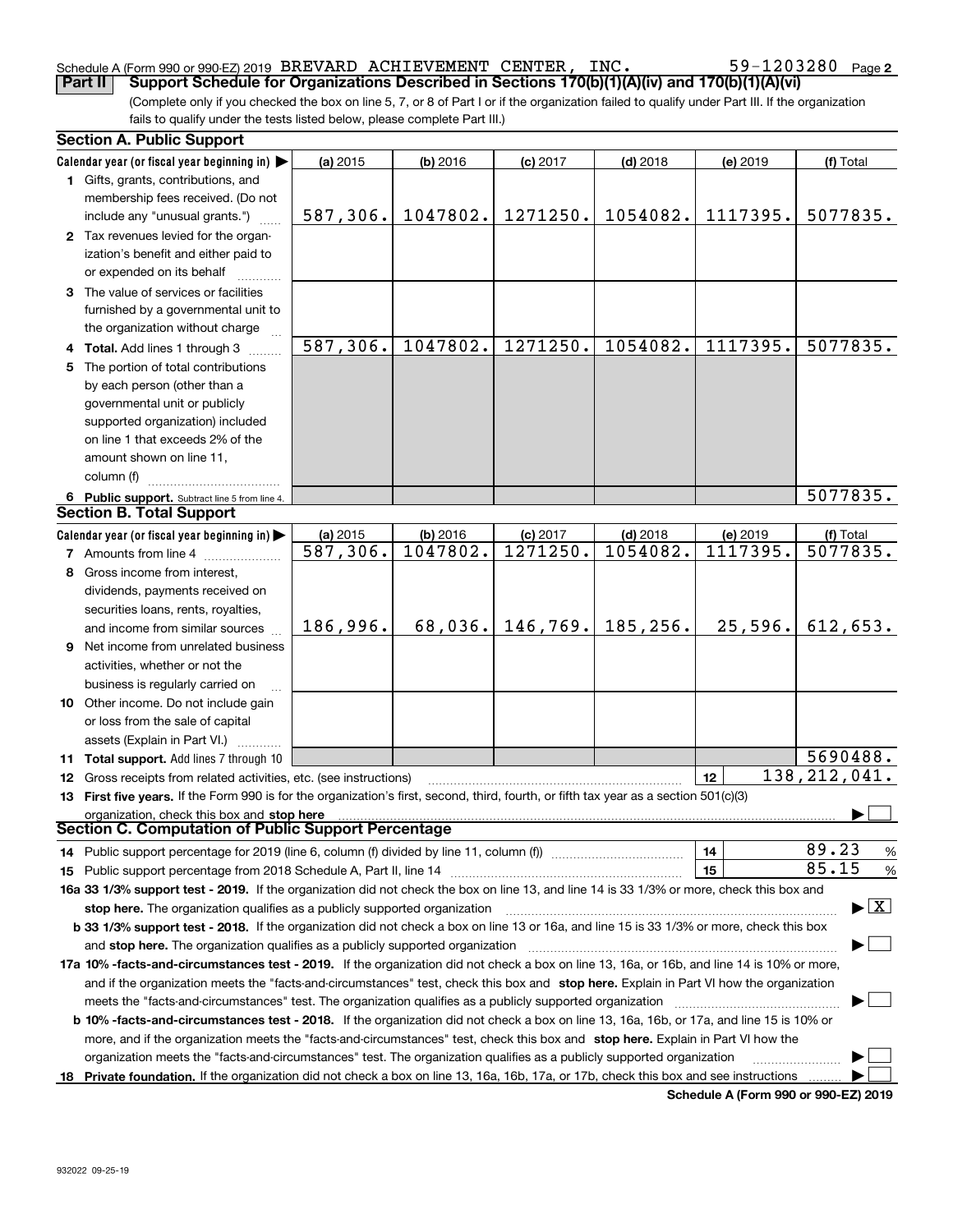#### Schedule A (Form 990 or 990-EZ) 2019 Page BREVARD ACHIEVEMENT CENTER, INC. 59-1203280**Part III Support Schedule for Organizations Described in Section 509(a)(2)**

(Complete only if you checked the box on line 10 of Part I or if the organization failed to qualify under Part II. If the organization fails to qualify under the tests listed below, please complete Part II.)

|    | <b>Section A. Public Support</b>                                                                                                                                                                                               |            |          |                 |            |          |           |
|----|--------------------------------------------------------------------------------------------------------------------------------------------------------------------------------------------------------------------------------|------------|----------|-----------------|------------|----------|-----------|
|    | Calendar year (or fiscal year beginning in) $\blacktriangleright$                                                                                                                                                              | (a) 2015   | (b) 2016 | <b>(c)</b> 2017 | $(d)$ 2018 | (e) 2019 | (f) Total |
|    | 1 Gifts, grants, contributions, and                                                                                                                                                                                            |            |          |                 |            |          |           |
|    | membership fees received. (Do not                                                                                                                                                                                              |            |          |                 |            |          |           |
|    | include any "unusual grants.")                                                                                                                                                                                                 |            |          |                 |            |          |           |
|    | <b>2</b> Gross receipts from admissions,                                                                                                                                                                                       |            |          |                 |            |          |           |
|    | merchandise sold or services per-                                                                                                                                                                                              |            |          |                 |            |          |           |
|    | formed, or facilities furnished in                                                                                                                                                                                             |            |          |                 |            |          |           |
|    | any activity that is related to the<br>organization's tax-exempt purpose                                                                                                                                                       |            |          |                 |            |          |           |
|    | 3 Gross receipts from activities that                                                                                                                                                                                          |            |          |                 |            |          |           |
|    | are not an unrelated trade or bus-                                                                                                                                                                                             |            |          |                 |            |          |           |
|    | iness under section 513                                                                                                                                                                                                        |            |          |                 |            |          |           |
|    | 4 Tax revenues levied for the organ-                                                                                                                                                                                           |            |          |                 |            |          |           |
|    | ization's benefit and either paid to                                                                                                                                                                                           |            |          |                 |            |          |           |
|    | or expended on its behalf                                                                                                                                                                                                      |            |          |                 |            |          |           |
|    | .                                                                                                                                                                                                                              |            |          |                 |            |          |           |
|    | 5 The value of services or facilities                                                                                                                                                                                          |            |          |                 |            |          |           |
|    | furnished by a governmental unit to                                                                                                                                                                                            |            |          |                 |            |          |           |
|    | the organization without charge                                                                                                                                                                                                |            |          |                 |            |          |           |
|    | <b>6 Total.</b> Add lines 1 through 5                                                                                                                                                                                          |            |          |                 |            |          |           |
|    | 7a Amounts included on lines 1, 2, and                                                                                                                                                                                         |            |          |                 |            |          |           |
|    | 3 received from disqualified persons                                                                                                                                                                                           |            |          |                 |            |          |           |
|    | <b>b</b> Amounts included on lines 2 and 3 received<br>from other than disqualified persons that                                                                                                                               |            |          |                 |            |          |           |
|    | exceed the greater of \$5,000 or 1% of the                                                                                                                                                                                     |            |          |                 |            |          |           |
|    | amount on line 13 for the year                                                                                                                                                                                                 |            |          |                 |            |          |           |
|    | c Add lines 7a and 7b                                                                                                                                                                                                          |            |          |                 |            |          |           |
|    | 8 Public support. (Subtract line 7c from line 6.)                                                                                                                                                                              |            |          |                 |            |          |           |
|    | <b>Section B. Total Support</b>                                                                                                                                                                                                |            |          |                 |            |          |           |
|    | Calendar year (or fiscal year beginning in)                                                                                                                                                                                    | (a) $2015$ | (b) 2016 | <b>(c)</b> 2017 | $(d)$ 2018 | (e) 2019 | (f) Total |
|    | 9 Amounts from line 6                                                                                                                                                                                                          |            |          |                 |            |          |           |
|    | 10a Gross income from interest,<br>dividends, payments received on                                                                                                                                                             |            |          |                 |            |          |           |
|    | securities loans, rents, royalties,                                                                                                                                                                                            |            |          |                 |            |          |           |
|    | and income from similar sources                                                                                                                                                                                                |            |          |                 |            |          |           |
|    | <b>b</b> Unrelated business taxable income                                                                                                                                                                                     |            |          |                 |            |          |           |
|    | (less section 511 taxes) from businesses                                                                                                                                                                                       |            |          |                 |            |          |           |
|    | acquired after June 30, 1975 [10001]                                                                                                                                                                                           |            |          |                 |            |          |           |
|    | c Add lines 10a and 10b                                                                                                                                                                                                        |            |          |                 |            |          |           |
|    | 11 Net income from unrelated business                                                                                                                                                                                          |            |          |                 |            |          |           |
|    | activities not included in line 10b,<br>whether or not the business is                                                                                                                                                         |            |          |                 |            |          |           |
|    | regularly carried on                                                                                                                                                                                                           |            |          |                 |            |          |           |
|    | <b>12</b> Other income. Do not include gain                                                                                                                                                                                    |            |          |                 |            |          |           |
|    | or loss from the sale of capital                                                                                                                                                                                               |            |          |                 |            |          |           |
|    | assets (Explain in Part VI.)<br>13 Total support. (Add lines 9, 10c, 11, and 12.)                                                                                                                                              |            |          |                 |            |          |           |
|    | 14 First five years. If the Form 990 is for the organization's first, second, third, fourth, or fifth tax year as a section 501(c)(3) organization,                                                                            |            |          |                 |            |          |           |
|    | check this box and stop here measurement content to the state of the state of the state of the state of the state of the state of the state of the state of the state of the state of the state of the state of the state of t |            |          |                 |            |          |           |
|    | <b>Section C. Computation of Public Support Percentage</b>                                                                                                                                                                     |            |          |                 |            |          |           |
|    | 15 Public support percentage for 2019 (line 8, column (f), divided by line 13, column (f))                                                                                                                                     |            |          |                 |            | 15       | %         |
| 16 | Public support percentage from 2018 Schedule A, Part III, line 15                                                                                                                                                              |            |          |                 |            | 16       | %         |
|    | <b>Section D. Computation of Investment Income Percentage</b>                                                                                                                                                                  |            |          |                 |            |          |           |
|    | 17 Investment income percentage for 2019 (line 10c, column (f), divided by line 13, column (f))                                                                                                                                |            |          |                 |            | 17       | %         |
|    | 18 Investment income percentage from 2018 Schedule A, Part III, line 17                                                                                                                                                        |            |          |                 |            | 18       | %         |
|    | 19a 33 1/3% support tests - 2019. If the organization did not check the box on line 14, and line 15 is more than 33 1/3%, and line 17 is not                                                                                   |            |          |                 |            |          |           |
|    |                                                                                                                                                                                                                                |            |          |                 |            |          | $\sim$ 1  |
|    | more than 33 1/3%, check this box and stop here. The organization qualifies as a publicly supported organization                                                                                                               |            |          |                 |            |          |           |
|    | b 33 1/3% support tests - 2018. If the organization did not check a box on line 14 or line 19a, and line 16 is more than 33 1/3%, and                                                                                          |            |          |                 |            |          |           |
|    | line 18 is not more than 33 1/3%, check this box and stop here. The organization qualifies as a publicly supported organization                                                                                                |            |          |                 |            |          |           |
| 20 | Private foundation. If the organization did not check a box on line 14, 19a, or 19b, check this box and see instructions                                                                                                       |            |          |                 |            |          |           |

**Schedule A (Form 990 or 990-EZ) 2019**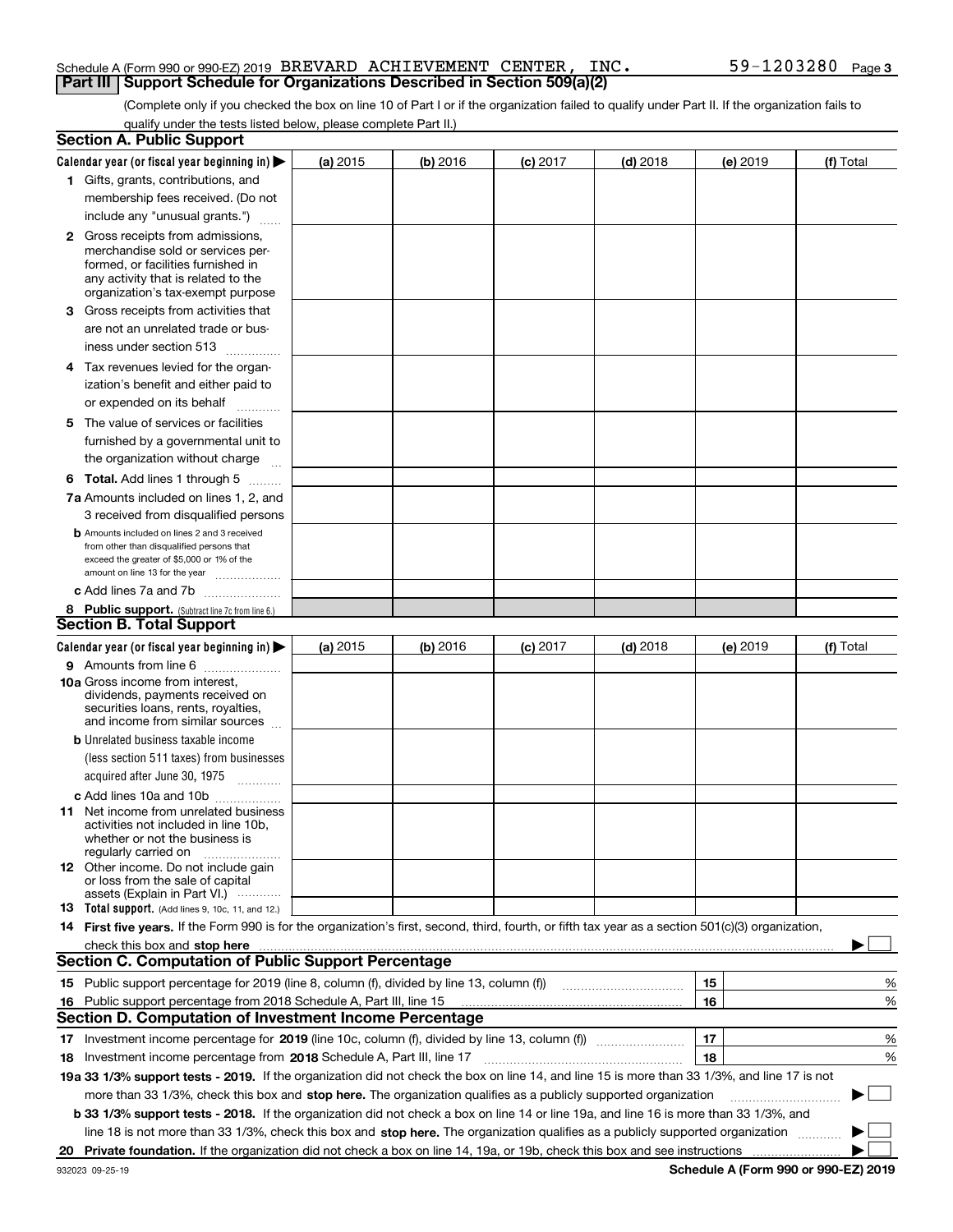### Schedule A (Form 990 or 990-EZ) 2019 Page BREVARD ACHIEVEMENT CENTER, INC. 59-1203280

### **Part IV Supporting Organizations**

(Complete only if you checked a box in line 12 on Part I. If you checked 12a of Part I, complete Sections A and B. If you checked 12b of Part I, complete Sections A and C. If you checked 12c of Part I, complete Sections A, D, and E. If you checked 12d of Part I, complete Sections A and D, and complete Part V.)

#### **Section A. All Supporting Organizations**

- **1** Are all of the organization's supported organizations listed by name in the organization's governing documents? If "No," describe in **Part VI** how the supported organizations are designated. If designated by *class or purpose, describe the designation. If historic and continuing relationship, explain.*
- **2** Did the organization have any supported organization that does not have an IRS determination of status under section 509(a)(1) or (2)? If "Yes," explain in Part VI how the organization determined that the supported *organization was described in section 509(a)(1) or (2).*
- **3a** Did the organization have a supported organization described in section 501(c)(4), (5), or (6)? If "Yes," answer *(b) and (c) below.*
- **b** Did the organization confirm that each supported organization qualified under section 501(c)(4), (5), or (6) and satisfied the public support tests under section 509(a)(2)? If "Yes," describe in **Part VI** when and how the *organization made the determination.*
- **c**Did the organization ensure that all support to such organizations was used exclusively for section 170(c)(2)(B) purposes? If "Yes," explain in **Part VI** what controls the organization put in place to ensure such use.
- **4a***If* Was any supported organization not organized in the United States ("foreign supported organization")? *"Yes," and if you checked 12a or 12b in Part I, answer (b) and (c) below.*
- **b** Did the organization have ultimate control and discretion in deciding whether to make grants to the foreign supported organization? If "Yes," describe in **Part VI** how the organization had such control and discretion *despite being controlled or supervised by or in connection with its supported organizations.*
- **c** Did the organization support any foreign supported organization that does not have an IRS determination under sections 501(c)(3) and 509(a)(1) or (2)? If "Yes," explain in **Part VI** what controls the organization used *to ensure that all support to the foreign supported organization was used exclusively for section 170(c)(2)(B) purposes.*
- **5a***If "Yes,"* Did the organization add, substitute, or remove any supported organizations during the tax year? answer (b) and (c) below (if applicable). Also, provide detail in **Part VI,** including (i) the names and EIN *numbers of the supported organizations added, substituted, or removed; (ii) the reasons for each such action; (iii) the authority under the organization's organizing document authorizing such action; and (iv) how the action was accomplished (such as by amendment to the organizing document).*
- **b** Type I or Type II only. Was any added or substituted supported organization part of a class already designated in the organization's organizing document?
- **cSubstitutions only.**  Was the substitution the result of an event beyond the organization's control?
- **6** Did the organization provide support (whether in the form of grants or the provision of services or facilities) to **Part VI.** *If "Yes," provide detail in* support or benefit one or more of the filing organization's supported organizations? anyone other than (i) its supported organizations, (ii) individuals that are part of the charitable class benefited by one or more of its supported organizations, or (iii) other supporting organizations that also
- **7**Did the organization provide a grant, loan, compensation, or other similar payment to a substantial contributor *If "Yes," complete Part I of Schedule L (Form 990 or 990-EZ).* regard to a substantial contributor? (as defined in section 4958(c)(3)(C)), a family member of a substantial contributor, or a 35% controlled entity with
- **8** Did the organization make a loan to a disqualified person (as defined in section 4958) not described in line 7? *If "Yes," complete Part I of Schedule L (Form 990 or 990-EZ).*
- **9a** Was the organization controlled directly or indirectly at any time during the tax year by one or more in section 509(a)(1) or (2))? If "Yes," *provide detail in* <code>Part VI.</code> disqualified persons as defined in section 4946 (other than foundation managers and organizations described
- **b** Did one or more disqualified persons (as defined in line 9a) hold a controlling interest in any entity in which the supporting organization had an interest? If "Yes," provide detail in P**art VI**.
- **c**Did a disqualified person (as defined in line 9a) have an ownership interest in, or derive any personal benefit from, assets in which the supporting organization also had an interest? If "Yes," provide detail in P**art VI.**
- **10a** Was the organization subject to the excess business holdings rules of section 4943 because of section supporting organizations)? If "Yes," answer 10b below. 4943(f) (regarding certain Type II supporting organizations, and all Type III non-functionally integrated
- **b** Did the organization have any excess business holdings in the tax year? (Use Schedule C, Form 4720, to *determine whether the organization had excess business holdings.)*

**1**

**2**

**3a**

**3b**

**3c**

**4a**

**4b**

**4c**

**5a**

**5b5c**

**6**

**7**

**8**

**9a**

**9b**

**9c**

**10a**

**10b**

**YesNo**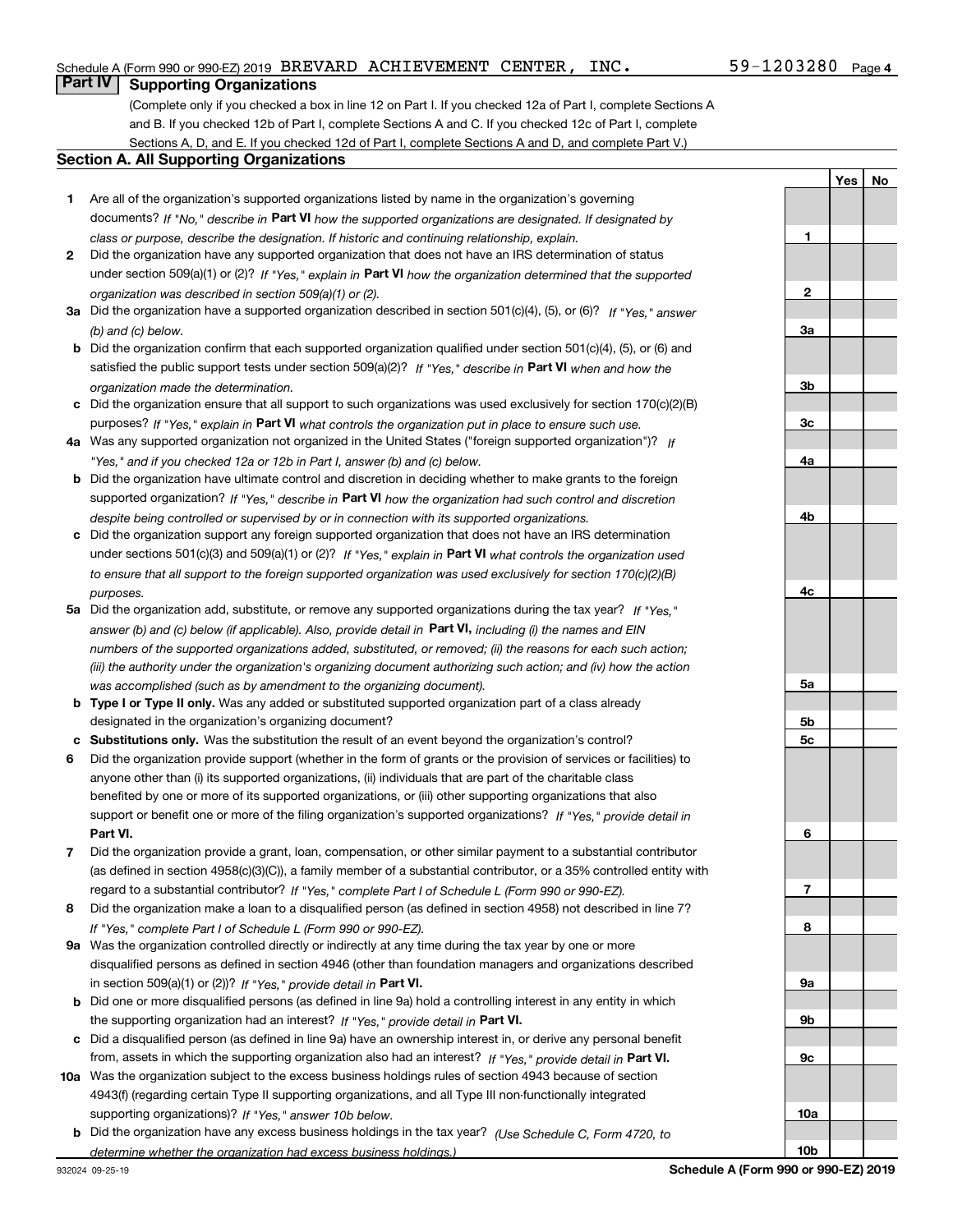## Schedule A (Form 990 or 990-EZ) 2019 Page BREVARD ACHIEVEMENT CENTER, INC. 59-1203280**Part IV Supporting Organizations** *(continued)*

|    |                                                                                                                                   |                 | Yes | No |
|----|-----------------------------------------------------------------------------------------------------------------------------------|-----------------|-----|----|
| 11 | Has the organization accepted a gift or contribution from any of the following persons?                                           |                 |     |    |
|    | a A person who directly or indirectly controls, either alone or together with persons described in (b) and (c)                    |                 |     |    |
|    | below, the governing body of a supported organization?                                                                            | 11a             |     |    |
|    | <b>b</b> A family member of a person described in (a) above?                                                                      | 11 <sub>b</sub> |     |    |
|    | c A 35% controlled entity of a person described in (a) or (b) above? If "Yes" to a, b, or c, provide detail in Part VI.           | 11c             |     |    |
|    | <b>Section B. Type I Supporting Organizations</b>                                                                                 |                 |     |    |
|    |                                                                                                                                   |                 | Yes | No |
| 1  | Did the directors, trustees, or membership of one or more supported organizations have the power to                               |                 |     |    |
|    | regularly appoint or elect at least a majority of the organization's directors or trustees at all times during the                |                 |     |    |
|    | tax year? If "No," describe in Part VI how the supported organization(s) effectively operated, supervised, or                     |                 |     |    |
|    | controlled the organization's activities. If the organization had more than one supported organization,                           |                 |     |    |
|    | describe how the powers to appoint and/or remove directors or trustees were allocated among the supported                         |                 |     |    |
|    | organizations and what conditions or restrictions, if any, applied to such powers during the tax year.                            | 1               |     |    |
| 2  | Did the organization operate for the benefit of any supported organization other than the supported                               |                 |     |    |
|    | organization(s) that operated, supervised, or controlled the supporting organization? If "Yes," explain in                        |                 |     |    |
|    | Part VI how providing such benefit carried out the purposes of the supported organization(s) that operated,                       |                 |     |    |
|    |                                                                                                                                   | $\mathbf{2}$    |     |    |
|    | supervised, or controlled the supporting organization.<br><b>Section C. Type II Supporting Organizations</b>                      |                 |     |    |
|    |                                                                                                                                   |                 | Yes | No |
| 1  | Were a majority of the organization's directors or trustees during the tax year also a majority of the directors                  |                 |     |    |
|    | or trustees of each of the organization's supported organization(s)? If "No." describe in Part VI how control                     |                 |     |    |
|    | or management of the supporting organization was vested in the same persons that controlled or managed                            |                 |     |    |
|    | the supported organization(s).                                                                                                    |                 |     |    |
|    | <b>Section D. All Type III Supporting Organizations</b>                                                                           |                 |     |    |
|    |                                                                                                                                   |                 | Yes | No |
| 1  | Did the organization provide to each of its supported organizations, by the last day of the fifth month of the                    |                 |     |    |
|    | organization's tax year, (i) a written notice describing the type and amount of support provided during the prior tax             |                 |     |    |
|    | year, (ii) a copy of the Form 990 that was most recently filed as of the date of notification, and (iii) copies of the            |                 |     |    |
|    | organization's governing documents in effect on the date of notification, to the extent not previously provided?                  | 1               |     |    |
| 2  | Were any of the organization's officers, directors, or trustees either (i) appointed or elected by the supported                  |                 |     |    |
|    | organization(s) or (ii) serving on the governing body of a supported organization? If "No," explain in Part VI how                |                 |     |    |
|    | the organization maintained a close and continuous working relationship with the supported organization(s).                       | 2               |     |    |
| 3  | By reason of the relationship described in (2), did the organization's supported organizations have a                             |                 |     |    |
|    | significant voice in the organization's investment policies and in directing the use of the organization's                        |                 |     |    |
|    | income or assets at all times during the tax year? If "Yes," describe in Part VI the role the organization's                      |                 |     |    |
|    | supported organizations played in this regard.                                                                                    | з               |     |    |
|    | Section E. Type III Functionally Integrated Supporting Organizations                                                              |                 |     |    |
| 1. | Check the box next to the method that the organization used to satisfy the Integral Part Test during the year (see instructions). |                 |     |    |
| a  | The organization satisfied the Activities Test. Complete line 2 below.                                                            |                 |     |    |
| b  | The organization is the parent of each of its supported organizations. Complete line 3 below.                                     |                 |     |    |
| c  | The organization supported a governmental entity. Describe in Part VI how you supported a government entity (see instructions).   |                 |     |    |
| 2  | Activities Test. Answer (a) and (b) below.                                                                                        |                 | Yes | No |
| а  | Did substantially all of the organization's activities during the tax year directly further the exempt purposes of                |                 |     |    |
|    | the supported organization(s) to which the organization was responsive? If "Yes." then in Part VI identify                        |                 |     |    |
|    | those supported organizations and explain how these activities directly furthered their exempt purposes,                          |                 |     |    |
|    | how the organization was responsive to those supported organizations, and how the organization determined                         |                 |     |    |
|    | that these activities constituted substantially all of its activities.                                                            | 2a              |     |    |
|    | <b>b</b> Did the activities described in (a) constitute activities that, but for the organization's involvement, one or more      |                 |     |    |
|    | of the organization's supported organization(s) would have been engaged in? If "Yes," explain in Part VI the                      |                 |     |    |
|    |                                                                                                                                   |                 |     |    |
|    | reasons for the organization's position that its supported organization(s) would have engaged in these                            | 2b              |     |    |
| з  | activities but for the organization's involvement.<br>Parent of Supported Organizations. Answer (a) and (b) below.                |                 |     |    |
|    | a Did the organization have the power to regularly appoint or elect a majority of the officers, directors, or                     |                 |     |    |
|    | trustees of each of the supported organizations? Provide details in Part VI.                                                      | За              |     |    |
|    | <b>b</b> Did the organization exercise a substantial degree of direction over the policies, programs, and activities of each      |                 |     |    |
|    |                                                                                                                                   | 3b              |     |    |
|    | of its supported organizations? If "Yes," describe in Part VI the role played by the organization in this regard.                 |                 |     |    |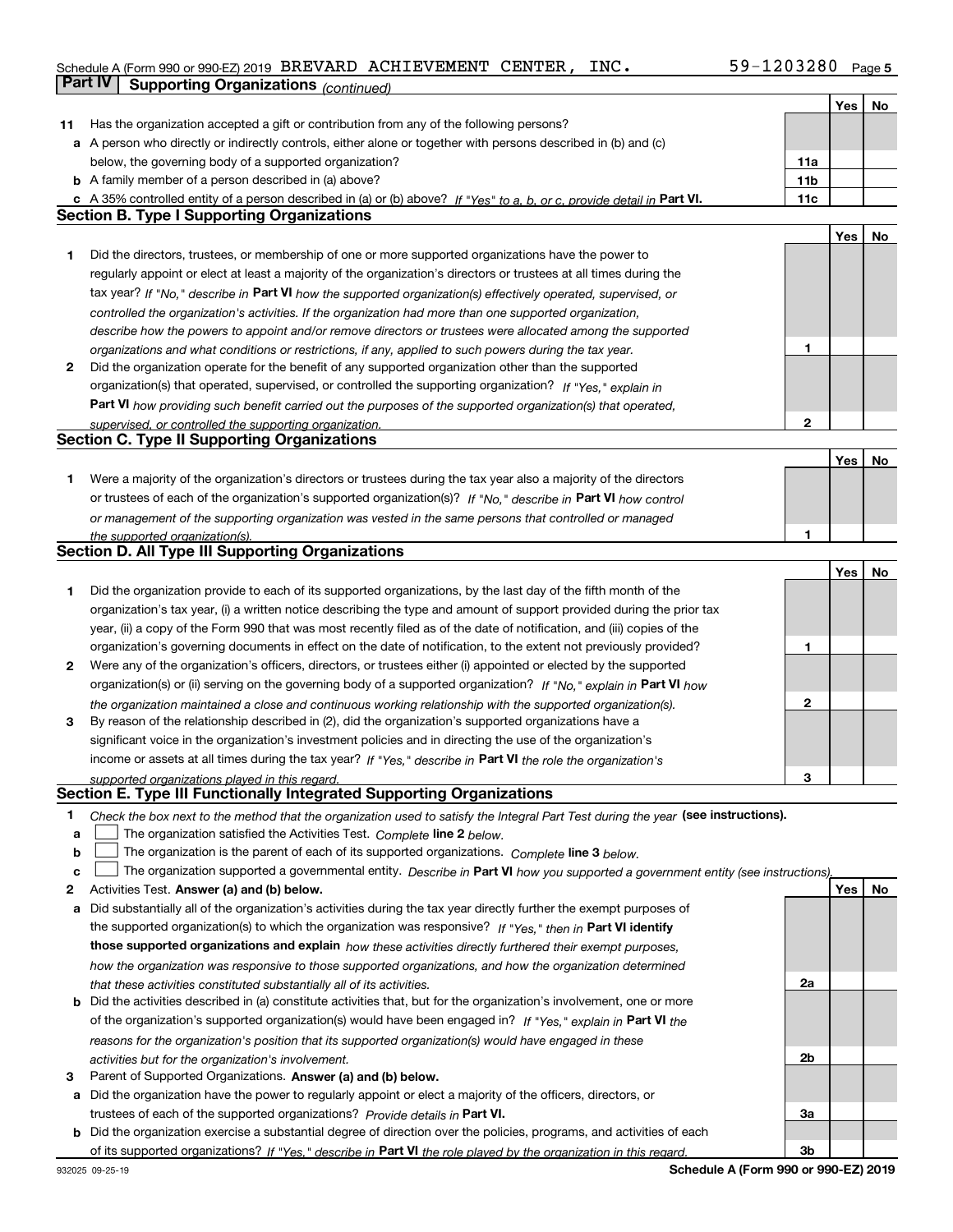| <b>UILT</b><br>i ype iii ivon-Functionally integrated bos(a)(b) Supporting Organizations                                                                |                |                |                                |
|---------------------------------------------------------------------------------------------------------------------------------------------------------|----------------|----------------|--------------------------------|
| Check here if the organization satisfied the Integral Part Test as a qualifying trust on Nov. 20, 1970 (explain in Part VI). See instructions. All<br>1 |                |                |                                |
| other Type III non-functionally integrated supporting organizations must complete Sections A through E.                                                 |                |                |                                |
| Section A - Adjusted Net Income                                                                                                                         |                | (A) Prior Year | (B) Current Year<br>(optional) |
| Net short-term capital gain<br>1                                                                                                                        | 1              |                |                                |
| 2<br>Recoveries of prior-year distributions                                                                                                             | $\overline{2}$ |                |                                |
| 3<br>Other gross income (see instructions)                                                                                                              | 3              |                |                                |
| Add lines 1 through 3.<br>4                                                                                                                             | 4              |                |                                |
| 5<br>Depreciation and depletion                                                                                                                         | 5              |                |                                |
| Portion of operating expenses paid or incurred for production or<br>6                                                                                   |                |                |                                |
| collection of gross income or for management, conservation, or                                                                                          |                |                |                                |
| maintenance of property held for production of income (see instructions)                                                                                | 6              |                |                                |
| Other expenses (see instructions)<br>7                                                                                                                  | $\overline{7}$ |                |                                |
| <b>Adjusted Net Income</b> (subtract lines 5, 6, and 7 from line 4)<br>8                                                                                | 8              |                |                                |
| <b>Section B - Minimum Asset Amount</b>                                                                                                                 |                | (A) Prior Year | (B) Current Year<br>(optional) |
| Aggregate fair market value of all non-exempt-use assets (see<br>1                                                                                      |                |                |                                |
| instructions for short tax year or assets held for part of year):                                                                                       |                |                |                                |
| a Average monthly value of securities                                                                                                                   | 1a             |                |                                |
| <b>b</b> Average monthly cash balances                                                                                                                  | 1b             |                |                                |
| c Fair market value of other non-exempt-use assets                                                                                                      | 1c             |                |                                |
| d Total (add lines 1a, 1b, and 1c)                                                                                                                      | 1d             |                |                                |
| e Discount claimed for blockage or other                                                                                                                |                |                |                                |
| factors (explain in detail in Part VI):                                                                                                                 |                |                |                                |
| Acquisition indebtedness applicable to non-exempt-use assets<br>2                                                                                       | $\overline{2}$ |                |                                |
| Subtract line 2 from line 1d.<br>З                                                                                                                      | 3              |                |                                |
| 4<br>Cash deemed held for exempt use. Enter 1-1/2% of line 3 (for greater amount,                                                                       |                |                |                                |
| see instructions)                                                                                                                                       | 4              |                |                                |
| 5<br>Net value of non-exempt-use assets (subtract line 4 from line 3)                                                                                   | 5              |                |                                |
| Multiply line 5 by .035.<br>6                                                                                                                           | 6              |                |                                |
| 7<br>Recoveries of prior-year distributions                                                                                                             | $\overline{7}$ |                |                                |
| Minimum Asset Amount (add line 7 to line 6)<br>8                                                                                                        | 8              |                |                                |
| <b>Section C - Distributable Amount</b>                                                                                                                 |                |                | <b>Current Year</b>            |
| Adjusted net income for prior year (from Section A, line 8, Column A)<br>1                                                                              | 1              |                |                                |
| Enter 85% of line 1.<br>$\mathbf{2}$                                                                                                                    | $\mathbf 2$    |                |                                |
| 3<br>Minimum asset amount for prior year (from Section B, line 8, Column A)                                                                             | 3              |                |                                |
| Enter greater of line 2 or line 3.<br>4                                                                                                                 | 4              |                |                                |
| 5<br>Income tax imposed in prior year                                                                                                                   | 5              |                |                                |
| 6<br><b>Distributable Amount.</b> Subtract line 5 from line 4, unless subject to                                                                        |                |                |                                |

emergency temporary reduction (see instructions).

**76** Check here if the current year is the organization's first as a non-functionally integrated Type III supporting organization (see instructions).

**Schedule A (Form 990 or 990-EZ) 2019**

**6**

#### Schedule A (Form 990 or 990-EZ) 2019 BREVARD ACHIEVEMENT CENTER, INC 。 59-IZU3Z8U Page BREVARD ACHIEVEMENT CENTER, INC. 59-1203280

**Part V Type III Non-Functionally Integrated 509(a)(3) Supporting Organizations**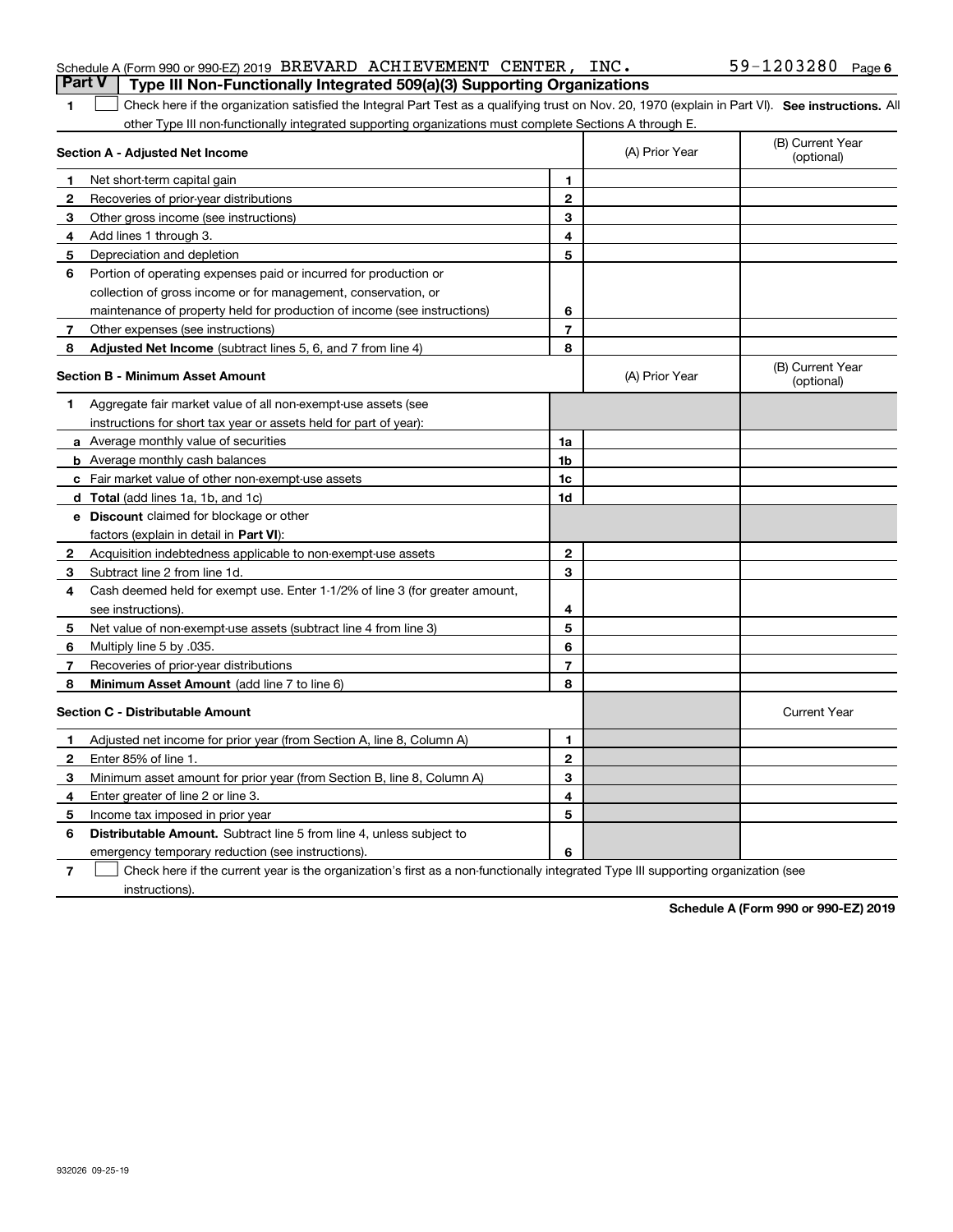### Schedule A (Form 990 or 990-EZ) 2019 Page BREVARD ACHIEVEMENT CENTER, INC. 59-1203280

| <b>Part V</b> | Type III Non-Functionally Integrated 509(a)(3) Supporting Organizations                    |                             | (continued)                           |                                         |
|---------------|--------------------------------------------------------------------------------------------|-----------------------------|---------------------------------------|-----------------------------------------|
|               | <b>Section D - Distributions</b>                                                           |                             |                                       | <b>Current Year</b>                     |
| 1             | Amounts paid to supported organizations to accomplish exempt purposes                      |                             |                                       |                                         |
| 2             | Amounts paid to perform activity that directly furthers exempt purposes of supported       |                             |                                       |                                         |
|               | organizations, in excess of income from activity                                           |                             |                                       |                                         |
| з             | Administrative expenses paid to accomplish exempt purposes of supported organizations      |                             |                                       |                                         |
| 4             | Amounts paid to acquire exempt-use assets                                                  |                             |                                       |                                         |
| 5             | Qualified set-aside amounts (prior IRS approval required)                                  |                             |                                       |                                         |
| 6             | Other distributions (describe in Part VI). See instructions.                               |                             |                                       |                                         |
| 7             | Total annual distributions. Add lines 1 through 6.                                         |                             |                                       |                                         |
| 8             | Distributions to attentive supported organizations to which the organization is responsive |                             |                                       |                                         |
|               | (provide details in Part VI). See instructions.                                            |                             |                                       |                                         |
| 9             | Distributable amount for 2019 from Section C, line 6                                       |                             |                                       |                                         |
| 10            | Line 8 amount divided by line 9 amount                                                     |                             |                                       |                                         |
|               |                                                                                            | (i)                         | (iii)                                 | (iii)                                   |
|               | <b>Section E - Distribution Allocations</b> (see instructions)                             | <b>Excess Distributions</b> | <b>Underdistributions</b><br>Pre-2019 | <b>Distributable</b><br>Amount for 2019 |
| 1             | Distributable amount for 2019 from Section C, line 6                                       |                             |                                       |                                         |
| 2             | Underdistributions, if any, for years prior to 2019 (reason-                               |                             |                                       |                                         |
|               | able cause required- explain in Part VI). See instructions.                                |                             |                                       |                                         |
| з             | Excess distributions carryover, if any, to 2019                                            |                             |                                       |                                         |
|               | <b>a</b> From 2014                                                                         |                             |                                       |                                         |
|               | <b>b</b> From $2015$                                                                       |                             |                                       |                                         |
|               | $c$ From 2016                                                                              |                             |                                       |                                         |
|               | <b>d</b> From 2017                                                                         |                             |                                       |                                         |
|               | e From 2018                                                                                |                             |                                       |                                         |
|               | Total of lines 3a through e                                                                |                             |                                       |                                         |
|               | <b>g</b> Applied to underdistributions of prior years                                      |                             |                                       |                                         |
|               | <b>h</b> Applied to 2019 distributable amount                                              |                             |                                       |                                         |
|               | Carryover from 2014 not applied (see instructions)                                         |                             |                                       |                                         |
|               | Remainder. Subtract lines 3g, 3h, and 3i from 3f.                                          |                             |                                       |                                         |
| 4             | Distributions for 2019 from Section D,                                                     |                             |                                       |                                         |
|               | line $7:$                                                                                  |                             |                                       |                                         |
|               | <b>a</b> Applied to underdistributions of prior years                                      |                             |                                       |                                         |
|               | <b>b</b> Applied to 2019 distributable amount                                              |                             |                                       |                                         |
| с             | Remainder. Subtract lines 4a and 4b from 4.                                                |                             |                                       |                                         |
| 5             | Remaining underdistributions for years prior to 2019, if                                   |                             |                                       |                                         |
|               | any. Subtract lines 3g and 4a from line 2. For result greater                              |                             |                                       |                                         |
|               | than zero, explain in Part VI. See instructions.                                           |                             |                                       |                                         |
| 6             | Remaining underdistributions for 2019. Subtract lines 3h                                   |                             |                                       |                                         |
|               | and 4b from line 1. For result greater than zero, explain in                               |                             |                                       |                                         |
|               | Part VI. See instructions.                                                                 |                             |                                       |                                         |
| 7             | Excess distributions carryover to 2020. Add lines 3j                                       |                             |                                       |                                         |
|               | and 4c.                                                                                    |                             |                                       |                                         |
| 8             | Breakdown of line 7:                                                                       |                             |                                       |                                         |
|               | a Excess from 2015                                                                         |                             |                                       |                                         |
|               |                                                                                            |                             |                                       |                                         |
|               | <b>b</b> Excess from 2016<br>c Excess from 2017                                            |                             |                                       |                                         |
|               |                                                                                            |                             |                                       |                                         |
|               | d Excess from 2018<br>e Excess from 2019                                                   |                             |                                       |                                         |
|               |                                                                                            |                             |                                       |                                         |

**Schedule A (Form 990 or 990-EZ) 2019**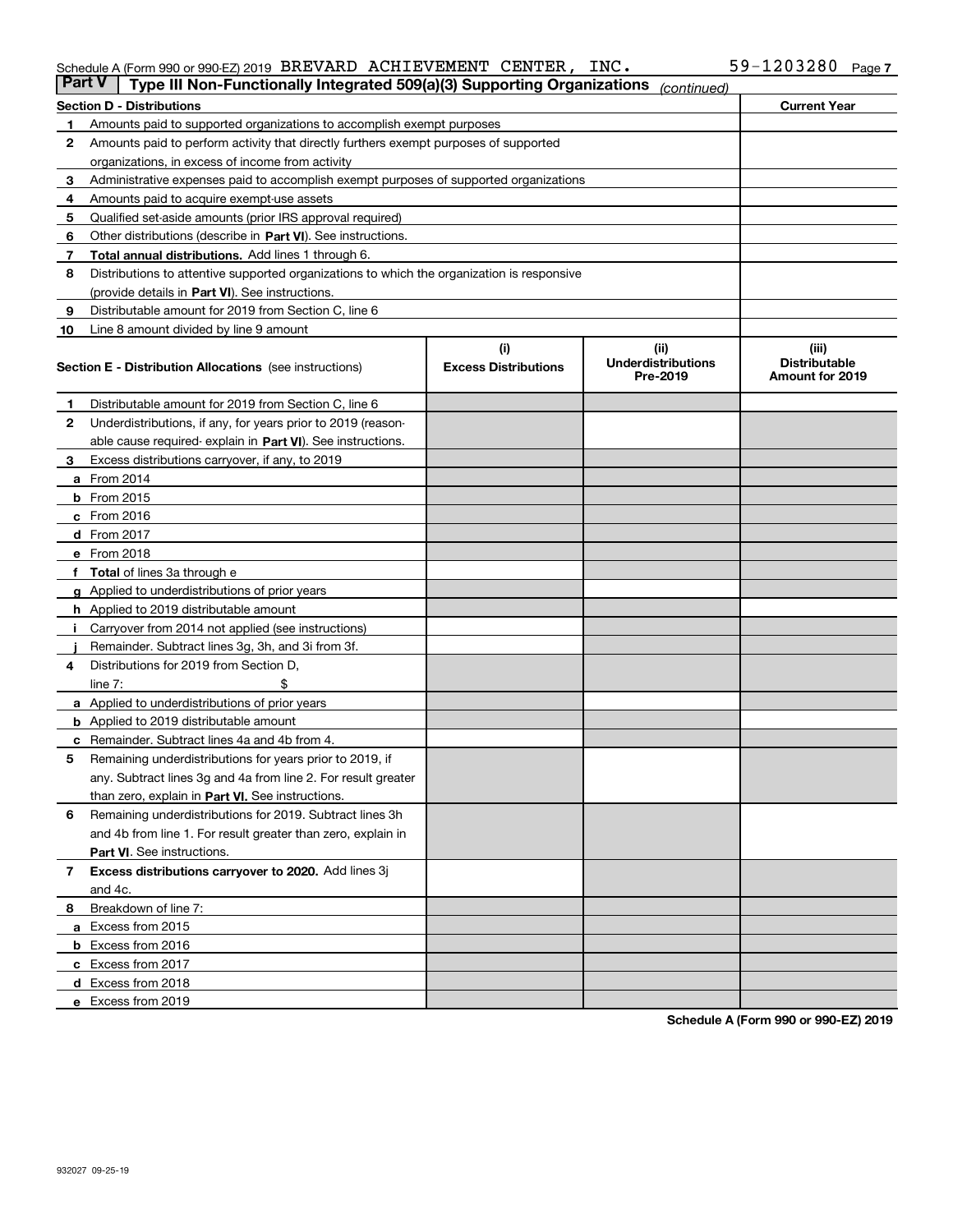|                | Schedule A (Form 990 or 990-EZ) 2019 BREVARD ACHIEVEMENT CENTER, INC.                                                                                                                                                                                                                                                                                                                                                                                                                                                                                                                       |  | 59-1203280 Page 8 |
|----------------|---------------------------------------------------------------------------------------------------------------------------------------------------------------------------------------------------------------------------------------------------------------------------------------------------------------------------------------------------------------------------------------------------------------------------------------------------------------------------------------------------------------------------------------------------------------------------------------------|--|-------------------|
| <b>Part VI</b> | Supplemental Information. Provide the explanations required by Part II, line 10; Part II, line 17a or 17b; Part III, line 12;<br>Part IV, Section A, lines 1, 2, 3b, 3c, 4b, 4c, 5a, 6, 9a, 9b, 9c, 11a, 11b, and 11c; Part IV, Section B, lines 1 and 2; Part IV, Section C,<br>line 1; Part IV, Section D, lines 2 and 3; Part IV, Section E, lines 1c, 2a, 2b, 3a, and 3b; Part V, line 1; Part V, Section B, line 1e; Part V,<br>Section D, lines 5, 6, and 8; and Part V, Section E, lines 2, 5, and 6. Also complete this part for any additional information.<br>(See instructions.) |  |                   |
|                |                                                                                                                                                                                                                                                                                                                                                                                                                                                                                                                                                                                             |  |                   |
|                |                                                                                                                                                                                                                                                                                                                                                                                                                                                                                                                                                                                             |  |                   |
|                |                                                                                                                                                                                                                                                                                                                                                                                                                                                                                                                                                                                             |  |                   |
|                |                                                                                                                                                                                                                                                                                                                                                                                                                                                                                                                                                                                             |  |                   |
|                |                                                                                                                                                                                                                                                                                                                                                                                                                                                                                                                                                                                             |  |                   |
|                |                                                                                                                                                                                                                                                                                                                                                                                                                                                                                                                                                                                             |  |                   |
|                |                                                                                                                                                                                                                                                                                                                                                                                                                                                                                                                                                                                             |  |                   |
|                |                                                                                                                                                                                                                                                                                                                                                                                                                                                                                                                                                                                             |  |                   |
|                |                                                                                                                                                                                                                                                                                                                                                                                                                                                                                                                                                                                             |  |                   |
|                |                                                                                                                                                                                                                                                                                                                                                                                                                                                                                                                                                                                             |  |                   |
|                |                                                                                                                                                                                                                                                                                                                                                                                                                                                                                                                                                                                             |  |                   |
|                |                                                                                                                                                                                                                                                                                                                                                                                                                                                                                                                                                                                             |  |                   |
|                |                                                                                                                                                                                                                                                                                                                                                                                                                                                                                                                                                                                             |  |                   |
|                |                                                                                                                                                                                                                                                                                                                                                                                                                                                                                                                                                                                             |  |                   |
|                |                                                                                                                                                                                                                                                                                                                                                                                                                                                                                                                                                                                             |  |                   |
|                |                                                                                                                                                                                                                                                                                                                                                                                                                                                                                                                                                                                             |  |                   |
|                |                                                                                                                                                                                                                                                                                                                                                                                                                                                                                                                                                                                             |  |                   |
|                |                                                                                                                                                                                                                                                                                                                                                                                                                                                                                                                                                                                             |  |                   |
|                |                                                                                                                                                                                                                                                                                                                                                                                                                                                                                                                                                                                             |  |                   |
|                |                                                                                                                                                                                                                                                                                                                                                                                                                                                                                                                                                                                             |  |                   |
|                |                                                                                                                                                                                                                                                                                                                                                                                                                                                                                                                                                                                             |  |                   |
|                |                                                                                                                                                                                                                                                                                                                                                                                                                                                                                                                                                                                             |  |                   |
|                |                                                                                                                                                                                                                                                                                                                                                                                                                                                                                                                                                                                             |  |                   |
|                |                                                                                                                                                                                                                                                                                                                                                                                                                                                                                                                                                                                             |  |                   |
|                |                                                                                                                                                                                                                                                                                                                                                                                                                                                                                                                                                                                             |  |                   |
|                |                                                                                                                                                                                                                                                                                                                                                                                                                                                                                                                                                                                             |  |                   |
|                |                                                                                                                                                                                                                                                                                                                                                                                                                                                                                                                                                                                             |  |                   |
|                |                                                                                                                                                                                                                                                                                                                                                                                                                                                                                                                                                                                             |  |                   |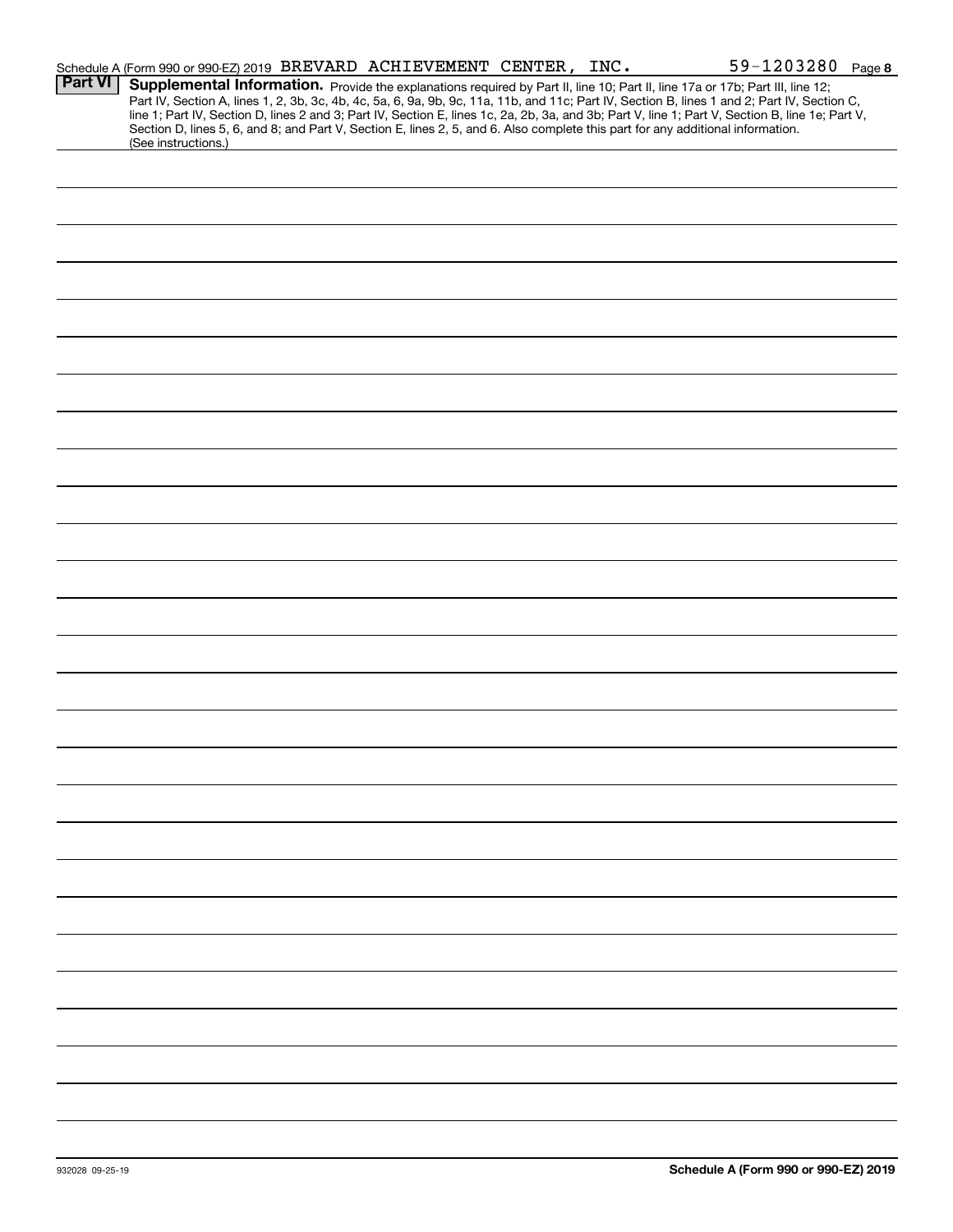Department of the Treasury Internal Revenue Service **(Form 990, 990-EZ, or 990-PF)**

Name of the organization

# \*\* PUBLIC DISCLOSURE COPY \*\*

# **Schedule B Schedule of Contributors**

**| Attach to Form 990, Form 990-EZ, or Form 990-PF. | Go to www.irs.gov/Form990 for the latest information.** OMB No. 1545-0047

**2019**

**Employer identification number**

|                                                                              | BREVARD ACHIEVEMENT CENTER, INC.                                                                                                          | 59-1203280 |  |  |  |
|------------------------------------------------------------------------------|-------------------------------------------------------------------------------------------------------------------------------------------|------------|--|--|--|
|                                                                              | <b>Organization type (check one):</b>                                                                                                     |            |  |  |  |
| Filers of:                                                                   | Section:                                                                                                                                  |            |  |  |  |
| Form 990 or 990-EZ                                                           | $\underline{\mathbf{X}}$ 501(c)( $3$ ) (enter number) organization                                                                        |            |  |  |  |
|                                                                              | $4947(a)(1)$ nonexempt charitable trust <b>not</b> treated as a private foundation                                                        |            |  |  |  |
|                                                                              | 527 political organization                                                                                                                |            |  |  |  |
| Form 990-PF                                                                  | 501(c)(3) exempt private foundation                                                                                                       |            |  |  |  |
|                                                                              | 4947(a)(1) nonexempt charitable trust treated as a private foundation                                                                     |            |  |  |  |
|                                                                              | 501(c)(3) taxable private foundation                                                                                                      |            |  |  |  |
|                                                                              |                                                                                                                                           |            |  |  |  |
| Check if your organization is covered by the General Rule or a Special Rule. |                                                                                                                                           |            |  |  |  |
|                                                                              | Note: Only a section 501(c)(7), (8), or (10) organization can check boxes for both the General Rule and a Special Rule. See instructions. |            |  |  |  |
| <b>General Rule</b>                                                          |                                                                                                                                           |            |  |  |  |

For an organization filing Form 990, 990-EZ, or 990-PF that received, during the year, contributions totaling \$5,000 or more (in money or property) from any one contributor. Complete Parts I and II. See instructions for determining a contributor's total contributions.

#### **Special Rules**

 $\mathcal{L}^{\text{max}}$ 

any one contributor, during the year, total contributions of the greater of  $\,$  (1) \$5,000; or **(2)** 2% of the amount on (i) Form 990, Part VIII, line 1h;  $\boxed{\textbf{X}}$  For an organization described in section 501(c)(3) filing Form 990 or 990-EZ that met the 33 1/3% support test of the regulations under sections 509(a)(1) and 170(b)(1)(A)(vi), that checked Schedule A (Form 990 or 990-EZ), Part II, line 13, 16a, or 16b, and that received from or (ii) Form 990-EZ, line 1. Complete Parts I and II.

year, total contributions of more than \$1,000 *exclusively* for religious, charitable, scientific, literary, or educational purposes, or for the For an organization described in section 501(c)(7), (8), or (10) filing Form 990 or 990-EZ that received from any one contributor, during the prevention of cruelty to children or animals. Complete Parts I, II, and III.

purpose. Don't complete any of the parts unless the **General Rule** applies to this organization because it received *nonexclusively* year, contributions <sub>exclusively</sub> for religious, charitable, etc., purposes, but no such contributions totaled more than \$1,000. If this box is checked, enter here the total contributions that were received during the year for an  $\;$ exclusively religious, charitable, etc., For an organization described in section 501(c)(7), (8), or (10) filing Form 990 or 990-EZ that received from any one contributor, during the religious, charitable, etc., contributions totaling \$5,000 or more during the year  $\Box$ — $\Box$  =  $\Box$  $\mathcal{L}^{\text{max}}$ 

**Caution:**  An organization that isn't covered by the General Rule and/or the Special Rules doesn't file Schedule B (Form 990, 990-EZ, or 990-PF),  **must** but it answer "No" on Part IV, line 2, of its Form 990; or check the box on line H of its Form 990-EZ or on its Form 990-PF, Part I, line 2, to certify that it doesn't meet the filing requirements of Schedule B (Form 990, 990-EZ, or 990-PF).

**For Paperwork Reduction Act Notice, see the instructions for Form 990, 990-EZ, or 990-PF. Schedule B (Form 990, 990-EZ, or 990-PF) (2019)** LHA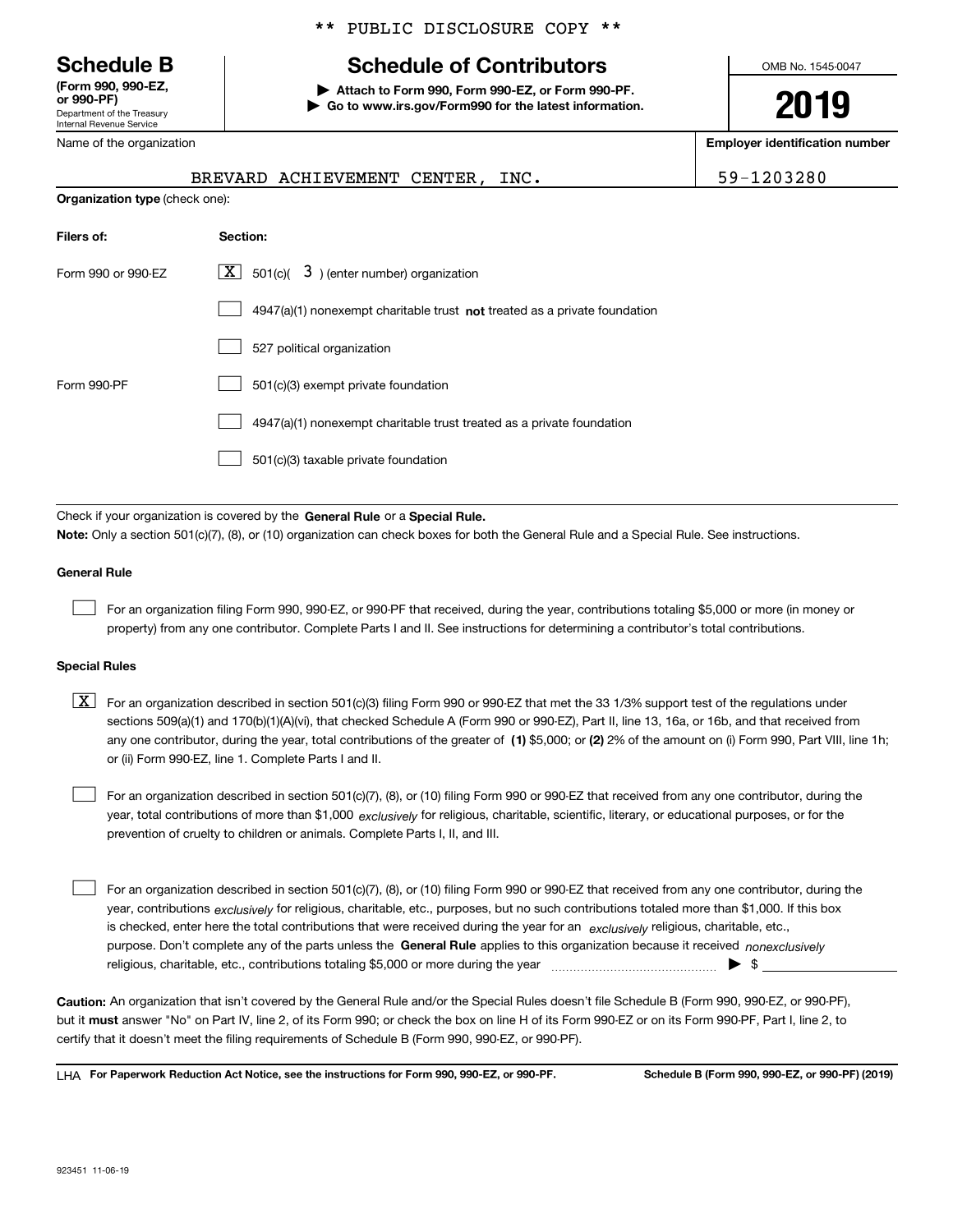Name of organization

**Employer identification number**

BREVARD ACHIEVEMENT CENTER, INC. 59-1203280

Chedule B (Form 990, 990-EZ, or 990-PF) (2019)<br>
lame of organization<br> **2PAREVARD ACHIEVEMENT CENTER, INC.**<br>
2Part I **Contributors** (see instructions). Use duplicate copies of Part I if additional space is needed.

| (a)<br>No. | (b)<br>Name, address, and ZIP + 4 | (c)<br><b>Total contributions</b> | (d)<br>Type of contribution                                                                                      |
|------------|-----------------------------------|-----------------------------------|------------------------------------------------------------------------------------------------------------------|
| 1          |                                   | 264,756.<br>\$                    | $\overline{\text{X}}$<br>Person<br>Payroll<br><b>Noncash</b><br>(Complete Part II for<br>noncash contributions.) |
| (a)<br>No. | (b)<br>Name, address, and ZIP + 4 | (c)<br><b>Total contributions</b> | (d)<br>Type of contribution                                                                                      |
| 2          |                                   | 449,713.<br>\$                    | $\overline{\text{X}}$<br>Person<br>Payroll<br>Noncash<br>(Complete Part II for<br>noncash contributions.)        |
| (a)<br>No. | (b)<br>Name, address, and ZIP + 4 | (c)<br><b>Total contributions</b> | (d)<br>Type of contribution                                                                                      |
| 3          |                                   | 118,306.<br>\$                    | $\overline{\text{X}}$<br>Person<br>Payroll<br>Noncash<br>(Complete Part II for<br>noncash contributions.)        |
| (a)<br>No. | (b)<br>Name, address, and ZIP + 4 | (c)<br><b>Total contributions</b> | (d)<br>Type of contribution                                                                                      |
| 4          |                                   | 147,393.<br>\$                    | $\overline{\texttt{X}}$<br>Person<br>Payroll<br>Noncash<br>(Complete Part II for<br>noncash contributions.)      |
| (a)<br>No. | (b)<br>Name, address, and ZIP + 4 | (c)<br><b>Total contributions</b> | (d)<br>Type of contribution                                                                                      |
|            |                                   | \$                                | Person<br>Payroll<br>Noncash<br>(Complete Part II for<br>noncash contributions.)                                 |
| (a)<br>No. | (b)<br>Name, address, and ZIP + 4 | (c)<br><b>Total contributions</b> | (d)<br>Type of contribution                                                                                      |
|            |                                   | \$                                | Person<br>Payroll<br>Noncash<br>(Complete Part II for<br>noncash contributions.)                                 |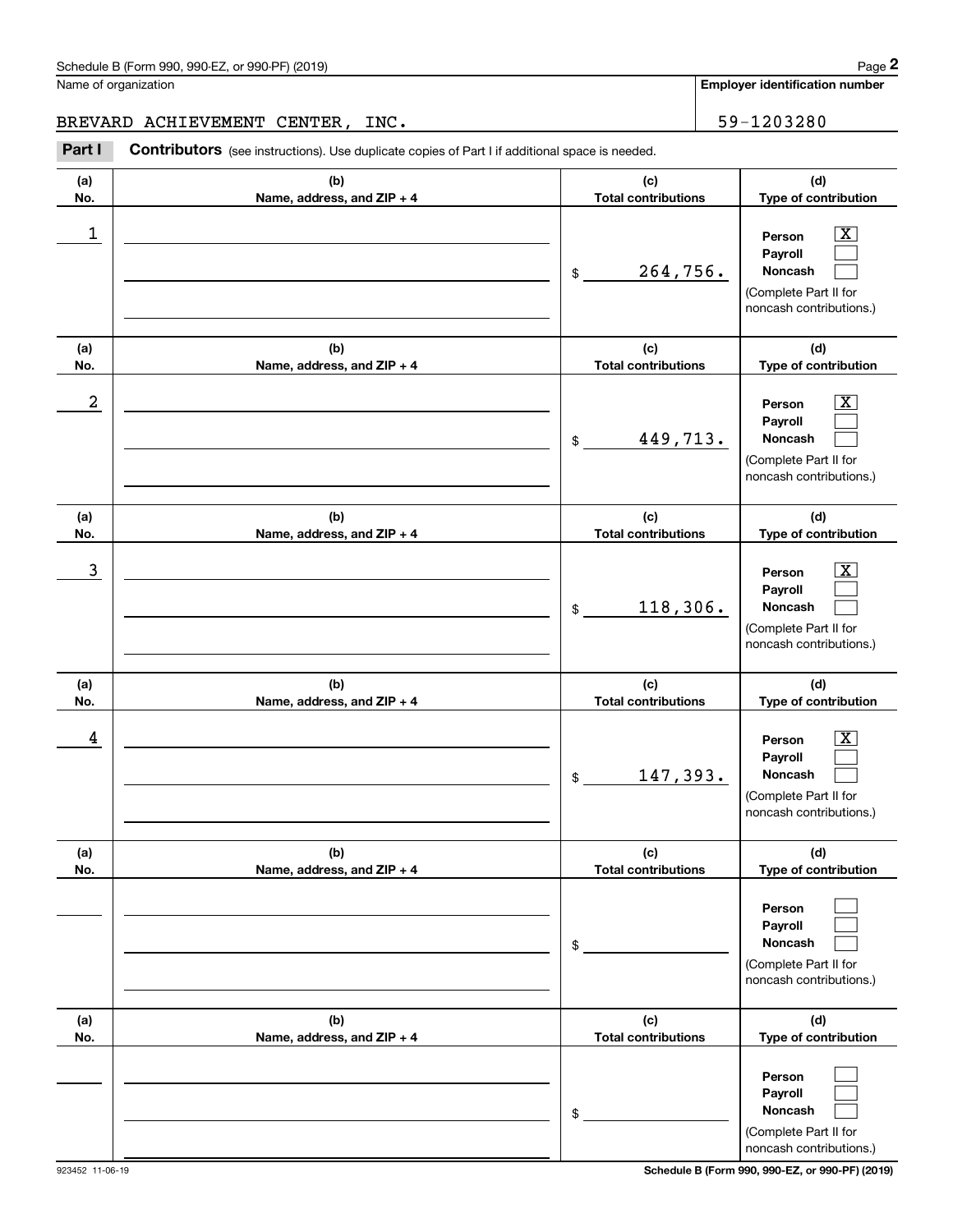| Schedule B (Form 990, 990-EZ, or 990-PF) (2019) | Page |
|-------------------------------------------------|------|
|-------------------------------------------------|------|

Name of organization

**Employer identification number**

BREVARD ACHIEVEMENT CENTER, INC. 59-1203280

Chedule B (Form 990, 990-EZ, or 990-PF) (2019)<br>
lame of organization<br> **3REVARD ACHIEVEMENT CENTER, INC.**<br> **Part II Noncash Property** (see instructions). Use duplicate copies of Part II if additional space is needed.

| (a)<br>No.<br>from<br>Part I | (b)<br>Description of noncash property given | (c)<br>FMV (or estimate)<br>(See instructions.) | (d)<br>Date received |
|------------------------------|----------------------------------------------|-------------------------------------------------|----------------------|
|                              |                                              | \$                                              |                      |
| (a)<br>No.<br>from<br>Part I | (b)<br>Description of noncash property given | (c)<br>FMV (or estimate)<br>(See instructions.) | (d)<br>Date received |
|                              |                                              | \$                                              |                      |
| (a)<br>No.<br>from<br>Part I | (b)<br>Description of noncash property given | (c)<br>FMV (or estimate)<br>(See instructions.) | (d)<br>Date received |
|                              |                                              | \$                                              |                      |
| (a)<br>No.<br>from<br>Part I | (b)<br>Description of noncash property given | (c)<br>FMV (or estimate)<br>(See instructions.) | (d)<br>Date received |
|                              |                                              | \$                                              |                      |
| (a)<br>No.<br>from<br>Part I | (b)<br>Description of noncash property given | (c)<br>FMV (or estimate)<br>(See instructions.) | (d)<br>Date received |
|                              |                                              | \$                                              |                      |
| (a)<br>No.<br>from<br>Part I | (b)<br>Description of noncash property given | (c)<br>FMV (or estimate)<br>(See instructions.) | (d)<br>Date received |
|                              |                                              | \$                                              |                      |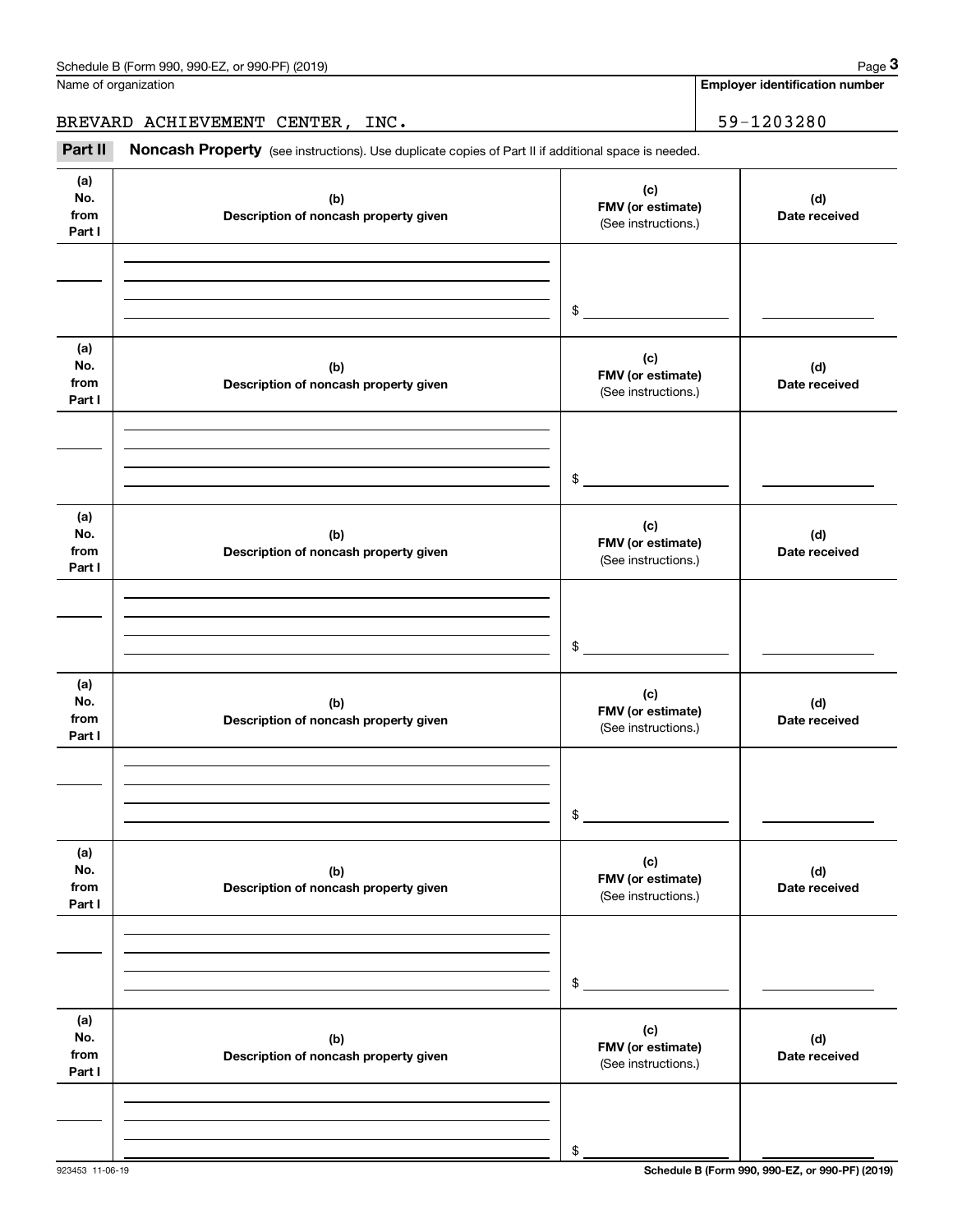|                           | Schedule B (Form 990, 990-EZ, or 990-PF) (2019)                                                                                                                                                                                                                                                 |                      | Page 4                                                                                                                                                         |
|---------------------------|-------------------------------------------------------------------------------------------------------------------------------------------------------------------------------------------------------------------------------------------------------------------------------------------------|----------------------|----------------------------------------------------------------------------------------------------------------------------------------------------------------|
|                           | Name of organization                                                                                                                                                                                                                                                                            |                      | <b>Employer identification number</b>                                                                                                                          |
|                           | BREVARD ACHIEVEMENT CENTER, INC.                                                                                                                                                                                                                                                                |                      | 59-1203280                                                                                                                                                     |
| <b>Part III</b>           | from any one contributor. Complete columns (a) through (e) and the following line entry. For organizations<br>completing Part III, enter the total of exclusively religious, charitable, etc., contributions of \$1,000 or less for the year. (Enter this info. once.) $\blacktriangleright$ \$ |                      | Exclusively religious, charitable, etc., contributions to organizations described in section 501(c)(7), (8), or (10) that total more than \$1,000 for the year |
| (a) No.                   | Use duplicate copies of Part III if additional space is needed.                                                                                                                                                                                                                                 |                      |                                                                                                                                                                |
| from<br>Part I            | (b) Purpose of gift                                                                                                                                                                                                                                                                             | (c) Use of gift      | (d) Description of how gift is held                                                                                                                            |
|                           |                                                                                                                                                                                                                                                                                                 | (e) Transfer of gift |                                                                                                                                                                |
|                           | Transferee's name, address, and $ZIP + 4$                                                                                                                                                                                                                                                       |                      | Relationship of transferor to transferee                                                                                                                       |
| (a) No.<br>from<br>Part I | (b) Purpose of gift                                                                                                                                                                                                                                                                             | (c) Use of gift      | (d) Description of how gift is held                                                                                                                            |
|                           |                                                                                                                                                                                                                                                                                                 |                      |                                                                                                                                                                |
|                           | Transferee's name, address, and $ZIP + 4$                                                                                                                                                                                                                                                       | (e) Transfer of gift | Relationship of transferor to transferee                                                                                                                       |
| (a) No.<br>from<br>Part I | (b) Purpose of gift                                                                                                                                                                                                                                                                             | (c) Use of gift      | (d) Description of how gift is held                                                                                                                            |
|                           |                                                                                                                                                                                                                                                                                                 | (e) Transfer of gift |                                                                                                                                                                |
|                           | Transferee's name, address, and $ZIP + 4$                                                                                                                                                                                                                                                       |                      | Relationship of transferor to transferee                                                                                                                       |
|                           |                                                                                                                                                                                                                                                                                                 |                      |                                                                                                                                                                |
| (a) No.<br>from<br>Part I | (b) Purpose of gift                                                                                                                                                                                                                                                                             | (c) Use of gift      | (d) Description of how gift is held                                                                                                                            |
|                           |                                                                                                                                                                                                                                                                                                 | (e) Transfer of gift |                                                                                                                                                                |
|                           | Transferee's name, address, and ZIP + 4                                                                                                                                                                                                                                                         |                      | Relationship of transferor to transferee                                                                                                                       |
|                           |                                                                                                                                                                                                                                                                                                 |                      |                                                                                                                                                                |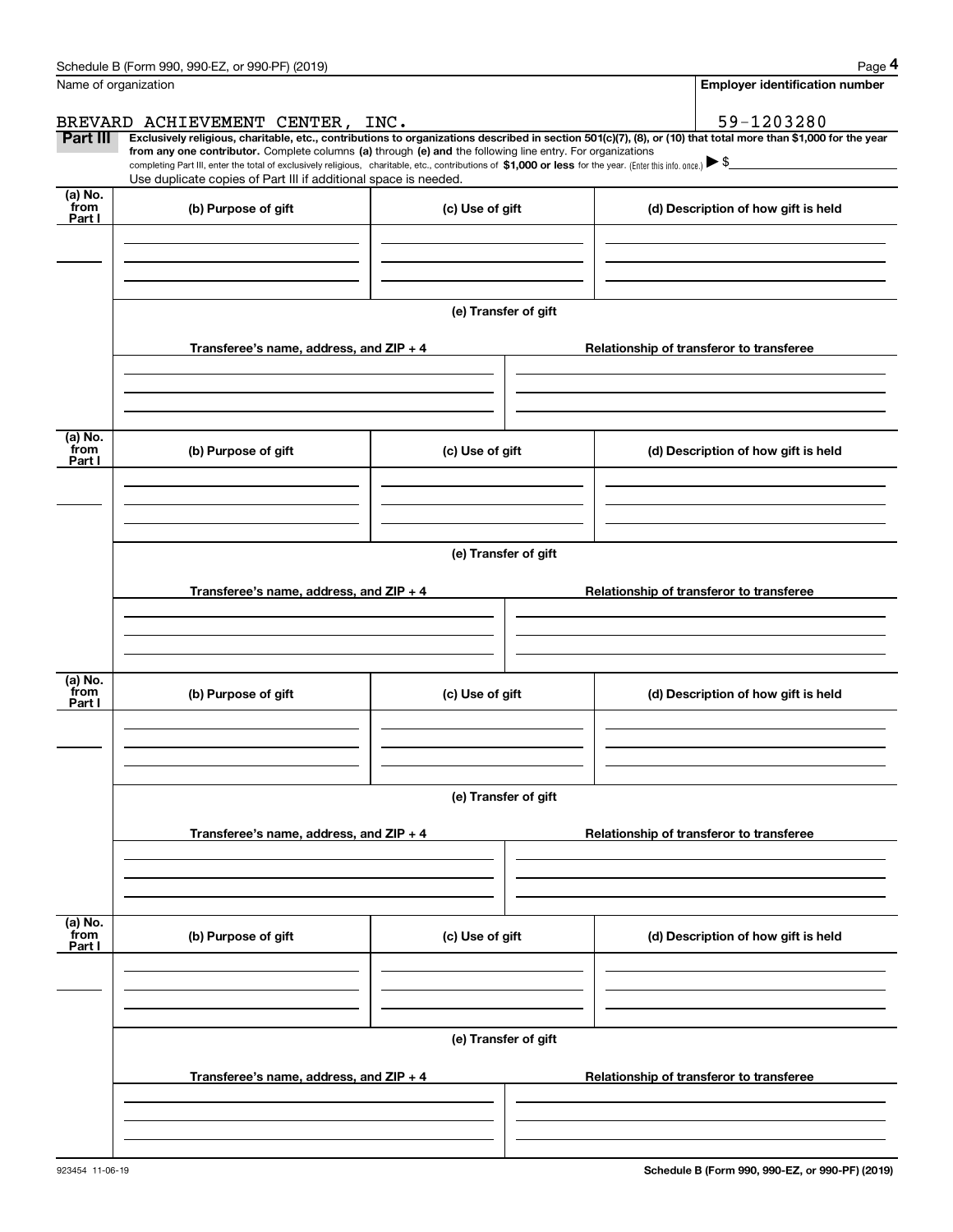| <b>SCHEDULE D</b> |  |
|-------------------|--|
|-------------------|--|

| (Form 990) |  |
|------------|--|
|------------|--|

## **SCHEDULE D Supplemental Financial Statements**

(Form 990)<br>
Pepartment of the Treasury<br>
Department of the Treasury<br>
Department of the Treasury<br>
Department of the Treasury<br> **Co to www.irs.gov/Form990 for instructions and the latest information.**<br> **Co to www.irs.gov/Form9** 



Department of the Treasury Internal Revenue Service

|              | Name of the organization<br>BREVARD ACHIEVEMENT CENTER, INC.                                                                                   | <b>Employer identification number</b><br>59-1203280 |
|--------------|------------------------------------------------------------------------------------------------------------------------------------------------|-----------------------------------------------------|
| Part I       | Organizations Maintaining Donor Advised Funds or Other Similar Funds or Accounts. Complete if the                                              |                                                     |
|              | organization answered "Yes" on Form 990, Part IV, line 6.                                                                                      |                                                     |
|              | (a) Donor advised funds                                                                                                                        | (b) Funds and other accounts                        |
| 1.           |                                                                                                                                                |                                                     |
| 2            | Aggregate value of contributions to (during year)                                                                                              |                                                     |
| з            | Aggregate value of grants from (during year)                                                                                                   |                                                     |
| 4            |                                                                                                                                                |                                                     |
| 5            | Did the organization inform all donors and donor advisors in writing that the assets held in donor advised funds                               |                                                     |
|              |                                                                                                                                                | Yes<br>No                                           |
| 6            | Did the organization inform all grantees, donors, and donor advisors in writing that grant funds can be used only                              |                                                     |
|              | for charitable purposes and not for the benefit of the donor or donor advisor, or for any other purpose conferring                             |                                                     |
|              |                                                                                                                                                | Yes<br>No                                           |
| Part II      | Conservation Easements. Complete if the organization answered "Yes" on Form 990, Part IV, line 7.                                              |                                                     |
| 1            | Purpose(s) of conservation easements held by the organization (check all that apply).                                                          |                                                     |
|              | Preservation of land for public use (for example, recreation or education)                                                                     | Preservation of a historically important land area  |
|              | Protection of natural habitat                                                                                                                  | Preservation of a certified historic structure      |
|              | Preservation of open space                                                                                                                     |                                                     |
| 2            | Complete lines 2a through 2d if the organization held a qualified conservation contribution in the form of a conservation easement on the last |                                                     |
|              | day of the tax year.                                                                                                                           | Held at the End of the Tax Year                     |
| а            |                                                                                                                                                | 2a                                                  |
| b            | Total acreage restricted by conservation easements                                                                                             | 2b                                                  |
| с            | Number of conservation easements on a certified historic structure included in (a) manufacture of conservation                                 | 2c                                                  |
| d            | Number of conservation easements included in (c) acquired after 7/25/06, and not on a historic structure                                       |                                                     |
|              |                                                                                                                                                | 2d                                                  |
| З.           | Number of conservation easements modified, transferred, released, extinguished, or terminated by the organization during the tax               |                                                     |
|              | year                                                                                                                                           |                                                     |
| 4            | Number of states where property subject to conservation easement is located >                                                                  |                                                     |
| 5            | Does the organization have a written policy regarding the periodic monitoring, inspection, handling of                                         |                                                     |
|              | violations, and enforcement of the conservation easements it holds?                                                                            | Yes<br><b>No</b>                                    |
| 6            | Staff and volunteer hours devoted to monitoring, inspecting, handling of violations, and enforcing conservation easements during the year      |                                                     |
|              |                                                                                                                                                |                                                     |
| 7            | Amount of expenses incurred in monitoring, inspecting, handling of violations, and enforcing conservation easements during the year            |                                                     |
|              | ▶ \$                                                                                                                                           |                                                     |
| 8            | Does each conservation easement reported on line 2(d) above satisfy the requirements of section 170(h)(4)(B)(i)                                |                                                     |
|              |                                                                                                                                                | Yes<br>No                                           |
|              | In Part XIII, describe how the organization reports conservation easements in its revenue and expense statement and                            |                                                     |
|              | balance sheet, and include, if applicable, the text of the footnote to the organization's financial statements that describes the              |                                                     |
|              | organization's accounting for conservation easements.                                                                                          |                                                     |
|              | Organizations Maintaining Collections of Art, Historical Treasures, or Other Similar Assets.<br>Part III                                       |                                                     |
|              | Complete if the organization answered "Yes" on Form 990, Part IV, line 8.                                                                      |                                                     |
|              | 1a If the organization elected, as permitted under FASB ASC 958, not to report in its revenue statement and balance sheet works                |                                                     |
|              | of art, historical treasures, or other similar assets held for public exhibition, education, or research in furtherance of public              |                                                     |
|              | service, provide in Part XIII the text of the footnote to its financial statements that describes these items.                                 |                                                     |
| b            | If the organization elected, as permitted under FASB ASC 958, to report in its revenue statement and balance sheet works of                    |                                                     |
|              | art, historical treasures, or other similar assets held for public exhibition, education, or research in furtherance of public service,        |                                                     |
|              | provide the following amounts relating to these items:                                                                                         |                                                     |
|              |                                                                                                                                                | $\frac{1}{2}$                                       |
|              | (ii) Assets included in Form 990, Part X                                                                                                       | $\triangleright$ \$                                 |
| $\mathbf{2}$ | If the organization received or held works of art, historical treasures, or other similar assets for financial gain, provide                   |                                                     |
|              | the following amounts required to be reported under FASB ASC 958 relating to these items:                                                      |                                                     |
| а            | Revenue included on Form 990, Part VIII, line 1 [2000] [2000] [2000] [2000] [3000] [3000] [3000] [3000] [3000                                  | \$<br>▶                                             |
|              |                                                                                                                                                | $\blacktriangleright$ \$                            |
|              | LHA For Paperwork Reduction Act Notice, see the Instructions for Form 990.                                                                     | Schedule D (Form 990) 2019                          |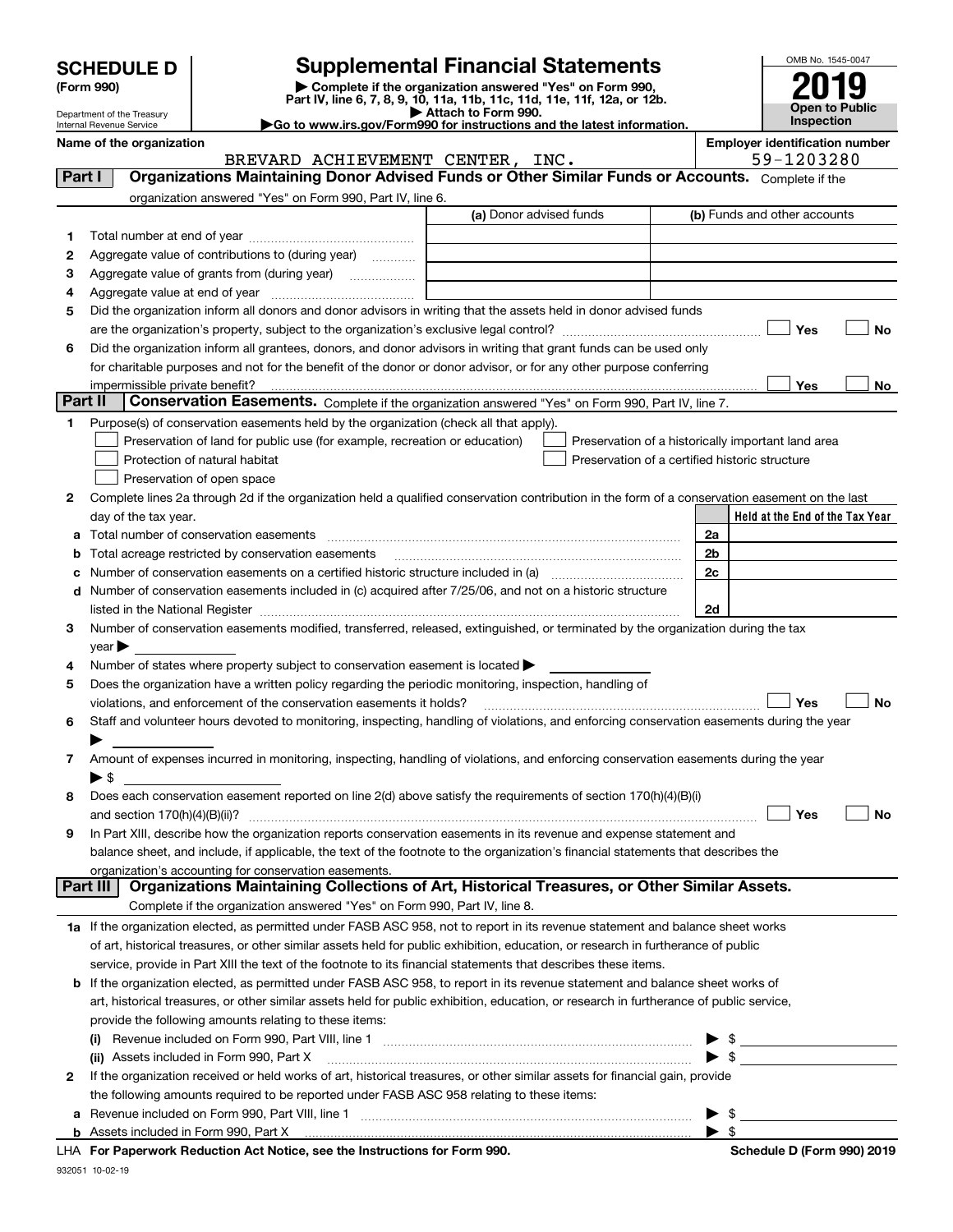|               | Schedule D (Form 990) 2019                                                                                                                                                                                                                                                                                                  | BREVARD ACHIEVEMENT CENTER, INC. |                |                                                                                                                                                                                                                               |         |                 |          |                | 59-1203280 Page 2                          |
|---------------|-----------------------------------------------------------------------------------------------------------------------------------------------------------------------------------------------------------------------------------------------------------------------------------------------------------------------------|----------------------------------|----------------|-------------------------------------------------------------------------------------------------------------------------------------------------------------------------------------------------------------------------------|---------|-----------------|----------|----------------|--------------------------------------------|
|               | Part III<br>Organizations Maintaining Collections of Art, Historical Treasures, or Other Similar Assets (continued)                                                                                                                                                                                                         |                                  |                |                                                                                                                                                                                                                               |         |                 |          |                |                                            |
| з             | Using the organization's acquisition, accession, and other records, check any of the following that make significant use of its                                                                                                                                                                                             |                                  |                |                                                                                                                                                                                                                               |         |                 |          |                |                                            |
|               | collection items (check all that apply):                                                                                                                                                                                                                                                                                    |                                  |                |                                                                                                                                                                                                                               |         |                 |          |                |                                            |
| a             | Public exhibition                                                                                                                                                                                                                                                                                                           |                                  |                | Loan or exchange program                                                                                                                                                                                                      |         |                 |          |                |                                            |
| b             | Scholarly research                                                                                                                                                                                                                                                                                                          |                                  |                | Other and the contract of the contract of the contract of the contract of the contract of the contract of the contract of the contract of the contract of the contract of the contract of the contract of the contract of the |         |                 |          |                |                                            |
| c             | Preservation for future generations                                                                                                                                                                                                                                                                                         |                                  |                |                                                                                                                                                                                                                               |         |                 |          |                |                                            |
|               | Provide a description of the organization's collections and explain how they further the organization's exempt purpose in Part XIII.                                                                                                                                                                                        |                                  |                |                                                                                                                                                                                                                               |         |                 |          |                |                                            |
| 5             | During the year, did the organization solicit or receive donations of art, historical treasures, or other similar assets                                                                                                                                                                                                    |                                  |                |                                                                                                                                                                                                                               |         |                 |          |                |                                            |
|               | to be sold to raise funds rather than to be maintained as part of the organization's collection?                                                                                                                                                                                                                            |                                  |                |                                                                                                                                                                                                                               |         |                 |          | Yes            | No                                         |
|               | <b>Part IV</b><br>Escrow and Custodial Arrangements. Complete if the organization answered "Yes" on Form 990, Part IV, line 9, or<br>reported an amount on Form 990, Part X, line 21.                                                                                                                                       |                                  |                |                                                                                                                                                                                                                               |         |                 |          |                |                                            |
|               |                                                                                                                                                                                                                                                                                                                             |                                  |                |                                                                                                                                                                                                                               |         |                 |          |                |                                            |
|               | 1a Is the organization an agent, trustee, custodian or other intermediary for contributions or other assets not included                                                                                                                                                                                                    |                                  |                |                                                                                                                                                                                                                               |         |                 |          | Yes            | No                                         |
|               | on Form 990, Part X? [11] matter and the contract of the contract of the contract of the contract of the contract of the contract of the contract of the contract of the contract of the contract of the contract of the contr<br><b>b</b> If "Yes," explain the arrangement in Part XIII and complete the following table: |                                  |                |                                                                                                                                                                                                                               |         |                 |          |                |                                            |
|               |                                                                                                                                                                                                                                                                                                                             |                                  |                |                                                                                                                                                                                                                               |         |                 |          | Amount         |                                            |
|               | c Beginning balance measurements and the contract of the contract of the contract of the contract of the contract of the contract of the contract of the contract of the contract of the contract of the contract of the contr                                                                                              |                                  |                |                                                                                                                                                                                                                               |         | 1c              |          |                |                                            |
|               |                                                                                                                                                                                                                                                                                                                             |                                  |                |                                                                                                                                                                                                                               |         | 1d              |          |                |                                            |
|               | e Distributions during the year manufactured and contained and contained and contained and contained and contained and contained and contained and contained and contained and contained and contained and contained and conta                                                                                              |                                  |                |                                                                                                                                                                                                                               |         | 1e              |          |                |                                            |
| Ť.            |                                                                                                                                                                                                                                                                                                                             |                                  |                |                                                                                                                                                                                                                               |         | 1f              |          |                |                                            |
|               | 2a Did the organization include an amount on Form 990, Part X, line 21, for escrow or custodial account liability?                                                                                                                                                                                                          |                                  |                |                                                                                                                                                                                                                               |         |                 |          | Yes            | No                                         |
|               | <b>b</b> If "Yes," explain the arrangement in Part XIII. Check here if the explanation has been provided on Part XIII                                                                                                                                                                                                       |                                  |                |                                                                                                                                                                                                                               |         |                 |          |                |                                            |
| <b>Part V</b> | Endowment Funds. Complete if the organization answered "Yes" on Form 990, Part IV, line 10.                                                                                                                                                                                                                                 |                                  |                |                                                                                                                                                                                                                               |         |                 |          |                |                                            |
|               |                                                                                                                                                                                                                                                                                                                             | (a) Current year                 | (b) Prior year | (c) Two years back                                                                                                                                                                                                            |         |                 |          |                | (d) Three years back   (e) Four years back |
| 1a            | Beginning of year balance                                                                                                                                                                                                                                                                                                   | 169,913.                         | 159,184.       | 114,322.                                                                                                                                                                                                                      |         |                 | 101,613. |                | 97,833.                                    |
|               |                                                                                                                                                                                                                                                                                                                             |                                  | 5,000.         |                                                                                                                                                                                                                               | 36,964. |                 |          |                |                                            |
|               | c Net investment earnings, gains, and losses                                                                                                                                                                                                                                                                                | 25, 250.                         | 5,729.         |                                                                                                                                                                                                                               | 7,898.  |                 | 12,709.  |                | 3,780.                                     |
|               |                                                                                                                                                                                                                                                                                                                             |                                  |                |                                                                                                                                                                                                                               |         |                 |          |                |                                            |
|               | e Other expenditures for facilities                                                                                                                                                                                                                                                                                         |                                  |                |                                                                                                                                                                                                                               |         |                 |          |                |                                            |
|               | and programs                                                                                                                                                                                                                                                                                                                |                                  |                |                                                                                                                                                                                                                               |         |                 |          |                |                                            |
|               | f Administrative expenses                                                                                                                                                                                                                                                                                                   |                                  |                |                                                                                                                                                                                                                               |         |                 |          |                |                                            |
| g             | End of year balance                                                                                                                                                                                                                                                                                                         | 195,163.                         | 169,913.       | 159,184.                                                                                                                                                                                                                      |         |                 | 114,322. |                | 101,613.                                   |
| 2             | Provide the estimated percentage of the current year end balance (line 1g, column (a)) held as:                                                                                                                                                                                                                             |                                  |                |                                                                                                                                                                                                                               |         |                 |          |                |                                            |
| a             | Board designated or quasi-endowment >                                                                                                                                                                                                                                                                                       | 100.00                           | %              |                                                                                                                                                                                                                               |         |                 |          |                |                                            |
|               | <b>b</b> Permanent endowment $\blacktriangleright$                                                                                                                                                                                                                                                                          | %                                |                |                                                                                                                                                                                                                               |         |                 |          |                |                                            |
|               | <b>c</b> Term endowment $\blacktriangleright$                                                                                                                                                                                                                                                                               | %                                |                |                                                                                                                                                                                                                               |         |                 |          |                |                                            |
|               | The percentages on lines 2a, 2b, and 2c should equal 100%.                                                                                                                                                                                                                                                                  |                                  |                |                                                                                                                                                                                                                               |         |                 |          |                |                                            |
|               | 3a Are there endowment funds not in the possession of the organization that are held and administered for the organization                                                                                                                                                                                                  |                                  |                |                                                                                                                                                                                                                               |         |                 |          |                |                                            |
|               | by:                                                                                                                                                                                                                                                                                                                         |                                  |                |                                                                                                                                                                                                                               |         |                 |          |                | Yes<br>No<br>х                             |
|               | (i)                                                                                                                                                                                                                                                                                                                         |                                  |                |                                                                                                                                                                                                                               |         |                 |          | 3a(i)          | х                                          |
|               |                                                                                                                                                                                                                                                                                                                             |                                  |                |                                                                                                                                                                                                                               |         |                 |          | 3a(ii)<br>3b   |                                            |
| 4             | Describe in Part XIII the intended uses of the organization's endowment funds.                                                                                                                                                                                                                                              |                                  |                |                                                                                                                                                                                                                               |         |                 |          |                |                                            |
|               | Land, Buildings, and Equipment.<br><b>Part VI</b>                                                                                                                                                                                                                                                                           |                                  |                |                                                                                                                                                                                                                               |         |                 |          |                |                                            |
|               | Complete if the organization answered "Yes" on Form 990, Part IV, line 11a. See Form 990, Part X, line 10.                                                                                                                                                                                                                  |                                  |                |                                                                                                                                                                                                                               |         |                 |          |                |                                            |
|               | Description of property                                                                                                                                                                                                                                                                                                     | (a) Cost or other                |                | (b) Cost or other                                                                                                                                                                                                             |         | (c) Accumulated |          | (d) Book value |                                            |
|               |                                                                                                                                                                                                                                                                                                                             | basis (investment)               |                | basis (other)                                                                                                                                                                                                                 |         | depreciation    |          |                |                                            |
|               |                                                                                                                                                                                                                                                                                                                             |                                  |                | 231,492.                                                                                                                                                                                                                      |         |                 |          |                | 231,492.                                   |
|               |                                                                                                                                                                                                                                                                                                                             |                                  |                | $\overline{2}$ , 994, 951.                                                                                                                                                                                                    |         | 1,807,940.      |          |                | 1,187,011.                                 |
|               |                                                                                                                                                                                                                                                                                                                             |                                  |                |                                                                                                                                                                                                                               |         |                 |          |                |                                            |
|               |                                                                                                                                                                                                                                                                                                                             |                                  |                | 3,795,503.                                                                                                                                                                                                                    |         | 2,092,939.      |          |                | 1,702,564.                                 |
|               |                                                                                                                                                                                                                                                                                                                             |                                  |                | 7,700.                                                                                                                                                                                                                        |         |                 |          |                | 7,700.                                     |
|               |                                                                                                                                                                                                                                                                                                                             |                                  |                |                                                                                                                                                                                                                               |         |                 |          |                | 3, 128, 767.                               |

**Schedule D (Form 990) 2019**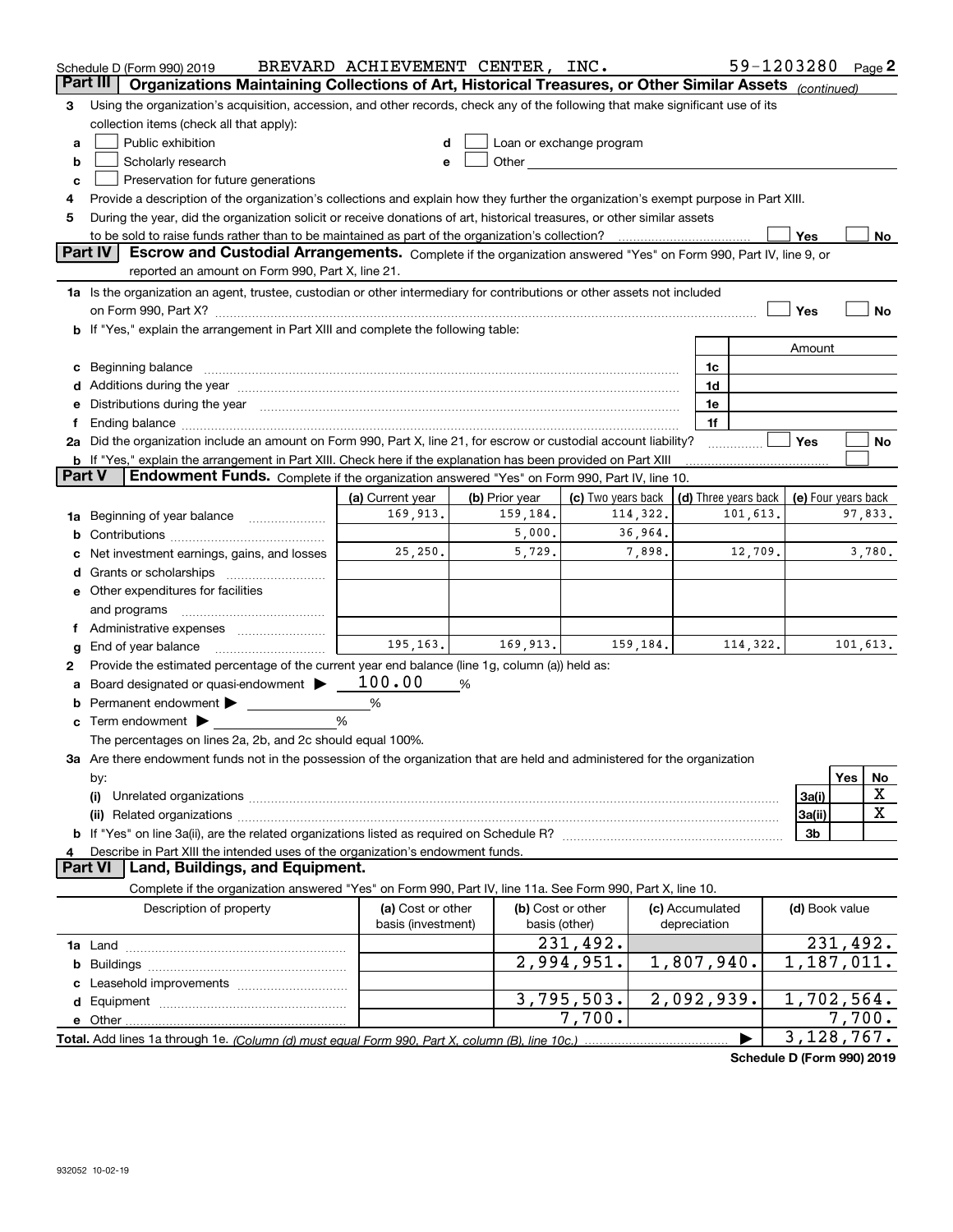| Schedule D (Form 990) 2019                                                                                        | BREVARD ACHIEVEMENT CENTER, INC. | 59-1203280<br>Page $3$                                    |
|-------------------------------------------------------------------------------------------------------------------|----------------------------------|-----------------------------------------------------------|
| Part VII Investments - Other Securities.                                                                          |                                  |                                                           |
| Complete if the organization answered "Yes" on Form 990, Part IV, line 11b. See Form 990, Part X, line 12.        |                                  |                                                           |
| (a) Description of security or category (including name of security)                                              | (b) Book value                   | (c) Method of valuation: Cost or end-of-year market value |
| (1) Financial derivatives                                                                                         |                                  |                                                           |
| (2) Closely held equity interests                                                                                 |                                  |                                                           |
| (3) Other                                                                                                         |                                  |                                                           |
| EQUITIES/COMMON STOCKS<br>(A)                                                                                     | 3,332,960.                       | END-OF-YEAR MARKET VALUE                                  |
| CORPORATE BONDS<br>(B)                                                                                            | 619,550.                         | END-OF-YEAR MARKET VALUE                                  |
| <b>MUTUAL FUNDS</b><br>(C)                                                                                        | 2, 235, 109.                     | END-OF-YEAR MARKET VALUE                                  |
| (D)                                                                                                               |                                  |                                                           |
| (E)                                                                                                               |                                  |                                                           |
| (F)                                                                                                               |                                  |                                                           |
| (G)                                                                                                               |                                  |                                                           |
| (H)                                                                                                               |                                  |                                                           |
| Total. (Col. (b) must equal Form 990, Part X, col. (B) line 12.) $\blacktriangleright$                            | 6, 187, 619.                     |                                                           |
| Part VIII Investments - Program Related.                                                                          |                                  |                                                           |
| Complete if the organization answered "Yes" on Form 990, Part IV, line 11c. See Form 990, Part X, line 13.        |                                  |                                                           |
| (a) Description of investment                                                                                     | (b) Book value                   | (c) Method of valuation: Cost or end-of-year market value |
| (1)                                                                                                               |                                  |                                                           |
| (2)                                                                                                               |                                  |                                                           |
| (3)                                                                                                               |                                  |                                                           |
|                                                                                                                   |                                  |                                                           |
| (4)                                                                                                               |                                  |                                                           |
| (5)                                                                                                               |                                  |                                                           |
| (6)                                                                                                               |                                  |                                                           |
| (7)                                                                                                               |                                  |                                                           |
| (8)                                                                                                               |                                  |                                                           |
| (9)                                                                                                               |                                  |                                                           |
| Total. (Col. (b) must equal Form 990, Part X, col. (B) line 13.)<br><b>Other Assets.</b><br>Part IX               |                                  |                                                           |
| Complete if the organization answered "Yes" on Form 990, Part IV, line 11d. See Form 990, Part X, line 15.        |                                  |                                                           |
|                                                                                                                   | (a) Description                  | (b) Book value                                            |
| (1)                                                                                                               |                                  |                                                           |
|                                                                                                                   |                                  |                                                           |
| (2)                                                                                                               |                                  |                                                           |
| (3)                                                                                                               |                                  |                                                           |
| (4)                                                                                                               |                                  |                                                           |
| (5)                                                                                                               |                                  |                                                           |
| (6)                                                                                                               |                                  |                                                           |
| (7)                                                                                                               |                                  |                                                           |
| (8)                                                                                                               |                                  |                                                           |
| (9)                                                                                                               |                                  |                                                           |
| Total. (Column (b) must equal Form 990. Part X, col. (B) line 15.)<br><b>Part X</b><br><b>Other Liabilities.</b>  |                                  |                                                           |
|                                                                                                                   |                                  |                                                           |
| Complete if the organization answered "Yes" on Form 990, Part IV, line 11e or 11f. See Form 990, Part X, line 25. |                                  |                                                           |
| (a) Description of liability<br>1.                                                                                |                                  | (b) Book value                                            |
| Federal income taxes<br>(1)                                                                                       |                                  |                                                           |
| (2)                                                                                                               |                                  |                                                           |
| (3)                                                                                                               |                                  |                                                           |
| (4)                                                                                                               |                                  |                                                           |
| (5)                                                                                                               |                                  |                                                           |
| (6)                                                                                                               |                                  |                                                           |
| (7)                                                                                                               |                                  |                                                           |
| (8)                                                                                                               |                                  |                                                           |
| (9)                                                                                                               |                                  |                                                           |
| Total. (Column (b) must equal Form 990, Part X, col. (B) line 25.)                                                |                                  |                                                           |

**2.** Liability for uncertain tax positions. In Part XIII, provide the text of the footnote to the organization's financial statements that reports the organization's liability for uncertain tax positions under FASB ASC 740. Check here if the text of the footnote has been provided in Part XIII

 $\vert$  X  $\vert$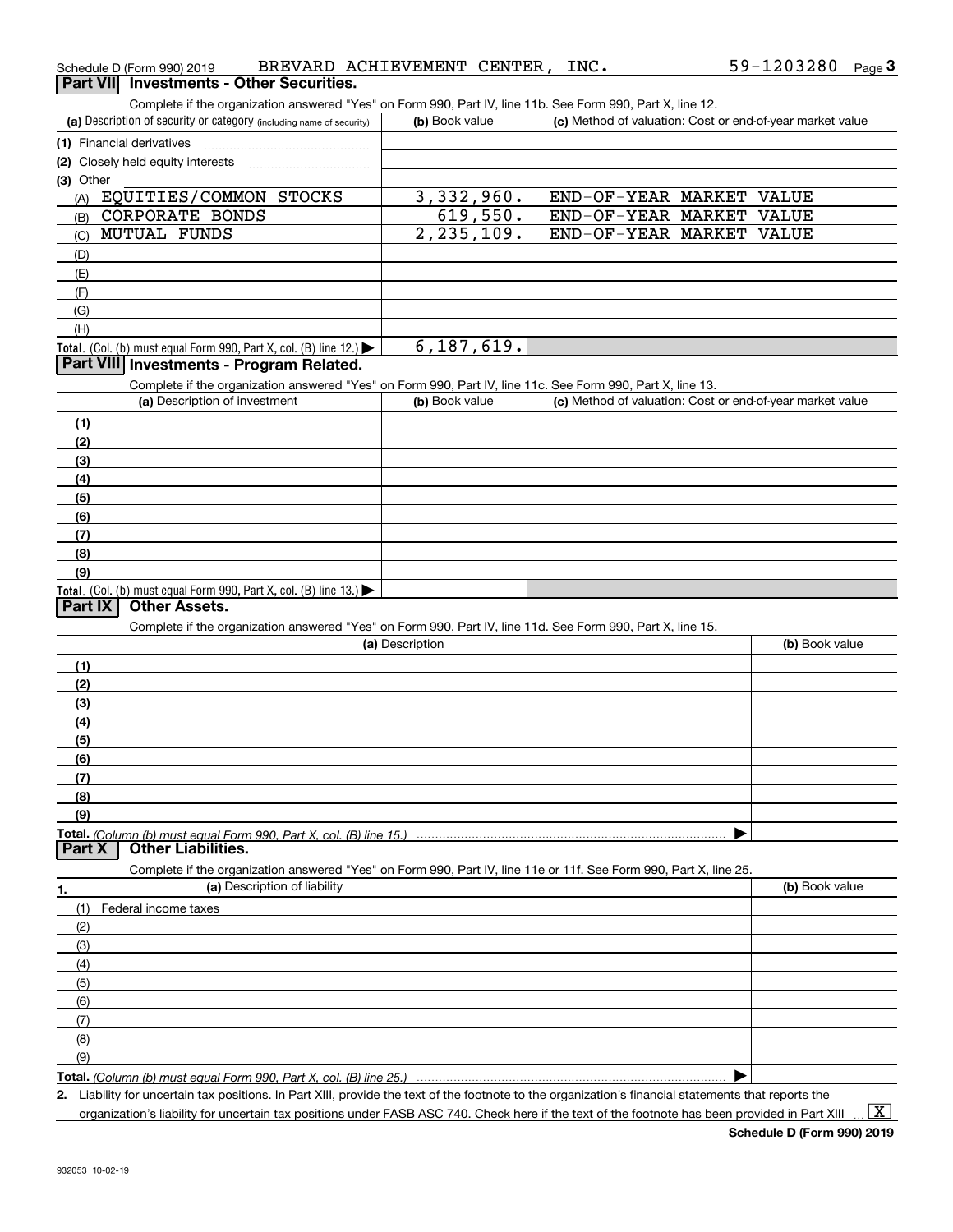|    | BREVARD ACHIEVEMENT CENTER, INC.<br>Schedule D (Form 990) 2019                                                                                                                                                                |                |                 |                | 59-1203280<br>Page 4 |
|----|-------------------------------------------------------------------------------------------------------------------------------------------------------------------------------------------------------------------------------|----------------|-----------------|----------------|----------------------|
|    | <b>Part XI</b><br>Reconciliation of Revenue per Audited Financial Statements With Revenue per Return.                                                                                                                         |                |                 |                |                      |
|    | Complete if the organization answered "Yes" on Form 990, Part IV, line 12a.                                                                                                                                                   |                |                 |                |                      |
| 1. | Total revenue, gains, and other support per audited financial statements                                                                                                                                                      |                |                 | $\blacksquare$ | 32,077,648.          |
| 2  | Amounts included on line 1 but not on Form 990, Part VIII, line 12:                                                                                                                                                           |                |                 |                |                      |
| a  | Net unrealized gains (losses) on investments [11] matter contracts and the unrealized gains (losses) on investments                                                                                                           | 2a             | <u>172,466.</u> |                |                      |
|    |                                                                                                                                                                                                                               | 2 <sub>b</sub> |                 |                |                      |
|    |                                                                                                                                                                                                                               | 2c             |                 |                |                      |
| d  |                                                                                                                                                                                                                               | 2d             |                 |                |                      |
| е  | Add lines 2a through 2d                                                                                                                                                                                                       |                |                 | 2e             | 172,466.             |
| 3  |                                                                                                                                                                                                                               |                |                 | $\mathbf{3}$   | 31,905,182.          |
| 4  | Amounts included on Form 990, Part VIII, line 12, but not on line 1:                                                                                                                                                          |                |                 |                |                      |
|    |                                                                                                                                                                                                                               | 4а             |                 |                |                      |
|    |                                                                                                                                                                                                                               | 4 <sub>b</sub> |                 |                |                      |
| c. | Add lines 4a and 4b                                                                                                                                                                                                           |                |                 | 4с             | $0$ .                |
|    |                                                                                                                                                                                                                               |                |                 |                | 31,905,182.          |
|    |                                                                                                                                                                                                                               |                |                 |                |                      |
|    | Part XII   Reconciliation of Expenses per Audited Financial Statements With Expenses per Return.                                                                                                                              |                |                 |                |                      |
|    | Complete if the organization answered "Yes" on Form 990, Part IV, line 12a.                                                                                                                                                   |                |                 |                |                      |
| 1  | Total expenses and losses per audited financial statements [11, 11] manuscription control expenses and losses per audited financial statements [11] manuscription of the statements [11] manuscription of the statements [11] |                |                 | $\blacksquare$ | 31, 315, 204.        |
| 2  | Amounts included on line 1 but not on Form 990, Part IX, line 25:                                                                                                                                                             |                |                 |                |                      |
| a  |                                                                                                                                                                                                                               | 2a             |                 |                |                      |
| b  |                                                                                                                                                                                                                               | 2 <sub>b</sub> |                 |                |                      |
| C. |                                                                                                                                                                                                                               | 2 <sub>c</sub> |                 |                |                      |
|    |                                                                                                                                                                                                                               | 2d             |                 |                |                      |
|    |                                                                                                                                                                                                                               |                |                 | 2e             | υ.                   |
| 3  |                                                                                                                                                                                                                               |                |                 | $\mathbf{a}$   | 31, 315, 204.        |
| 4  | Amounts included on Form 990, Part IX, line 25, but not on line 1:                                                                                                                                                            |                |                 |                |                      |
|    |                                                                                                                                                                                                                               | 4a             |                 |                |                      |
| b  |                                                                                                                                                                                                                               | 4b             |                 |                |                      |
|    | Add lines 4a and 4b                                                                                                                                                                                                           |                |                 | 4c             | υ.                   |
|    | Part XIII Supplemental Information.                                                                                                                                                                                           |                |                 | $\mathbf{5}$   | 31, 315, 204.        |

Provide the descriptions required for Part II, lines 3, 5, and 9; Part III, lines 1a and 4; Part IV, lines 1b and 2b; Part V, line 4; Part X, line 2; Part XI, lines 2d and 4b; and Part XII, lines 2d and 4b. Also complete this part to provide any additional information.

#### PART V, LINE 4:

|  |  |  |  |  | THE ORGANIZATION CAN WITHDRAW ITS CONTRIBUTIONS WITH A TWO-THIRDS VOTE BY |  |  |  |  |  |
|--|--|--|--|--|---------------------------------------------------------------------------|--|--|--|--|--|
|--|--|--|--|--|---------------------------------------------------------------------------|--|--|--|--|--|

THE ORGANIZATION'S BOARD OF DIRECTORS.

PART X, LINE 2:

THE ORGANIZATION AND ITS SUBSIDIARY ARE EXEMPT FROM FEDERAL AND STATE

INCOME TAX UNDER SECTION 501(A) OF THE INTERNAL REVENUE CODE. THEREFORE,

ONLY INCOME FROM BUSINESS UNRELATED TO THE ORGANIZATION'S CHARITABLE

PURPOSE IS SUBJECT TO FEDERAL OR STATE INCOME TAX.

#### THE ORGANIZATION FOLLOWS THE ACCOUNTING GUIDANCE FOR UNCERTAINTY IN INCOME

TAXES USING THE PROVISIONS OF FASB ASC 740, INCOME TAXES. USING THAT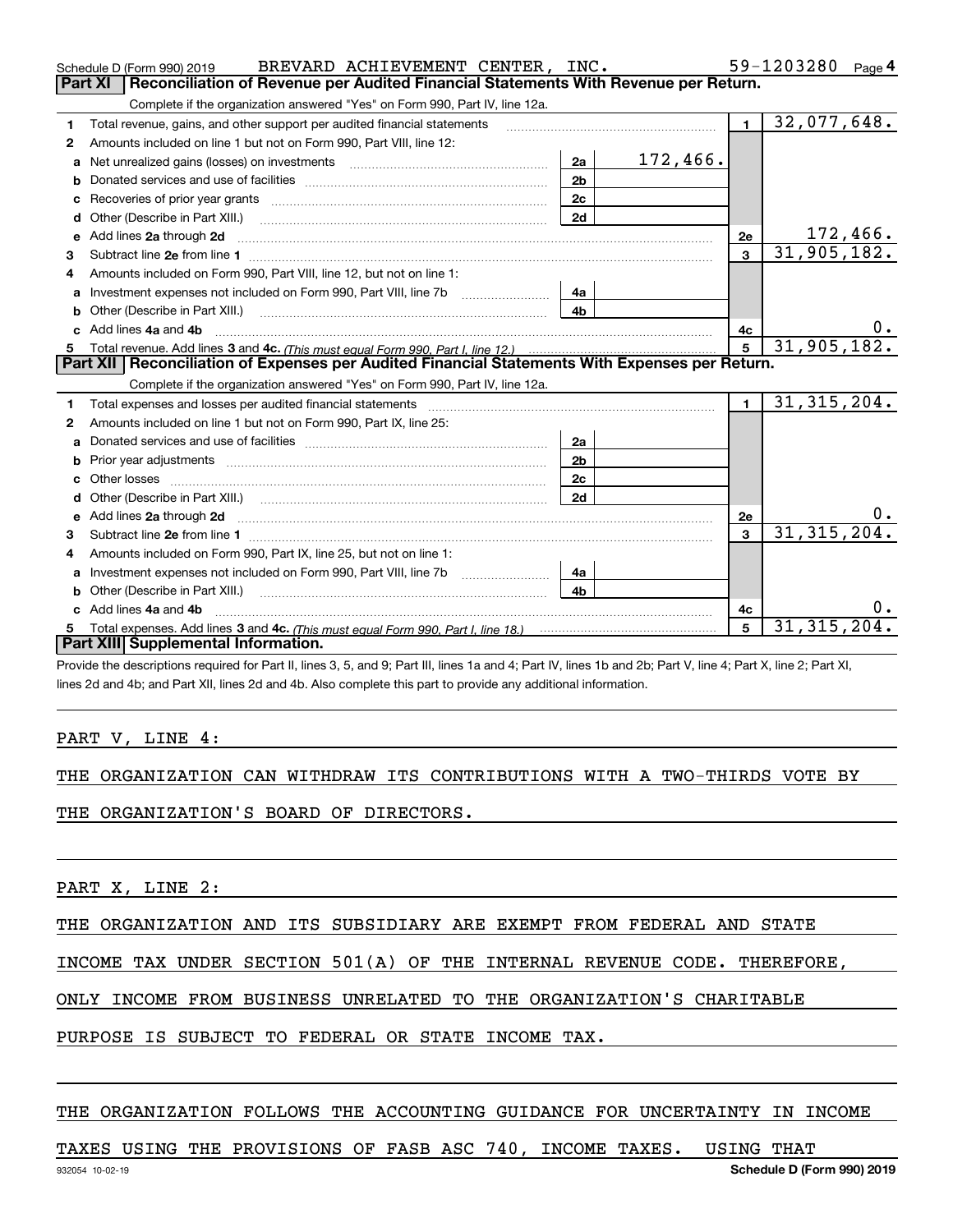| Schedule D (Form 990) 2019 |                                                                          |  | BREVARD ACHIEVEMENT CENTER. |  | INC. |  | 59-1203280 Page 5 |  |
|----------------------------|--------------------------------------------------------------------------|--|-----------------------------|--|------|--|-------------------|--|
|                            | <b>Part XIII Supplemental Information</b> (continued)                    |  |                             |  |      |  |                   |  |
|                            |                                                                          |  |                             |  |      |  |                   |  |
|                            | GUIDANCE, TAX POSITIONS INITIALLY NEED TO BE RECOGNIZED IN THE FINANCIAL |  |                             |  |      |  |                   |  |
|                            |                                                                          |  |                             |  |      |  |                   |  |

STATEMENTS WHEN IT IS MORE-LIKELY-THAN-NOT THE POSITION WILL BE SUSTAINED UPON EXAMINATION BY THE TAX AUTHORITIES.

AS OF SEPTEMBER 30, 2020, THE ORGANIZATION AND ITS SUBSIDIARY HAD NO UNCERTAIN TAX POSITIONS THAT QUALIFY FOR EITHER RECOGNITION OR DISCLOSURE IN THE FINANCIAL STATEMENTS. ADDITIONALLY, THE ORGANIZATION HAD NO INTEREST AND PENALTIES RELATED TO INCOME TAXES.

WITH FEW EXCEPTIONS, THE ORGANIZATION IS NO LONGER SUBJECT TO U.S. FEDERAL, STATE, AND LOCAL INCOME TAX EXAMINATIONS BY TAX AUTHORITIES FOR YEARS BEFORE SEPTEMBER 30, 2017.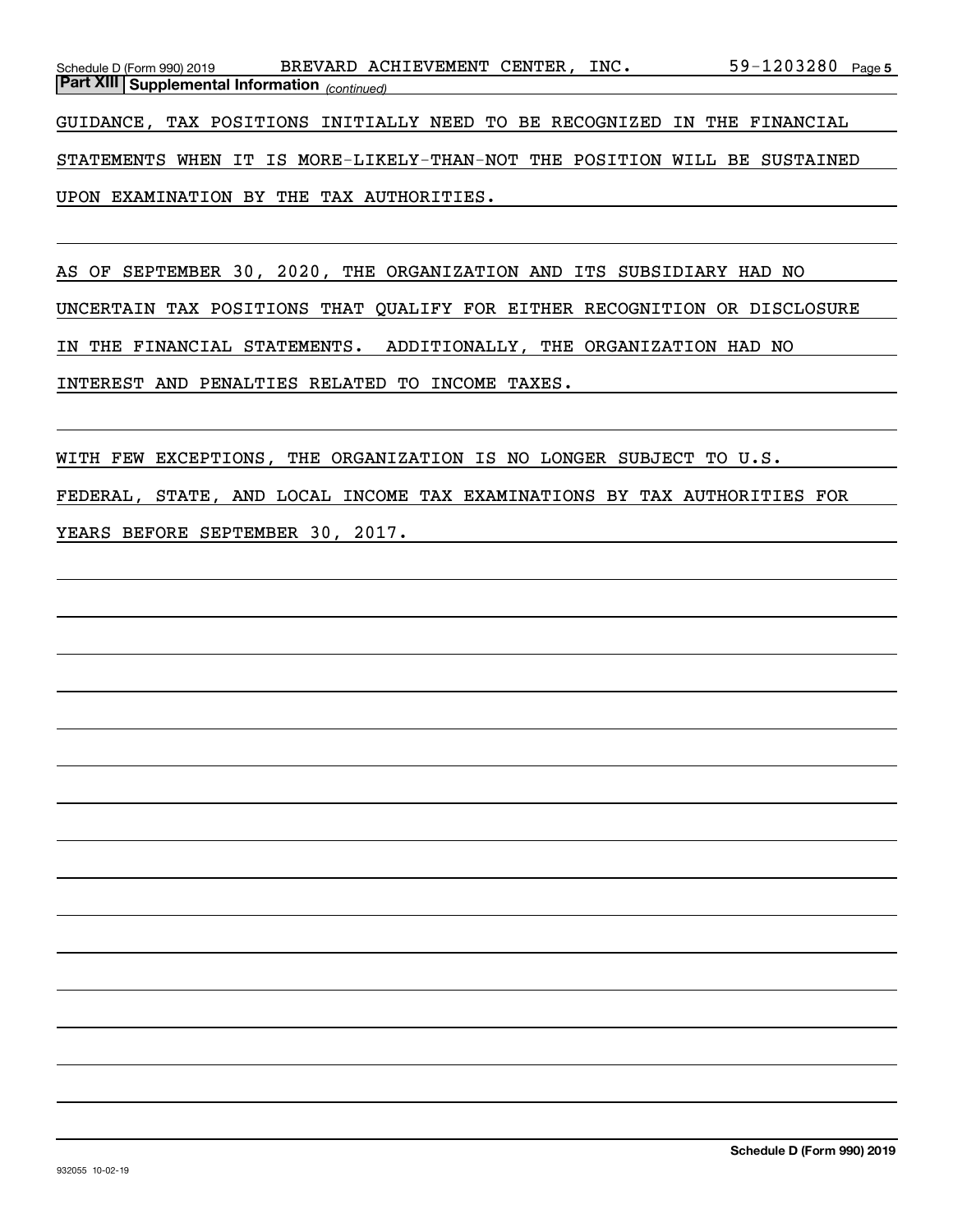| <b>SCHEDULE G</b>                                                     |                                  | <b>Supplemental Information Regarding Fundraising or Gaming Activities</b>                                                                                          |                            |                                         |                                      |  |                                   | OMB No. 1545-0047                       |  |  |
|-----------------------------------------------------------------------|----------------------------------|---------------------------------------------------------------------------------------------------------------------------------------------------------------------|----------------------------|-----------------------------------------|--------------------------------------|--|-----------------------------------|-----------------------------------------|--|--|
| (Form 990 or 990-EZ)                                                  |                                  | Complete if the organization answered "Yes" on Form 990, Part IV, line 17, 18, or 19, or if the<br>organization entered more than \$15,000 on Form 990-EZ, line 6a. |                            |                                         |                                      |  |                                   | 2019                                    |  |  |
| Department of the Treasury                                            |                                  | Attach to Form 990 or Form 990-EZ.                                                                                                                                  |                            |                                         |                                      |  |                                   | <b>Open to Public</b>                   |  |  |
| Internal Revenue Service                                              |                                  | Go to www.irs.gov/Form990 for instructions and the latest information.                                                                                              |                            |                                         |                                      |  |                                   | Inspection                              |  |  |
| Name of the organization                                              |                                  | <b>Employer identification number</b>                                                                                                                               |                            |                                         |                                      |  |                                   |                                         |  |  |
| Part I                                                                |                                  | BREVARD ACHIEVEMENT CENTER, INC.                                                                                                                                    |                            |                                         |                                      |  | 59-1203280                        |                                         |  |  |
|                                                                       | required to complete this part.  | Fundraising Activities. Complete if the organization answered "Yes" on Form 990, Part IV, line 17. Form 990-EZ filers are not                                       |                            |                                         |                                      |  |                                   |                                         |  |  |
|                                                                       |                                  | 1 Indicate whether the organization raised funds through any of the following activities. Check all that apply.                                                     |                            |                                         |                                      |  |                                   |                                         |  |  |
| Mail solicitations<br>Solicitation of non-government grants<br>a<br>e |                                  |                                                                                                                                                                     |                            |                                         |                                      |  |                                   |                                         |  |  |
| b                                                                     | Internet and email solicitations | f                                                                                                                                                                   |                            |                                         | Solicitation of government grants    |  |                                   |                                         |  |  |
| Phone solicitations<br>с                                              |                                  | g                                                                                                                                                                   | Special fundraising events |                                         |                                      |  |                                   |                                         |  |  |
| In-person solicitations<br>d                                          |                                  | 2 a Did the organization have a written or oral agreement with any individual (including officers, directors, trustees, or                                          |                            |                                         |                                      |  |                                   |                                         |  |  |
|                                                                       |                                  | key employees listed in Form 990, Part VII) or entity in connection with professional fundraising services?                                                         |                            |                                         |                                      |  | Yes                               | No                                      |  |  |
|                                                                       |                                  | <b>b</b> If "Yes," list the 10 highest paid individuals or entities (fundraisers) pursuant to agreements under which the fundraiser is to be                        |                            |                                         |                                      |  |                                   |                                         |  |  |
| compensated at least \$5,000 by the organization.                     |                                  |                                                                                                                                                                     |                            |                                         |                                      |  |                                   |                                         |  |  |
|                                                                       |                                  |                                                                                                                                                                     |                            |                                         |                                      |  | (v) Amount paid                   |                                         |  |  |
| (i) Name and address of individual<br>or entity (fundraiser)          |                                  | (ii) Activity                                                                                                                                                       |                            | (iii) Did<br>fundraiser<br>have custody | (iv) Gross receipts<br>from activity |  | to (or retained by)<br>fundraiser | (vi) Amount paid<br>to (or retained by) |  |  |
|                                                                       |                                  |                                                                                                                                                                     |                            | or control of<br>contributions?         |                                      |  | listed in col. (i)                | organization                            |  |  |
|                                                                       |                                  |                                                                                                                                                                     | Yes                        | No                                      |                                      |  |                                   |                                         |  |  |
|                                                                       |                                  |                                                                                                                                                                     |                            |                                         |                                      |  |                                   |                                         |  |  |
|                                                                       |                                  |                                                                                                                                                                     |                            |                                         |                                      |  |                                   |                                         |  |  |
|                                                                       |                                  |                                                                                                                                                                     |                            |                                         |                                      |  |                                   |                                         |  |  |
|                                                                       |                                  |                                                                                                                                                                     |                            |                                         |                                      |  |                                   |                                         |  |  |
|                                                                       |                                  |                                                                                                                                                                     |                            |                                         |                                      |  |                                   |                                         |  |  |
|                                                                       |                                  |                                                                                                                                                                     |                            |                                         |                                      |  |                                   |                                         |  |  |
|                                                                       |                                  |                                                                                                                                                                     |                            |                                         |                                      |  |                                   |                                         |  |  |
|                                                                       |                                  |                                                                                                                                                                     |                            |                                         |                                      |  |                                   |                                         |  |  |
|                                                                       |                                  |                                                                                                                                                                     |                            |                                         |                                      |  |                                   |                                         |  |  |
|                                                                       |                                  |                                                                                                                                                                     |                            |                                         |                                      |  |                                   |                                         |  |  |
|                                                                       |                                  |                                                                                                                                                                     |                            |                                         |                                      |  |                                   |                                         |  |  |
|                                                                       |                                  |                                                                                                                                                                     |                            |                                         |                                      |  |                                   |                                         |  |  |
|                                                                       |                                  |                                                                                                                                                                     |                            |                                         |                                      |  |                                   |                                         |  |  |
|                                                                       |                                  |                                                                                                                                                                     |                            |                                         |                                      |  |                                   |                                         |  |  |
|                                                                       |                                  |                                                                                                                                                                     |                            |                                         |                                      |  |                                   |                                         |  |  |
|                                                                       |                                  |                                                                                                                                                                     |                            |                                         |                                      |  |                                   |                                         |  |  |
|                                                                       |                                  |                                                                                                                                                                     |                            |                                         |                                      |  |                                   |                                         |  |  |
| Total                                                                 |                                  | 3 List all states in which the organization is registered or licensed to solicit contributions or has been notified it is exempt from registration                  |                            |                                         |                                      |  |                                   |                                         |  |  |
| or licensing.                                                         |                                  |                                                                                                                                                                     |                            |                                         |                                      |  |                                   |                                         |  |  |
|                                                                       |                                  |                                                                                                                                                                     |                            |                                         |                                      |  |                                   |                                         |  |  |
|                                                                       |                                  |                                                                                                                                                                     |                            |                                         |                                      |  |                                   |                                         |  |  |
|                                                                       |                                  |                                                                                                                                                                     |                            |                                         |                                      |  |                                   |                                         |  |  |
|                                                                       |                                  |                                                                                                                                                                     |                            |                                         |                                      |  |                                   |                                         |  |  |
|                                                                       |                                  |                                                                                                                                                                     |                            |                                         |                                      |  |                                   |                                         |  |  |

LHA For Paperwork Reduction Act Notice, see the Instructions for Form 990 or 990-EZ. Schedule G (Form 990 or 990-EZ) 2019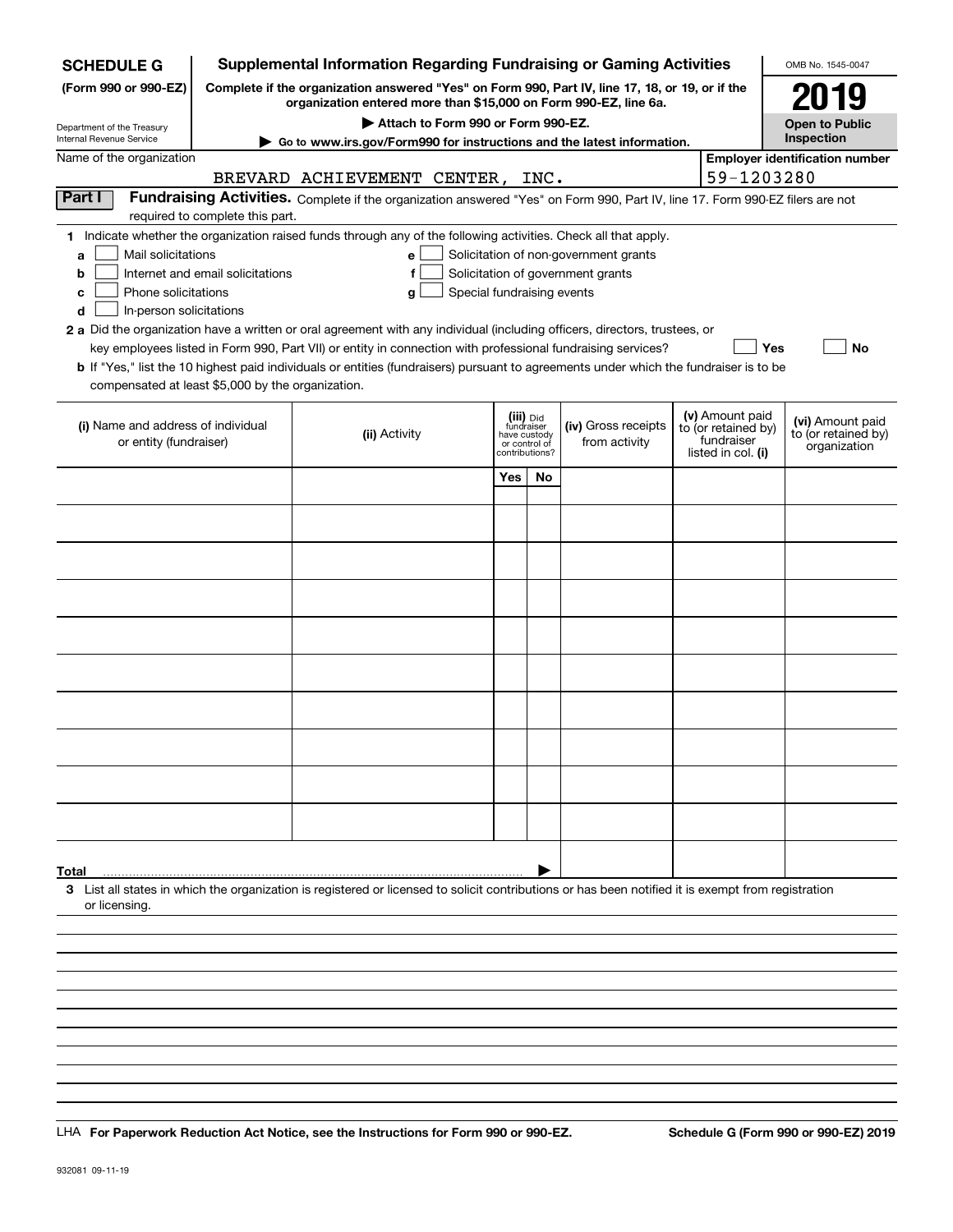| Schedule G (Form 990 or 990-EZ) 2019 BREVARD ACHIEVEMENT CENTER, |  | INC. | $59 - 1203280$ Page 2 |  |
|------------------------------------------------------------------|--|------|-----------------------|--|
|                                                                  |  |      |                       |  |

**Part II** | Fundraising Events. Complete if the organization answered "Yes" on Form 990, Part IV, line 18, or reported more than \$15,000 of fundraising event contributions and gross income on Form 990-EZ, lines 1 and 6b. List events with gross receipts greater than \$5,000.

|                 |          | 01 Turidialshig event contributions and gross income on Form 990-EZ, inles T and ob. Elst events with gross receipts greater than \$0,000. |                       |                                                  |                                 |                                                     |
|-----------------|----------|--------------------------------------------------------------------------------------------------------------------------------------------|-----------------------|--------------------------------------------------|---------------------------------|-----------------------------------------------------|
|                 |          |                                                                                                                                            | (a) Event $#1$<br>E2A | $(b)$ Event #2                                   | (c) Other events<br><b>NONE</b> | (d) Total events<br>(add col. (a) through           |
|                 |          |                                                                                                                                            | (event type)          | (event type)                                     | (total number)                  | col. (c)                                            |
| Revenue         |          |                                                                                                                                            | 25, 296.              |                                                  |                                 | 25, 296.                                            |
|                 |          |                                                                                                                                            |                       |                                                  |                                 |                                                     |
|                 |          | 3 Gross income (line 1 minus line 2)                                                                                                       | 25, 296.              |                                                  |                                 | 25, 296.                                            |
|                 |          | 4 Cash prizes                                                                                                                              |                       |                                                  |                                 |                                                     |
|                 | 5        |                                                                                                                                            |                       |                                                  |                                 |                                                     |
|                 |          |                                                                                                                                            |                       |                                                  |                                 |                                                     |
| Direct Expenses |          | 7 Food and beverages                                                                                                                       |                       |                                                  |                                 |                                                     |
|                 | 8        |                                                                                                                                            |                       |                                                  |                                 |                                                     |
|                 | 9        |                                                                                                                                            |                       |                                                  |                                 |                                                     |
|                 | 10       | Direct expense summary. Add lines 4 through 9 in column (d)<br>11 Net income summary. Subtract line 10 from line 3, column (d)             |                       |                                                  |                                 | 25, 296.                                            |
|                 | Part III | Gaming. Complete if the organization answered "Yes" on Form 990, Part IV, line 19, or reported more than                                   |                       |                                                  |                                 |                                                     |
|                 |          | \$15,000 on Form 990-EZ, line 6a.                                                                                                          |                       |                                                  |                                 |                                                     |
| Revenue         |          |                                                                                                                                            | (a) Bingo             | (b) Pull tabs/instant<br>bingo/progressive bingo | (c) Other gaming                | (d) Total gaming (add<br>col. (a) through col. (c)) |
|                 | 1        |                                                                                                                                            |                       |                                                  |                                 |                                                     |
|                 |          |                                                                                                                                            |                       |                                                  |                                 |                                                     |
| Direct Expenses |          |                                                                                                                                            |                       |                                                  |                                 |                                                     |
|                 |          |                                                                                                                                            |                       |                                                  |                                 |                                                     |
|                 |          | 5 Other direct expenses                                                                                                                    |                       |                                                  |                                 |                                                     |
|                 | 6        | Volunteer labor                                                                                                                            | $\%$<br>Yes<br>No     | Yes<br>%<br>No                                   | Yes<br>%<br>No                  |                                                     |
|                 | 7        | Direct expense summary. Add lines 2 through 5 in column (d)                                                                                |                       |                                                  |                                 |                                                     |
|                 | 8        |                                                                                                                                            |                       |                                                  |                                 |                                                     |
| 9               |          | Enter the state(s) in which the organization conducts gaming activities:<br><b>b</b> If "No," explain:                                     |                       |                                                  |                                 | Yes<br>No                                           |
|                 |          | <b>b</b> If "Yes," explain:                                                                                                                |                       |                                                  |                                 | Yes<br>No                                           |
|                 |          |                                                                                                                                            |                       |                                                  |                                 |                                                     |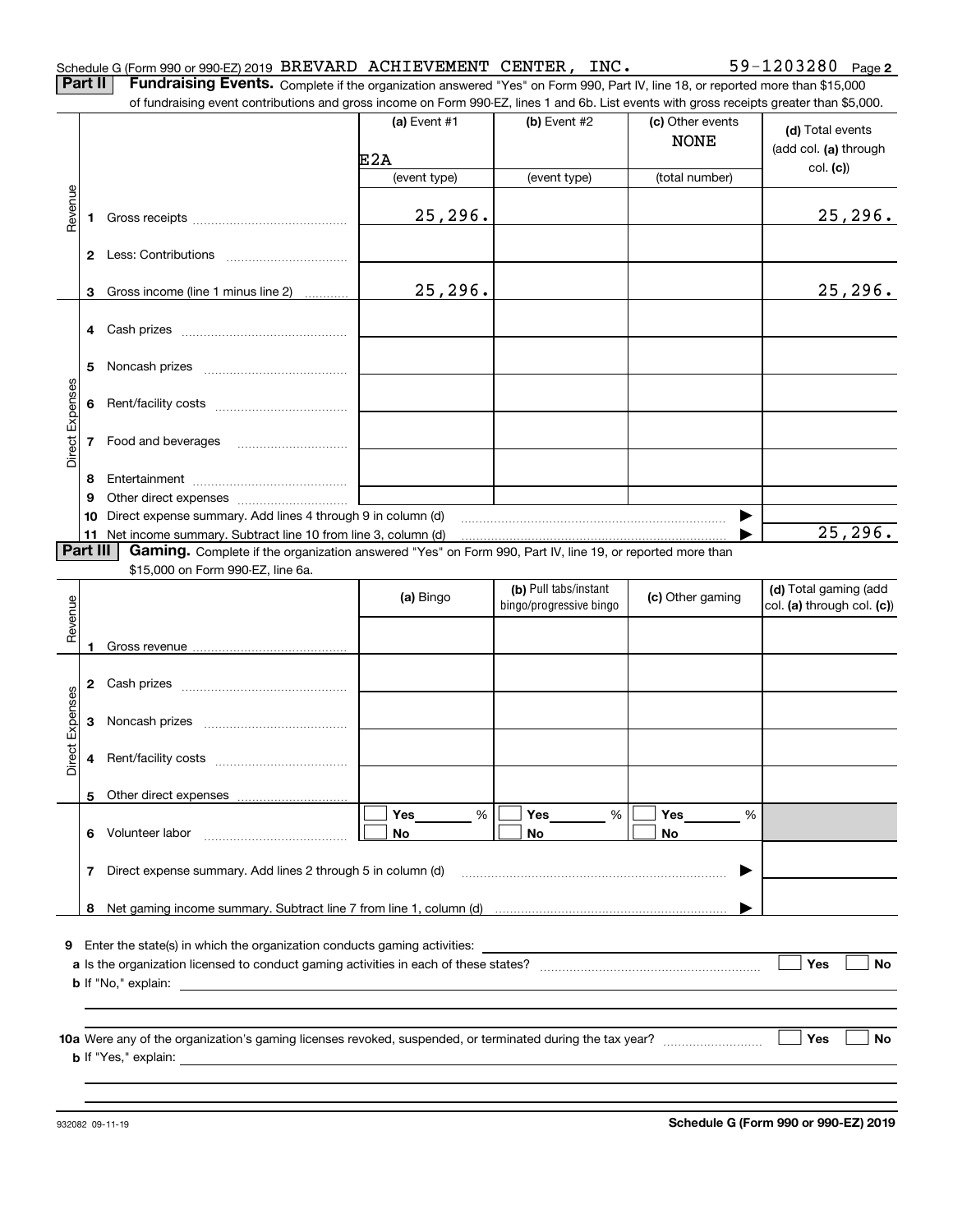| Schedule G (Form 990 or 990-EZ) 2019 BREVARD ACHIEVEMENT CENTER, INC.                                                                                                                                                                                                                                                                                                                                                 | 59-1203280      |     | Page 3               |
|-----------------------------------------------------------------------------------------------------------------------------------------------------------------------------------------------------------------------------------------------------------------------------------------------------------------------------------------------------------------------------------------------------------------------|-----------------|-----|----------------------|
|                                                                                                                                                                                                                                                                                                                                                                                                                       |                 | Yes | No                   |
| 12 Is the organization a grantor, beneficiary or trustee of a trust, or a member of a partnership or other entity formed                                                                                                                                                                                                                                                                                              |                 |     |                      |
|                                                                                                                                                                                                                                                                                                                                                                                                                       |                 | Yes | No                   |
| 13 Indicate the percentage of gaming activity conducted in:                                                                                                                                                                                                                                                                                                                                                           |                 |     |                      |
|                                                                                                                                                                                                                                                                                                                                                                                                                       | 13а             |     | %                    |
| <b>b</b> An outside facility <i>www.communicality communicality communicality communicality communicality communicality communicality communicality communicality communicality communicality communicality communicality communicali</i>                                                                                                                                                                             | 13 <sub>b</sub> |     | %                    |
| 14 Enter the name and address of the person who prepares the organization's gaming/special events books and records:                                                                                                                                                                                                                                                                                                  |                 |     |                      |
|                                                                                                                                                                                                                                                                                                                                                                                                                       |                 |     |                      |
| Name $\blacktriangleright$ $\frac{1}{\sqrt{1-\frac{1}{2}}\sqrt{1-\frac{1}{2}}\sqrt{1-\frac{1}{2}}\sqrt{1-\frac{1}{2}}\sqrt{1-\frac{1}{2}}\sqrt{1-\frac{1}{2}}\sqrt{1-\frac{1}{2}}\sqrt{1-\frac{1}{2}}\sqrt{1-\frac{1}{2}}\sqrt{1-\frac{1}{2}}\sqrt{1-\frac{1}{2}}\sqrt{1-\frac{1}{2}}\sqrt{1-\frac{1}{2}}\sqrt{1-\frac{1}{2}}\sqrt{1-\frac{1}{2}}\sqrt{1-\frac{1}{2}}\sqrt{1-\frac{1}{2}}\sqrt{1-\frac{1}{2}}\sqrt{1$ |                 |     |                      |
|                                                                                                                                                                                                                                                                                                                                                                                                                       |                 |     |                      |
| 15a Does the organization have a contract with a third party from whom the organization receives gaming revenue?                                                                                                                                                                                                                                                                                                      |                 | Yes | No                   |
|                                                                                                                                                                                                                                                                                                                                                                                                                       |                 |     |                      |
| b If "Yes," enter the amount of gaming revenue received by the organization > \$ ____________________ and the amount                                                                                                                                                                                                                                                                                                  |                 |     |                      |
| of gaming revenue retained by the third party $\triangleright$ \$ $\_\_\_\_\_\_\_\_\_\_\_\_\_\_\_\_\_\_\_\_\_\_\_\_\_\_\_$                                                                                                                                                                                                                                                                                            |                 |     |                      |
| c If "Yes," enter name and address of the third party:                                                                                                                                                                                                                                                                                                                                                                |                 |     |                      |
|                                                                                                                                                                                                                                                                                                                                                                                                                       |                 |     |                      |
|                                                                                                                                                                                                                                                                                                                                                                                                                       |                 |     |                      |
|                                                                                                                                                                                                                                                                                                                                                                                                                       |                 |     |                      |
| <b>16</b> Gaming manager information:                                                                                                                                                                                                                                                                                                                                                                                 |                 |     |                      |
|                                                                                                                                                                                                                                                                                                                                                                                                                       |                 |     |                      |
| Gaming manager compensation > \$                                                                                                                                                                                                                                                                                                                                                                                      |                 |     |                      |
|                                                                                                                                                                                                                                                                                                                                                                                                                       |                 |     |                      |
|                                                                                                                                                                                                                                                                                                                                                                                                                       |                 |     |                      |
|                                                                                                                                                                                                                                                                                                                                                                                                                       |                 |     |                      |
|                                                                                                                                                                                                                                                                                                                                                                                                                       |                 |     |                      |
| Director/officer<br>Employee<br>Independent contractor                                                                                                                                                                                                                                                                                                                                                                |                 |     |                      |
|                                                                                                                                                                                                                                                                                                                                                                                                                       |                 |     |                      |
| <b>17</b> Mandatory distributions:                                                                                                                                                                                                                                                                                                                                                                                    |                 |     |                      |
| a Is the organization required under state law to make charitable distributions from the gaming proceeds to                                                                                                                                                                                                                                                                                                           |                 |     | $\Box$ Yes $\Box$ No |
|                                                                                                                                                                                                                                                                                                                                                                                                                       |                 |     |                      |
| <b>b</b> Enter the amount of distributions required under state law to be distributed to other exempt organizations or spent in the<br>organization's own exempt activities during the tax year $\triangleright$ \$                                                                                                                                                                                                   |                 |     |                      |
| <b>Part IV</b><br>Supplemental Information. Provide the explanations required by Part I, line 2b, columns (iii) and (v); and Part III, lines 9, 9b, 10b,                                                                                                                                                                                                                                                              |                 |     |                      |
| 15b, 15c, 16, and 17b, as applicable. Also provide any additional information. See instructions.                                                                                                                                                                                                                                                                                                                      |                 |     |                      |
|                                                                                                                                                                                                                                                                                                                                                                                                                       |                 |     |                      |
|                                                                                                                                                                                                                                                                                                                                                                                                                       |                 |     |                      |
|                                                                                                                                                                                                                                                                                                                                                                                                                       |                 |     |                      |
|                                                                                                                                                                                                                                                                                                                                                                                                                       |                 |     |                      |
|                                                                                                                                                                                                                                                                                                                                                                                                                       |                 |     |                      |
|                                                                                                                                                                                                                                                                                                                                                                                                                       |                 |     |                      |
|                                                                                                                                                                                                                                                                                                                                                                                                                       |                 |     |                      |
|                                                                                                                                                                                                                                                                                                                                                                                                                       |                 |     |                      |
|                                                                                                                                                                                                                                                                                                                                                                                                                       |                 |     |                      |
|                                                                                                                                                                                                                                                                                                                                                                                                                       |                 |     |                      |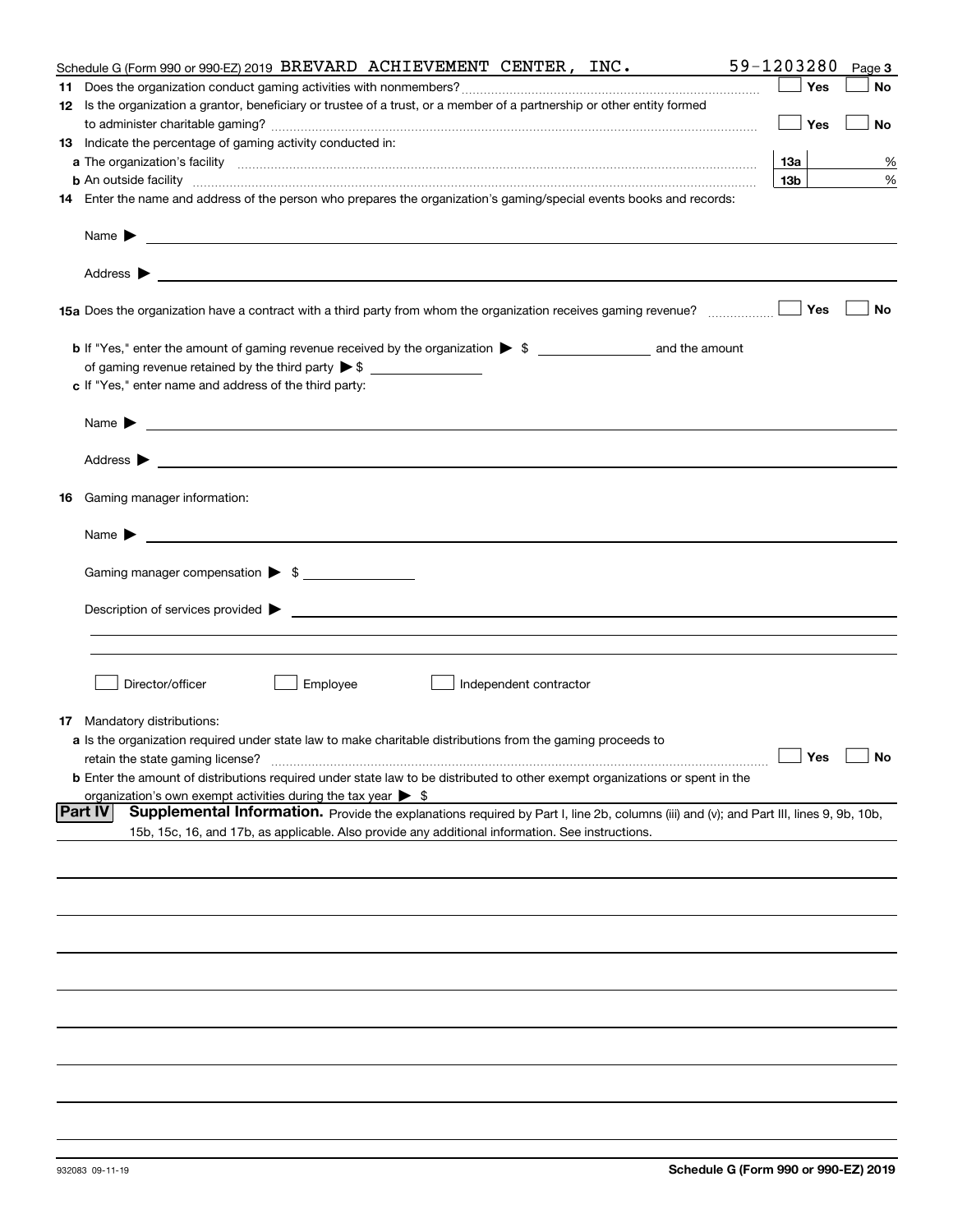|                | Schedule G (Form 990 or 990-EZ)     | BREVARD ACHIEVEMENT | CENTER | INC. | .203280<br>59- | Page 4 |
|----------------|-------------------------------------|---------------------|--------|------|----------------|--------|
| <b>Part IV</b> | $\mathbf S$ unnlemental Information |                     |        |      |                |        |

| <b>Part IV   Supplemental Information</b> (continued) |
|-------------------------------------------------------|
|                                                       |
|                                                       |
|                                                       |
|                                                       |
|                                                       |
|                                                       |
|                                                       |
|                                                       |
|                                                       |
|                                                       |
|                                                       |
|                                                       |
|                                                       |
|                                                       |
|                                                       |
|                                                       |
|                                                       |
|                                                       |
|                                                       |
|                                                       |
|                                                       |
|                                                       |
|                                                       |
|                                                       |
|                                                       |
|                                                       |
|                                                       |
|                                                       |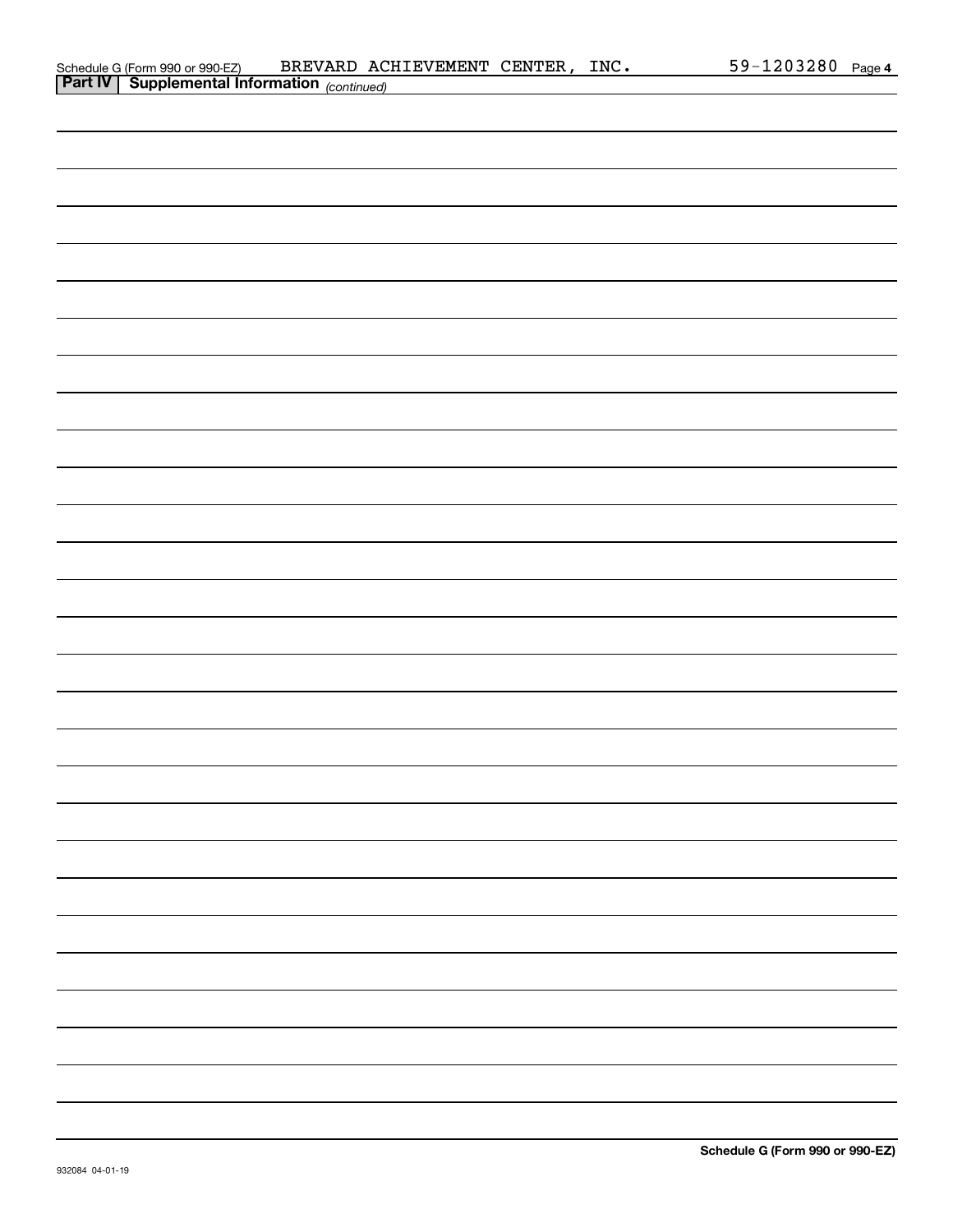|    | <b>Compensation Information</b><br><b>SCHEDULE J</b>                                                                                                                                                          |                                       |              | OMB No. 1545-0047     |             |  |  |  |  |
|----|---------------------------------------------------------------------------------------------------------------------------------------------------------------------------------------------------------------|---------------------------------------|--------------|-----------------------|-------------|--|--|--|--|
|    | (Form 990)<br>For certain Officers, Directors, Trustees, Key Employees, and Highest                                                                                                                           |                                       |              |                       |             |  |  |  |  |
|    | <b>Compensated Employees</b>                                                                                                                                                                                  |                                       |              | 2019                  |             |  |  |  |  |
|    | Complete if the organization answered "Yes" on Form 990, Part IV, line 23.<br>Attach to Form 990.                                                                                                             |                                       |              | <b>Open to Public</b> |             |  |  |  |  |
|    | Department of the Treasury<br>► Go to www.irs.gov/Form990 for instructions and the latest information.<br>Internal Revenue Service                                                                            |                                       |              | Inspection            |             |  |  |  |  |
|    | Name of the organization                                                                                                                                                                                      | <b>Employer identification number</b> |              |                       |             |  |  |  |  |
|    | BREVARD ACHIEVEMENT CENTER, INC.                                                                                                                                                                              | 59-1203280                            |              |                       |             |  |  |  |  |
|    | <b>Questions Regarding Compensation</b><br>Part I                                                                                                                                                             |                                       |              |                       |             |  |  |  |  |
|    |                                                                                                                                                                                                               |                                       |              | Yes                   | No          |  |  |  |  |
|    | Check the appropriate box(es) if the organization provided any of the following to or for a person listed on Form 990,                                                                                        |                                       |              |                       |             |  |  |  |  |
|    | Part VII, Section A, line 1a. Complete Part III to provide any relevant information regarding these items.                                                                                                    |                                       |              |                       |             |  |  |  |  |
|    | First-class or charter travel<br>Housing allowance or residence for personal use                                                                                                                              |                                       |              |                       |             |  |  |  |  |
|    | Travel for companions<br>Payments for business use of personal residence                                                                                                                                      |                                       |              |                       |             |  |  |  |  |
|    | Health or social club dues or initiation fees<br>Tax indemnification and gross-up payments                                                                                                                    |                                       |              |                       |             |  |  |  |  |
|    | Discretionary spending account<br>Personal services (such as maid, chauffeur, chef)                                                                                                                           |                                       |              |                       |             |  |  |  |  |
|    |                                                                                                                                                                                                               |                                       |              |                       |             |  |  |  |  |
| b  | If any of the boxes on line 1a are checked, did the organization follow a written policy regarding payment or                                                                                                 |                                       |              |                       |             |  |  |  |  |
|    |                                                                                                                                                                                                               |                                       | 1b           |                       |             |  |  |  |  |
| 2  | Did the organization require substantiation prior to reimbursing or allowing expenses incurred by all directors,                                                                                              |                                       |              |                       |             |  |  |  |  |
|    |                                                                                                                                                                                                               |                                       | $\mathbf{2}$ |                       |             |  |  |  |  |
|    |                                                                                                                                                                                                               |                                       |              |                       |             |  |  |  |  |
| з  | Indicate which, if any, of the following the organization used to establish the compensation of the organization's                                                                                            |                                       |              |                       |             |  |  |  |  |
|    | CEO/Executive Director. Check all that apply. Do not check any boxes for methods used by a related organization to                                                                                            |                                       |              |                       |             |  |  |  |  |
|    | establish compensation of the CEO/Executive Director, but explain in Part III.                                                                                                                                |                                       |              |                       |             |  |  |  |  |
|    | Compensation committee<br>Written employment contract                                                                                                                                                         |                                       |              |                       |             |  |  |  |  |
|    | Compensation survey or study<br>Independent compensation consultant                                                                                                                                           |                                       |              |                       |             |  |  |  |  |
|    | $\boxed{\textbf{X}}$ Approval by the board or compensation committee<br>Form 990 of other organizations                                                                                                       |                                       |              |                       |             |  |  |  |  |
|    |                                                                                                                                                                                                               |                                       |              |                       |             |  |  |  |  |
| 4  | During the year, did any person listed on Form 990, Part VII, Section A, line 1a, with respect to the filing                                                                                                  |                                       |              |                       |             |  |  |  |  |
|    | organization or a related organization:                                                                                                                                                                       |                                       |              |                       |             |  |  |  |  |
| а  | Receive a severance payment or change-of-control payment?                                                                                                                                                     |                                       | 4a           |                       | х<br>X      |  |  |  |  |
| b  |                                                                                                                                                                                                               |                                       | 4b           |                       | х           |  |  |  |  |
|    |                                                                                                                                                                                                               |                                       | 4c           |                       |             |  |  |  |  |
|    | If "Yes" to any of lines 4a-c, list the persons and provide the applicable amounts for each item in Part III.                                                                                                 |                                       |              |                       |             |  |  |  |  |
|    |                                                                                                                                                                                                               |                                       |              |                       |             |  |  |  |  |
|    | Only section 501(c)(3), 501(c)(4), and 501(c)(29) organizations must complete lines 5-9.<br>For persons listed on Form 990, Part VII, Section A, line 1a, did the organization pay or accrue any compensation |                                       |              |                       |             |  |  |  |  |
| 5  | contingent on the revenues of:                                                                                                                                                                                |                                       |              |                       |             |  |  |  |  |
| a  |                                                                                                                                                                                                               |                                       | 5а           |                       | х           |  |  |  |  |
|    |                                                                                                                                                                                                               |                                       | 5b           |                       | х           |  |  |  |  |
|    | If "Yes" on line 5a or 5b, describe in Part III.                                                                                                                                                              |                                       |              |                       |             |  |  |  |  |
|    | 6 For persons listed on Form 990, Part VII, Section A, line 1a, did the organization pay or accrue any compensation                                                                                           |                                       |              |                       |             |  |  |  |  |
|    | contingent on the net earnings of:                                                                                                                                                                            |                                       |              |                       |             |  |  |  |  |
| a  |                                                                                                                                                                                                               |                                       | 6a           |                       | X           |  |  |  |  |
|    |                                                                                                                                                                                                               |                                       | 6b           |                       | $\mathbf X$ |  |  |  |  |
|    | If "Yes" on line 6a or 6b, describe in Part III.                                                                                                                                                              |                                       |              |                       |             |  |  |  |  |
| 7. | For persons listed on Form 990, Part VII, Section A, line 1a, did the organization provide any nonfixed payments                                                                                              |                                       |              |                       |             |  |  |  |  |
|    |                                                                                                                                                                                                               |                                       | 7            |                       | x           |  |  |  |  |
| 8  | Were any amounts reported on Form 990, Part VII, paid or accrued pursuant to a contract that was subject to the                                                                                               |                                       |              |                       |             |  |  |  |  |
|    | initial contract exception described in Regulations section 53.4958-4(a)(3)? If "Yes," describe in Part III                                                                                                   |                                       | 8            |                       | x           |  |  |  |  |
| 9  | If "Yes" on line 8, did the organization also follow the rebuttable presumption procedure described in                                                                                                        |                                       |              |                       |             |  |  |  |  |
|    |                                                                                                                                                                                                               |                                       | 9            |                       |             |  |  |  |  |
|    |                                                                                                                                                                                                               |                                       |              |                       |             |  |  |  |  |

LHA For Paperwork Reduction Act Notice, see the Instructions for Form 990. Schedule J (Form 990) 2019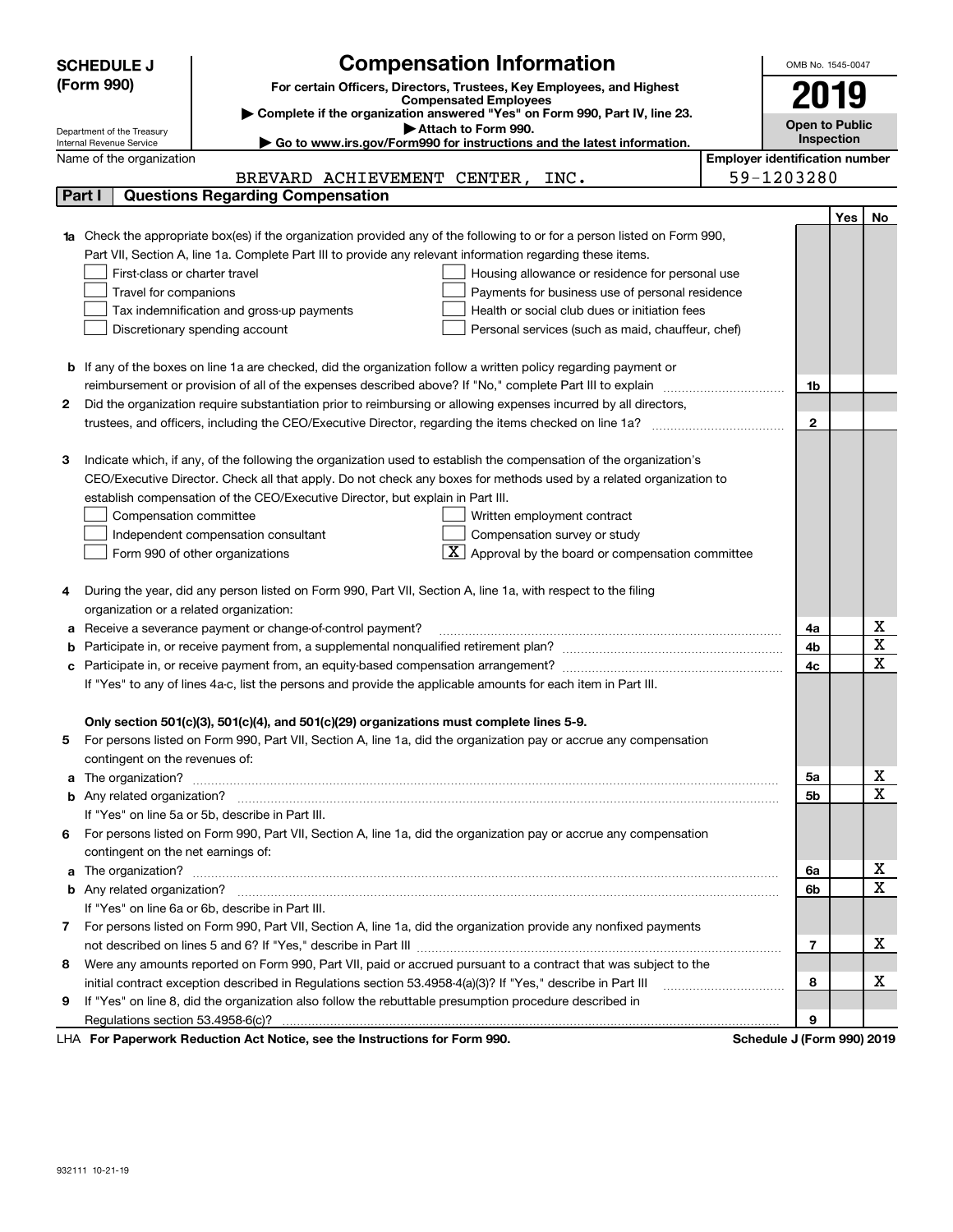# **Part II Officers, Directors, Trustees, Key Employees, and Highest Compensated Employees.**  Schedule J (Form 990) 2019 Page Use duplicate copies if additional space is needed.

For each individual whose compensation must be reported on Schedule J, report compensation from the organization on row (i) and from related organizations, described in the instructions, on row (ii). Do not list any individuals that aren't listed on Form 990, Part VII.

**Note:**  The sum of columns (B)(i)-(iii) for each listed individual must equal the total amount of Form 990, Part VII, Section A, line 1a, applicable column (D) and (E) amounts for that individual.

|                            |             |                          | (B) Breakdown of W-2 and/or 1099-MISC compensation |                                           | (C) Retirement and<br>other deferred | (D) Nontaxable<br>benefits | (E) Total of columns<br>$(B)(i)-(D)$ | (F) Compensation<br>in column (B)         |
|----------------------------|-------------|--------------------------|----------------------------------------------------|-------------------------------------------|--------------------------------------|----------------------------|--------------------------------------|-------------------------------------------|
| (A) Name and Title         |             | (i) Base<br>compensation | (ii) Bonus &<br>incentive<br>compensation          | (iii) Other<br>reportable<br>compensation | compensation                         |                            |                                      | reported as deferred<br>on prior Form 990 |
| AMAR A PATEL<br>(1)        | (i)         | 216,590.                 | $\overline{0}$ .                                   | $\overline{0}$ .                          | 12,013.                              | 17,211.                    | 245,814.                             | 0.                                        |
| PRESIDENT AND CEO          | (ii)        | $\overline{0}$ .         | $\overline{0}$ .                                   | 0.                                        | $\overline{0}$ .                     | $\overline{0}$ .           | $\overline{0}$ .                     | $\overline{\mathbf{0}}$ .                 |
| RYAN R ROGERS<br>(2)       | (i)         | 135,210.                 | $\overline{0}$ .                                   | 0.                                        | 6,728.                               | 15,492.                    | 157, 430.                            | $\overline{\mathbf{0}}$ .                 |
| VICE PRESIDENT, ADMINISTRA | (ii)        | $\overline{0}$ .         | $\overline{0}$ .                                   | $\overline{0}$ .                          | $\overline{0}$ .                     | 0.                         | $\overline{0}$ .                     | $\overline{0}$ .                          |
|                            | (i)         |                          |                                                    |                                           |                                      |                            |                                      |                                           |
|                            | (ii)        |                          |                                                    |                                           |                                      |                            |                                      |                                           |
|                            | (i)         |                          |                                                    |                                           |                                      |                            |                                      |                                           |
|                            | (ii)        |                          |                                                    |                                           |                                      |                            |                                      |                                           |
|                            | (i)         |                          |                                                    |                                           |                                      |                            |                                      |                                           |
|                            | (ii)        |                          |                                                    |                                           |                                      |                            |                                      |                                           |
|                            | (i)         |                          |                                                    |                                           |                                      |                            |                                      |                                           |
|                            | (ii)        |                          |                                                    |                                           |                                      |                            |                                      |                                           |
|                            | (i)         |                          |                                                    |                                           |                                      |                            |                                      |                                           |
|                            | (ii)        |                          |                                                    |                                           |                                      |                            |                                      |                                           |
|                            | (i)         |                          |                                                    |                                           |                                      |                            |                                      |                                           |
|                            | (ii)        |                          |                                                    |                                           |                                      |                            |                                      |                                           |
|                            | (i)         |                          |                                                    |                                           |                                      |                            |                                      |                                           |
|                            | (ii)        |                          |                                                    |                                           |                                      |                            |                                      |                                           |
|                            | (i)         |                          |                                                    |                                           |                                      |                            |                                      |                                           |
|                            | (ii)        |                          |                                                    |                                           |                                      |                            |                                      |                                           |
|                            | (i)<br>(ii) |                          |                                                    |                                           |                                      |                            |                                      |                                           |
|                            | (i)         |                          |                                                    |                                           |                                      |                            |                                      |                                           |
|                            | (ii)        |                          |                                                    |                                           |                                      |                            |                                      |                                           |
|                            | (i)         |                          |                                                    |                                           |                                      |                            |                                      |                                           |
|                            | (ii)        |                          |                                                    |                                           |                                      |                            |                                      |                                           |
|                            | (i)         |                          |                                                    |                                           |                                      |                            |                                      |                                           |
|                            | (ii)        |                          |                                                    |                                           |                                      |                            |                                      |                                           |
|                            | (i)         |                          |                                                    |                                           |                                      |                            |                                      |                                           |
|                            | (ii)        |                          |                                                    |                                           |                                      |                            |                                      |                                           |
|                            | (i)         |                          |                                                    |                                           |                                      |                            |                                      |                                           |
|                            | (ii)        |                          |                                                    |                                           |                                      |                            |                                      |                                           |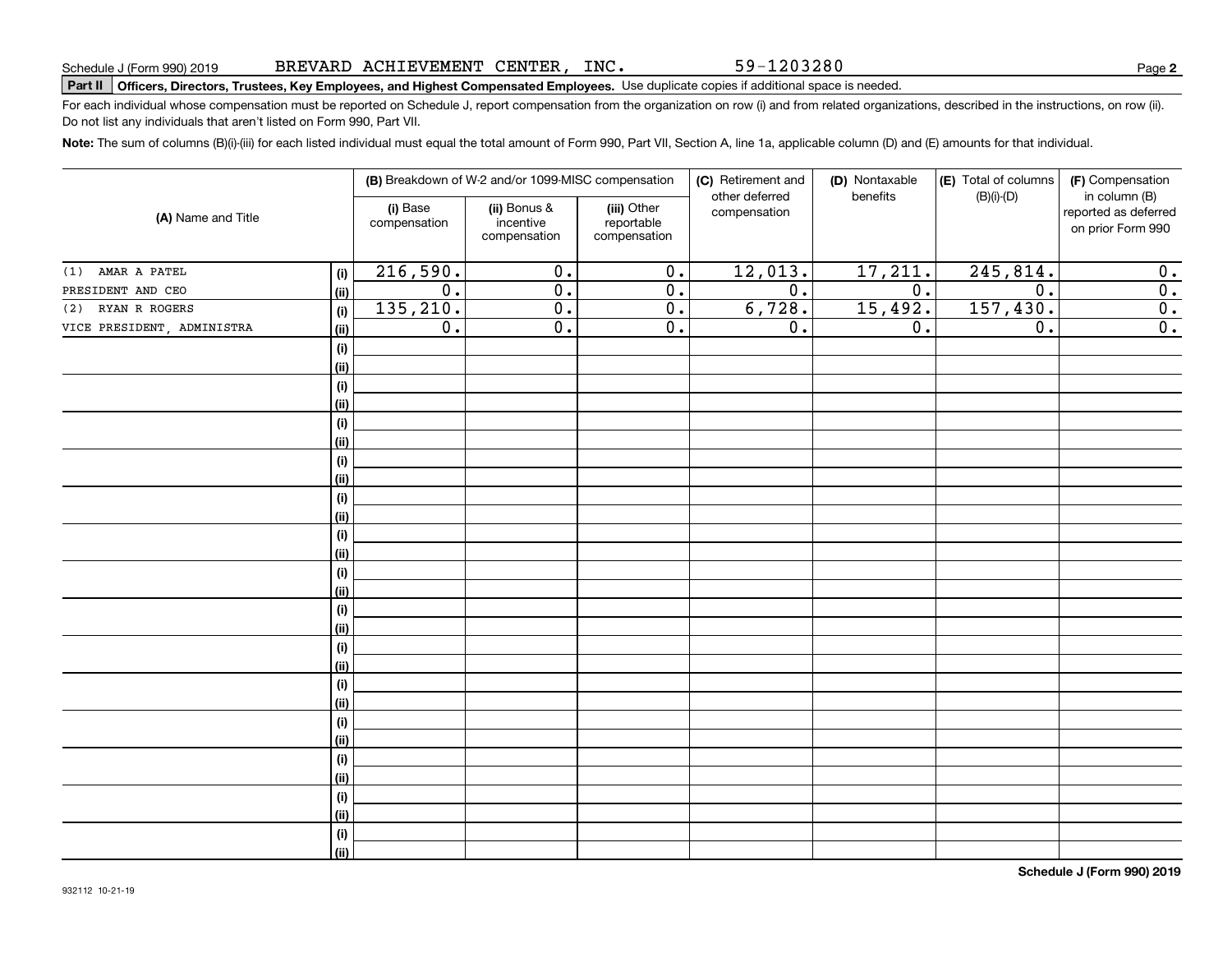|  | Schedule J (Form 990) 2019 |  |  |  |  |
|--|----------------------------|--|--|--|--|
|--|----------------------------|--|--|--|--|

### **Part III Supplemental Information**

Schedule J (Form 990) 2019 BREVARD ACHIEVEMENT CENTER, INC.<br>Part III Supplemental Information<br>Provide the information, explanation, or descriptions required for Part I, lines 1a, 1b, 3, 4a, 4b, 4c, 5a, 5b, 6a, 6b, 7, and 8

**Schedule J (Form 990) 2019**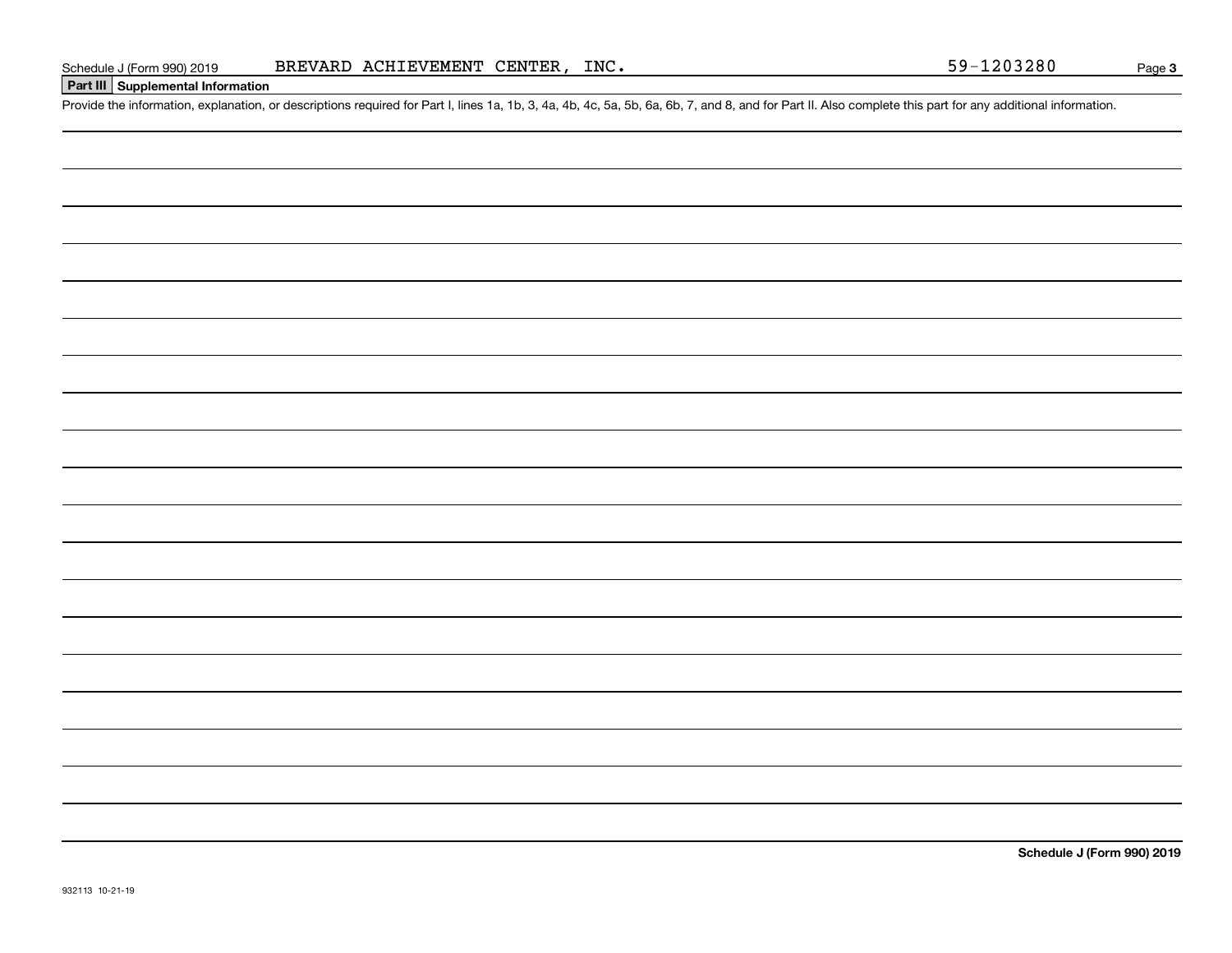| <b>SCHEDULE L</b>                                                                                             |                                                                            |                                                                                                                                                               |                                                                       |  |                            | <b>Transactions With Interested Persons</b>                                                                                                        |                                |                 |          |          |                                       | OMB No. 1545-0047     |     |                           |  |
|---------------------------------------------------------------------------------------------------------------|----------------------------------------------------------------------------|---------------------------------------------------------------------------------------------------------------------------------------------------------------|-----------------------------------------------------------------------|--|----------------------------|----------------------------------------------------------------------------------------------------------------------------------------------------|--------------------------------|-----------------|----------|----------|---------------------------------------|-----------------------|-----|---------------------------|--|
| (Form 990 or 990-EZ)                                                                                          |                                                                            |                                                                                                                                                               |                                                                       |  |                            | ▶ Complete if the organization answered "Yes" on Form 990, Part IV, line 25a, 25b, 26, 27, 28a,                                                    |                                |                 |          |          |                                       | 2019                  |     |                           |  |
| Department of the Treasury                                                                                    |                                                                            |                                                                                                                                                               |                                                                       |  |                            | 28b, or 28c, or Form 990-EZ, Part V, line 38a or 40b.<br>Attach to Form 990 or Form 990-EZ.                                                        |                                |                 |          |          |                                       | <b>Open To Public</b> |     |                           |  |
| Internal Revenue Service                                                                                      |                                                                            |                                                                                                                                                               |                                                                       |  |                            | Go to www.irs.gov/Form990 for instructions and the latest information.                                                                             |                                |                 |          |          |                                       | Inspection            |     |                           |  |
| Name of the organization                                                                                      |                                                                            |                                                                                                                                                               |                                                                       |  |                            |                                                                                                                                                    |                                |                 |          |          | <b>Employer identification number</b> |                       |     |                           |  |
| Part I                                                                                                        |                                                                            |                                                                                                                                                               |                                                                       |  |                            | BREVARD ACHIEVEMENT CENTER, INC.<br>Excess Benefit Transactions (section 501(c)(3), section 501(c)(4), and section 501(c)(29) organizations only). |                                |                 |          |          | 59-1203280                            |                       |     |                           |  |
|                                                                                                               |                                                                            |                                                                                                                                                               |                                                                       |  |                            |                                                                                                                                                    |                                |                 |          |          |                                       |                       |     |                           |  |
| 1                                                                                                             |                                                                            | Complete if the organization answered "Yes" on Form 990, Part IV, line 25a or 25b, or Form 990-EZ, Part V, line 40b.<br>(b) Relationship between disqualified |                                                                       |  |                            |                                                                                                                                                    |                                |                 |          |          | (d) Corrected?                        |                       |     |                           |  |
| (a) Name of disqualified person                                                                               |                                                                            |                                                                                                                                                               | person and organization                                               |  |                            |                                                                                                                                                    | (c) Description of transaction |                 |          |          | Yes<br>No                             |                       |     |                           |  |
|                                                                                                               |                                                                            |                                                                                                                                                               |                                                                       |  |                            |                                                                                                                                                    |                                |                 |          |          |                                       |                       |     |                           |  |
|                                                                                                               |                                                                            |                                                                                                                                                               |                                                                       |  |                            |                                                                                                                                                    |                                |                 |          |          |                                       |                       |     |                           |  |
|                                                                                                               |                                                                            |                                                                                                                                                               |                                                                       |  |                            |                                                                                                                                                    |                                |                 |          |          |                                       |                       |     |                           |  |
|                                                                                                               |                                                                            |                                                                                                                                                               |                                                                       |  |                            |                                                                                                                                                    |                                |                 |          |          |                                       |                       |     |                           |  |
|                                                                                                               |                                                                            |                                                                                                                                                               |                                                                       |  |                            |                                                                                                                                                    |                                |                 |          |          |                                       |                       |     |                           |  |
| 2 Enter the amount of tax incurred by the organization managers or disqualified persons during the year under |                                                                            |                                                                                                                                                               |                                                                       |  |                            |                                                                                                                                                    |                                |                 |          |          |                                       |                       |     |                           |  |
| section 4958                                                                                                  |                                                                            |                                                                                                                                                               |                                                                       |  |                            |                                                                                                                                                    |                                |                 |          |          | $\frac{1}{2}$                         |                       |     |                           |  |
|                                                                                                               |                                                                            |                                                                                                                                                               |                                                                       |  |                            |                                                                                                                                                    |                                |                 |          | \$       |                                       |                       |     |                           |  |
| Part II                                                                                                       | Loans to and/or From Interested Persons.                                   |                                                                                                                                                               |                                                                       |  |                            |                                                                                                                                                    |                                |                 |          |          |                                       |                       |     |                           |  |
|                                                                                                               |                                                                            |                                                                                                                                                               |                                                                       |  |                            | Complete if the organization answered "Yes" on Form 990-EZ, Part V, line 38a or Form 990, Part IV, line 26; or if the organization                 |                                |                 |          |          |                                       |                       |     |                           |  |
|                                                                                                               | reported an amount on Form 990, Part X, line 5, 6, or 22.                  |                                                                                                                                                               |                                                                       |  |                            |                                                                                                                                                    |                                |                 |          |          |                                       |                       |     |                           |  |
| (a) Name of<br>interested person                                                                              | (b) Relationship<br>with organization                                      |                                                                                                                                                               | (c) Purpose<br>of loan                                                |  | (d) Loan to or<br>from the | (e) Original<br>principal amount                                                                                                                   |                                | (f) Balance due | default? | $(g)$ In | (h) Approved<br>by board or           |                       |     | (i) Written<br>agreement? |  |
|                                                                                                               |                                                                            |                                                                                                                                                               |                                                                       |  | organization?              |                                                                                                                                                    |                                |                 |          |          | committee?                            |                       |     |                           |  |
|                                                                                                               |                                                                            |                                                                                                                                                               |                                                                       |  | To From                    |                                                                                                                                                    |                                |                 | Yes      | No       | Yes                                   | No.                   | Yes | No                        |  |
|                                                                                                               |                                                                            |                                                                                                                                                               |                                                                       |  |                            |                                                                                                                                                    |                                |                 |          |          |                                       |                       |     |                           |  |
|                                                                                                               |                                                                            |                                                                                                                                                               |                                                                       |  |                            |                                                                                                                                                    |                                |                 |          |          |                                       |                       |     |                           |  |
|                                                                                                               |                                                                            |                                                                                                                                                               |                                                                       |  |                            |                                                                                                                                                    |                                |                 |          |          |                                       |                       |     |                           |  |
|                                                                                                               |                                                                            |                                                                                                                                                               |                                                                       |  |                            |                                                                                                                                                    |                                |                 |          |          |                                       |                       |     |                           |  |
|                                                                                                               |                                                                            |                                                                                                                                                               |                                                                       |  |                            |                                                                                                                                                    |                                |                 |          |          |                                       |                       |     |                           |  |
|                                                                                                               |                                                                            |                                                                                                                                                               |                                                                       |  |                            |                                                                                                                                                    |                                |                 |          |          |                                       |                       |     |                           |  |
|                                                                                                               |                                                                            |                                                                                                                                                               |                                                                       |  |                            |                                                                                                                                                    |                                |                 |          |          |                                       |                       |     |                           |  |
|                                                                                                               |                                                                            |                                                                                                                                                               |                                                                       |  |                            |                                                                                                                                                    |                                |                 |          |          |                                       |                       |     |                           |  |
| <b>Total</b>                                                                                                  |                                                                            |                                                                                                                                                               |                                                                       |  |                            | $\blacktriangleright$ \$                                                                                                                           |                                |                 |          |          |                                       |                       |     |                           |  |
| Part II                                                                                                       | <b>Grants or Assistance Benefiting Interested Persons.</b>                 |                                                                                                                                                               |                                                                       |  |                            |                                                                                                                                                    |                                |                 |          |          |                                       |                       |     |                           |  |
| (a) Name of interested person                                                                                 | Complete if the organization answered "Yes" on Form 990, Part IV, line 27. |                                                                                                                                                               |                                                                       |  |                            | (c) Amount of                                                                                                                                      |                                | (d) Type of     |          |          |                                       | (e) Purpose of        |     |                           |  |
|                                                                                                               |                                                                            |                                                                                                                                                               | (b) Relationship between<br>interested person and<br>the organization |  |                            | assistance                                                                                                                                         |                                | assistance      |          |          |                                       | assistance            |     |                           |  |
|                                                                                                               |                                                                            |                                                                                                                                                               |                                                                       |  |                            |                                                                                                                                                    |                                |                 |          |          |                                       |                       |     |                           |  |
|                                                                                                               |                                                                            |                                                                                                                                                               |                                                                       |  |                            |                                                                                                                                                    |                                |                 |          |          |                                       |                       |     |                           |  |
|                                                                                                               |                                                                            |                                                                                                                                                               |                                                                       |  |                            |                                                                                                                                                    |                                |                 |          |          |                                       |                       |     |                           |  |
|                                                                                                               |                                                                            |                                                                                                                                                               |                                                                       |  |                            |                                                                                                                                                    |                                |                 |          |          |                                       |                       |     |                           |  |
|                                                                                                               |                                                                            |                                                                                                                                                               |                                                                       |  |                            |                                                                                                                                                    |                                |                 |          |          |                                       |                       |     |                           |  |
|                                                                                                               |                                                                            |                                                                                                                                                               |                                                                       |  |                            |                                                                                                                                                    |                                |                 |          |          |                                       |                       |     |                           |  |
|                                                                                                               |                                                                            |                                                                                                                                                               |                                                                       |  |                            |                                                                                                                                                    |                                |                 |          |          |                                       |                       |     |                           |  |
|                                                                                                               |                                                                            |                                                                                                                                                               |                                                                       |  |                            |                                                                                                                                                    |                                |                 |          |          |                                       |                       |     |                           |  |
|                                                                                                               |                                                                            |                                                                                                                                                               |                                                                       |  |                            |                                                                                                                                                    |                                |                 |          |          |                                       |                       |     |                           |  |

LHA For Paperwork Reduction Act Notice, see the Instructions for Form 990 or 990-EZ. Schedule L (Form 990 or 990-EZ) 2019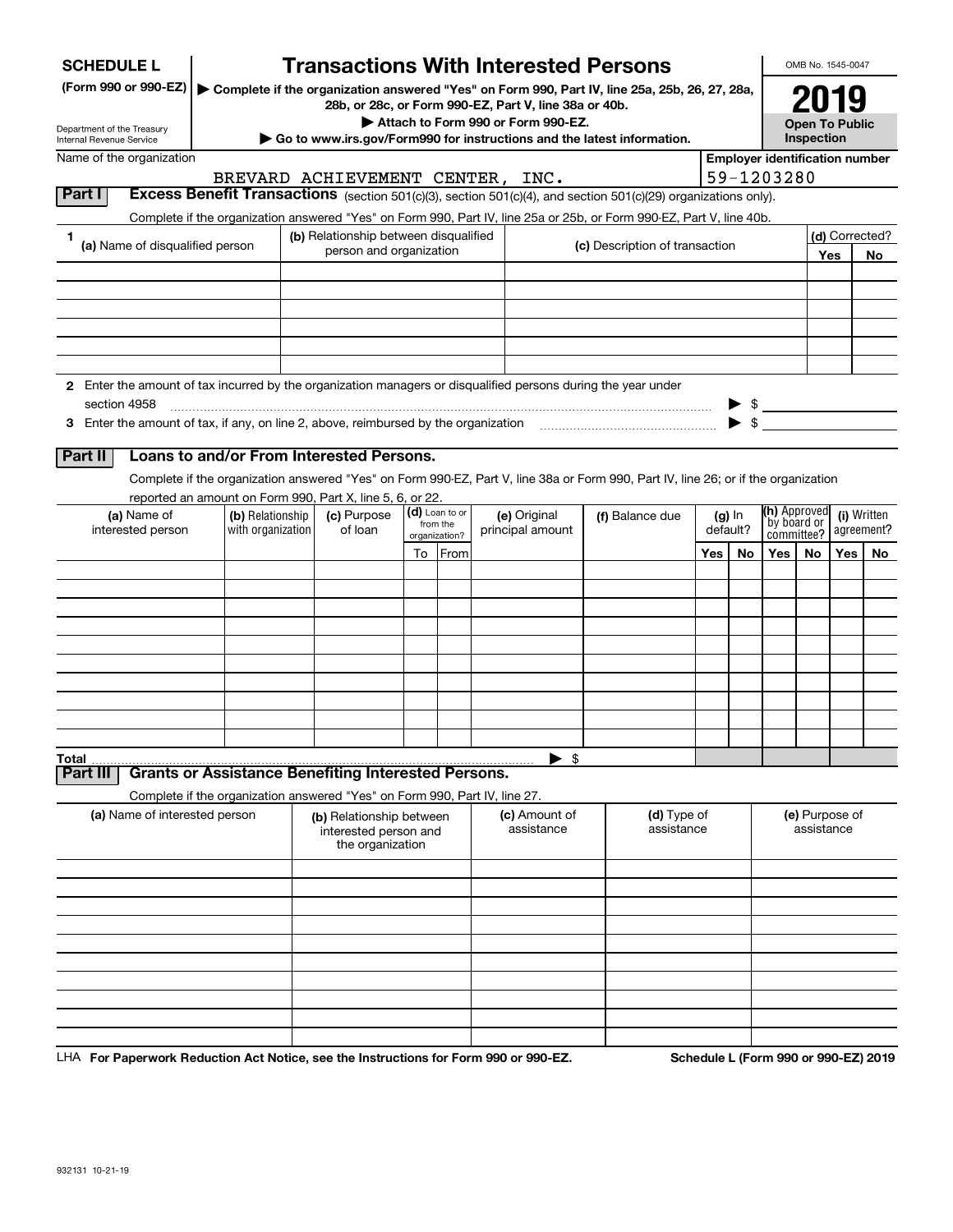#### **2** Schedule L (Form 990 or 990-EZ) 2019 Page 59-1203280 BREVARD ACHIEVEMENT CENTER, INC.**Part IV | Business Transactions Involving Interested Persons.**

Complete if the organization answered "Yes" on Form 990, Part IV, line 28a, 28b, or 28c.

| (a) Name of interested person | (b) Relationship between interested<br>person and the organization | (c) Amount of<br>transaction | (d) Description of<br>transaction | revenues?  | (e) Sharing of<br>organization's |
|-------------------------------|--------------------------------------------------------------------|------------------------------|-----------------------------------|------------|----------------------------------|
|                               |                                                                    |                              |                                   | <b>Yes</b> | No                               |
| INTERNATIONAL<br>ARTEMIS      | OWNER ,<br>T. PROCTOR,                                             |                              | 196,453. PHONE SYSTE              |            | х                                |
| VERNON COMPANY                | OWNER, ROSE THRON,                                                 |                              | $4,305.\n$ T-SHIRTS US            |            | x                                |
|                               |                                                                    |                              |                                   |            |                                  |
|                               |                                                                    |                              |                                   |            |                                  |
|                               |                                                                    |                              |                                   |            |                                  |
|                               |                                                                    |                              |                                   |            |                                  |
|                               |                                                                    |                              |                                   |            |                                  |
|                               |                                                                    |                              |                                   |            |                                  |
|                               |                                                                    |                              |                                   |            |                                  |
|                               |                                                                    |                              |                                   |            |                                  |

#### **Part V** Supplemental Information.

Provide additional information for responses to questions on Schedule L (see instructions).

#### SCH L, PART IV, BUSINESS TRANSACTIONS INVOLVING INTERESTED PERSONS:

(A) NAME OF PERSON: ARTEMIS INTERNATIONAL

(B) RELATIONSHIP BETWEEN INTERESTED PERSON AND ORGANIZATION:

#### OWNER, T. PROCTOR, IS BOARD MEMBER

(D) DESCRIPTION OF TRANSACTION: PHONE SYSTEM, ALARM AND FIRE SYSTEM, AND

IT SERVICES

(A) NAME OF PERSON: VERNON COMPANY

(B) RELATIONSHIP BETWEEN INTERESTED PERSON AND ORGANIZATION:

OWNER, ROSE THRON, IS BOARD MEMBER

(D) DESCRIPTION OF TRANSACTION: T-SHIRTS USED AS UNIFORMS AT FEDERAL

CONTRACT SITES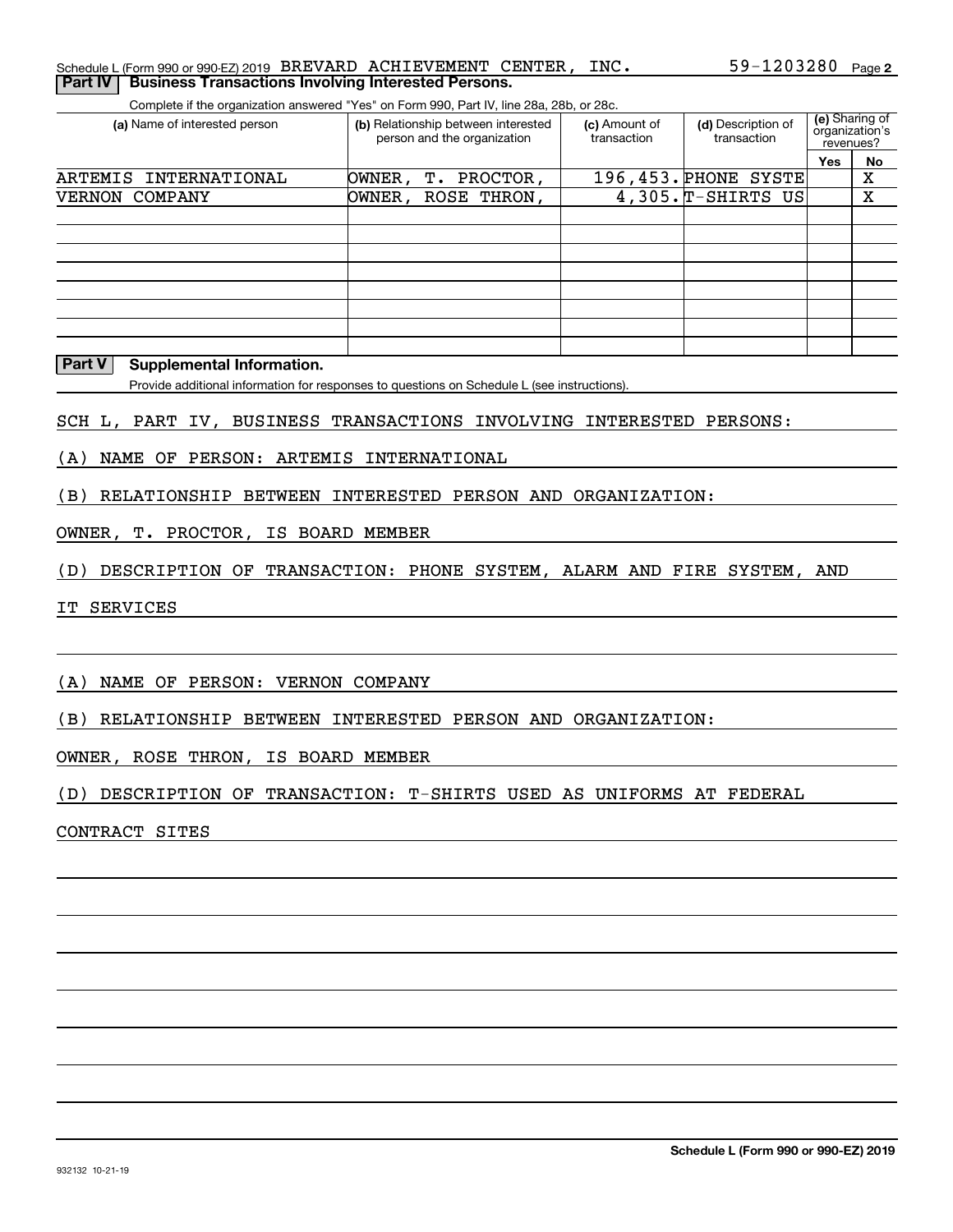**(Form 990 or 990-EZ)**

Department of the Treasury Internal Revenue Service Name of the organization

**Complete to provide information for responses to specific questions on SCHEDULE O Supplemental Information to Form 990 or 990-EZ**

**Form 990 or 990-EZ or to provide any additional information. | Attach to Form 990 or 990-EZ. | Go to www.irs.gov/Form990 for the latest information.**



BREVARD ACHIEVEMENT CENTER, INC.  $\vert$  59-1203280

### FORM 990, PART I, LINE 1, DESCRIPTION OF ORGANIZATION MISSION:

PERSONAL SUCCESS

FORM 990, PART VI, SECTION B, LINE 11B:

THE GOVERNING BOARD HAS AUTHORIZED MANAGEMENT TO REVIEW AND APPROVE THE

FORM 990. THE FINANCE MANAGER, VICE PRESIDENT-CFO AND PRESIDENT-CEO REVIEW

THE 990 BEFORE FILING.

FORM 990, PART VI, SECTION B, LINE 12C:

A COMPREHENSIVE SET OF POLICIES FOR STAFF, MANAGEMENT AND BOARD OF

DIRECTORS INCLUDES CORRECTIVE ACTION MEASURES AND REPORTING STANDARDS FOR KNOWN OR SUSPECTED VIOLATIONS.

FORM 990, PART VI, SECTION B, LINE 15:

ANNUALLY, THE BOARD'S EXECUTIVE COMMITTEE EVALUATES AND CONSIDERS LABOR

MARKET DATA, AS WELL AS INTERNAL MERIT INCREASES, IN DETERMINING

COMPENSATION. THE ORGANIZATION, IF DEEMED NECESSARY, CAN OVERRIDE THE

PRESIDENT'S AUTHORITY AS FAR AS COMPENSATION TO OTHER KEY EMPLOYEES ARE

CONCERNED. ANNUAL PERFORMANCE APPRAISALS ARE CONDUCTED AND WAGE INCREASES

ARE DECIDED BY THE VICE PRESIDENT, PRESIDENT OR BOARD OF DIRECTORS AND

APPROVED.

FORM 990, PART VI, SECTION C, LINE 19:

THE GOVERNING DOCUMENTS, CONFLICT OF INTEREST POLICY AND AUDITED FINANCIAL

STATEMENTS ARE AVAILABLE UPON REQUEST.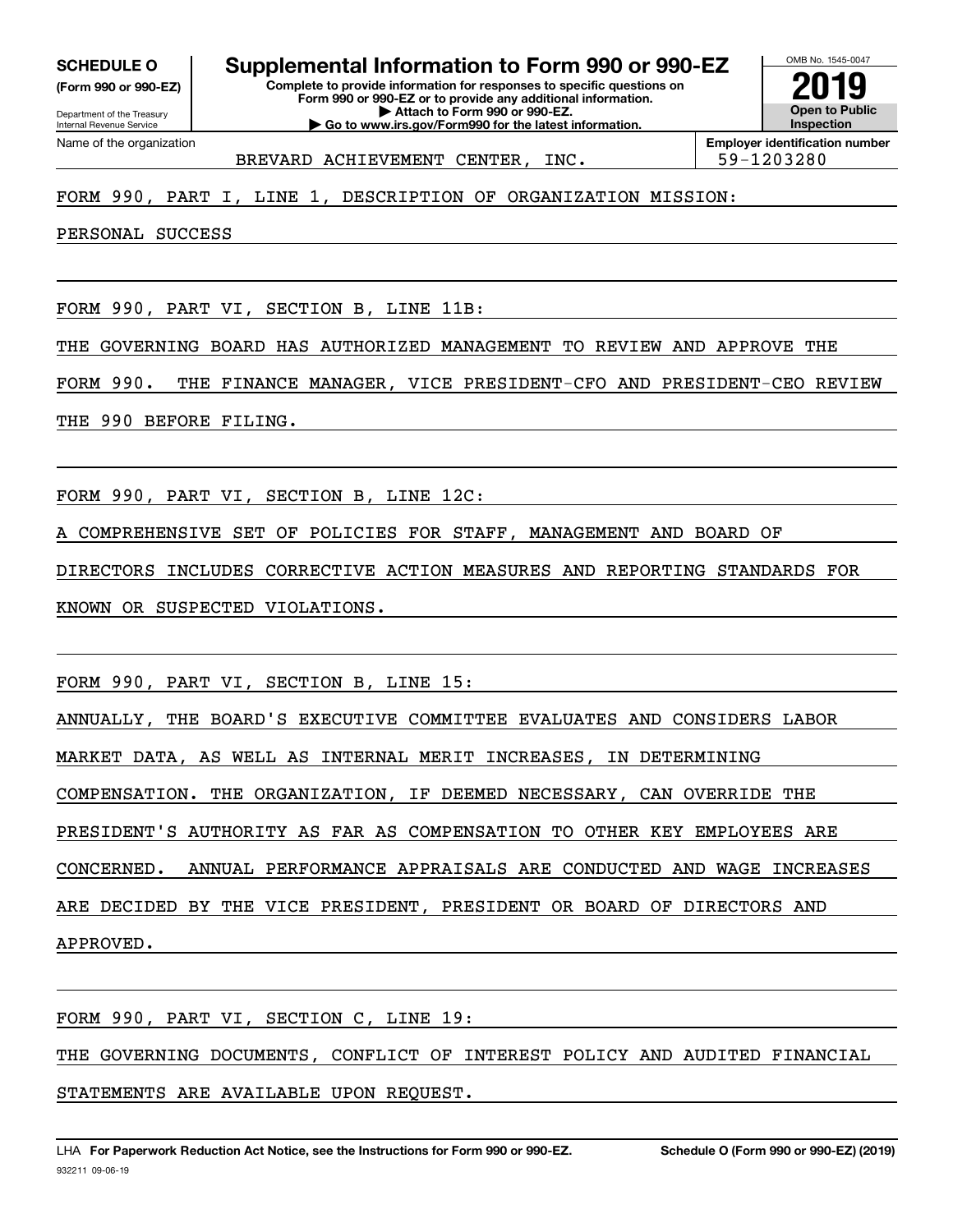**SCHEDULE R**

### **(Form 990)**

## **Related Organizations and Unrelated Partnerships**

**Complete if the organization answered "Yes" on Form 990, Part IV, line 33, 34, 35b, 36, or 37.** |

**Attach to Form 990.**  |

OMB No. 1545-0047

**Open to Public 2019**

**Employer identification number**

59-1203280

Department of the Treasury Internal Revenue Service

# **| Go to www.irs.gov/Form990 for instructions and the latest information. Inspection**

Name of the organization

#### BREVARD ACHIEVEMENT CENTER, INC.

**Part I Identification of Disregarded Entities.**  Complete if the organization answered "Yes" on Form 990, Part IV, line 33.

| (a)<br>Name, address, and EIN (if applicable)<br>of disregarded entity | (b)<br>Primary activity     | (c)<br>Legal domicile (state or<br>foreign country) | (d)<br>Total income | (e)<br>End-of-year assets | (f)<br>Direct controlling<br>entity |
|------------------------------------------------------------------------|-----------------------------|-----------------------------------------------------|---------------------|---------------------------|-------------------------------------|
| BREVARD ACHIEVEMENT CENTER ENTERPRISES, LLC.                           | TO PROVIDE HOUSEKEEPING,    |                                                     |                     |                           |                                     |
| - 82-4775007, 1845 COGSWELL STREET,                                    | GENERAL MAINTENANCE AND BOX |                                                     |                     |                           | BREVARD ACHIEVEMENT                 |
| ROCKLEDGE, FL 32955                                                    | OFFICE SUPPORT              | FLORIDA                                             | 1,519,933.          |                           | 512,626. CENTER, INC.               |
|                                                                        |                             |                                                     |                     |                           |                                     |
|                                                                        |                             |                                                     |                     |                           |                                     |
|                                                                        |                             |                                                     |                     |                           |                                     |

#### **Identification of Related Tax-Exempt Organizations.** Complete if the organization answered "Yes" on Form 990, Part IV, line 34, because it had one or more related tax-exempt **Part II** organizations during the tax year.

| (a)<br>Name, address, and EIN<br>of related organization | (b)<br>Primary activity | (c)<br>Legal domicile (state or<br>foreign country) | (d)<br><b>Exempt Code</b><br>section | (e)<br>Public charity<br>status (if section | (f)<br>Direct controlling<br>entity |     | $(g)$<br>Section 512(b)(13)<br>controlled<br>entity? |
|----------------------------------------------------------|-------------------------|-----------------------------------------------------|--------------------------------------|---------------------------------------------|-------------------------------------|-----|------------------------------------------------------|
|                                                          |                         |                                                     |                                      | 501(c)(3)                                   |                                     | Yes | No                                                   |
|                                                          |                         |                                                     |                                      |                                             |                                     |     |                                                      |
|                                                          |                         |                                                     |                                      |                                             |                                     |     |                                                      |
|                                                          |                         |                                                     |                                      |                                             |                                     |     |                                                      |
|                                                          |                         |                                                     |                                      |                                             |                                     |     |                                                      |

**For Paperwork Reduction Act Notice, see the Instructions for Form 990. Schedule R (Form 990) 2019**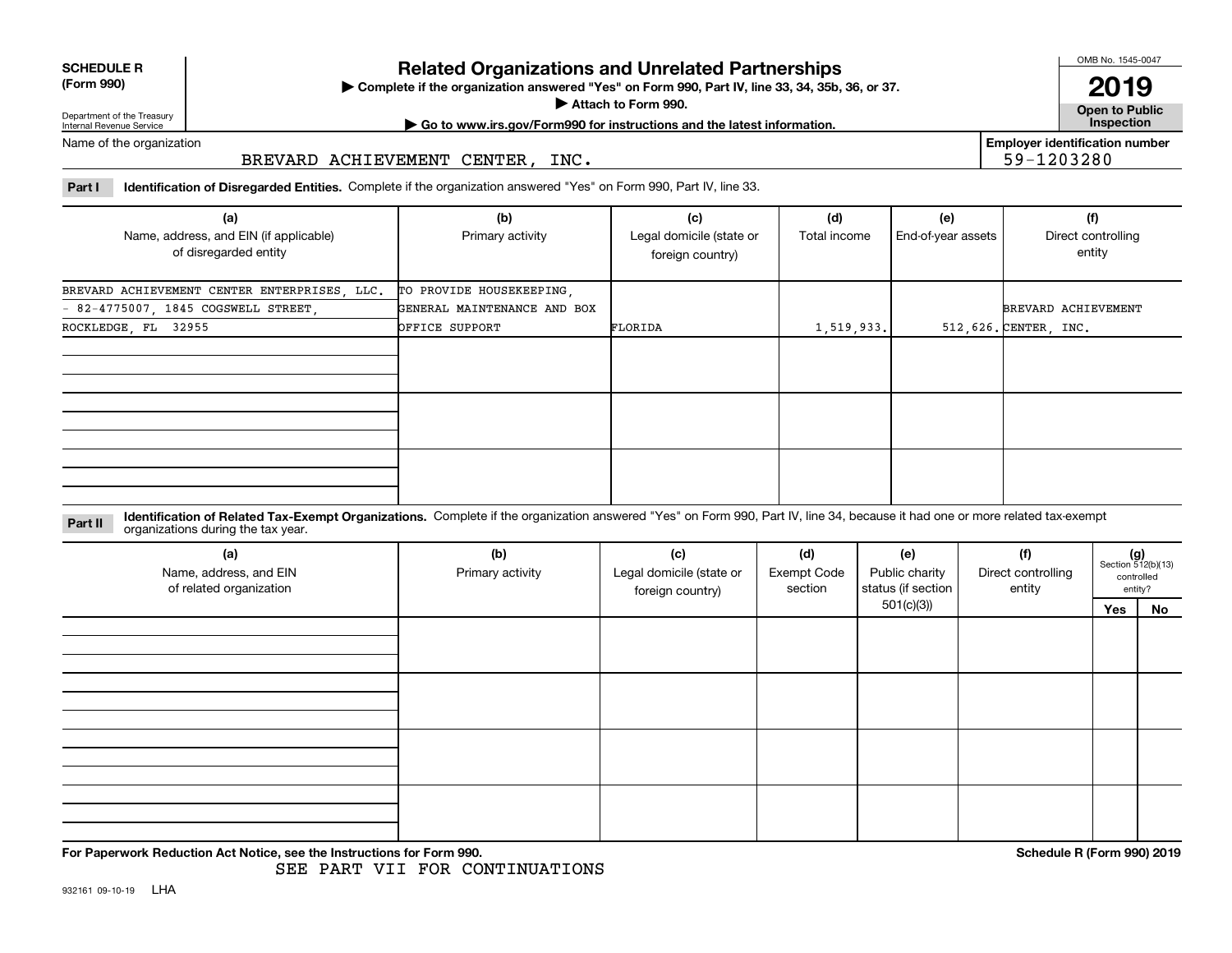#### Schedule R (Form 990) 2019 BREVARD ACHIEVEMENT CENTER, INC. 59-1203280 <sub>Page</sub>

**2**

**Identification of Related Organizations Taxable as a Partnership.** Complete if the organization answered "Yes" on Form 990, Part IV, line 34, because it had one or more related **Part III** organizations treated as a partnership during the tax year.

| (a)                     | (b)              | (c)                  | (d)                | (e)                                                                 | (f)              | (g)         |              | (h)              | (i)                                               | (j) | (k)                   |
|-------------------------|------------------|----------------------|--------------------|---------------------------------------------------------------------|------------------|-------------|--------------|------------------|---------------------------------------------------|-----|-----------------------|
| Name, address, and EIN  | Primary activity | Legal<br>domicile    | Direct controlling | Predominant income                                                  | Share of total   | Share of    |              | Disproportionate | Code V-UBI                                        |     | General or Percentage |
| of related organization |                  | (state or<br>foreign | entity             | related, unrelated,<br>excluded from tax under<br>sections 512-514) | income<br>assets | end-of-year | allocations? |                  | amount in box                                     |     | managing ownership    |
|                         |                  | country)             |                    |                                                                     |                  |             |              | Yes   No         | 20 of Schedule Partner?<br>K-1 (Form 1065) Yes No |     |                       |
|                         |                  |                      |                    |                                                                     |                  |             |              |                  |                                                   |     |                       |
|                         |                  |                      |                    |                                                                     |                  |             |              |                  |                                                   |     |                       |
|                         |                  |                      |                    |                                                                     |                  |             |              |                  |                                                   |     |                       |
|                         |                  |                      |                    |                                                                     |                  |             |              |                  |                                                   |     |                       |
|                         |                  |                      |                    |                                                                     |                  |             |              |                  |                                                   |     |                       |
|                         |                  |                      |                    |                                                                     |                  |             |              |                  |                                                   |     |                       |
|                         |                  |                      |                    |                                                                     |                  |             |              |                  |                                                   |     |                       |
|                         |                  |                      |                    |                                                                     |                  |             |              |                  |                                                   |     |                       |
|                         |                  |                      |                    |                                                                     |                  |             |              |                  |                                                   |     |                       |
|                         |                  |                      |                    |                                                                     |                  |             |              |                  |                                                   |     |                       |
|                         |                  |                      |                    |                                                                     |                  |             |              |                  |                                                   |     |                       |
|                         |                  |                      |                    |                                                                     |                  |             |              |                  |                                                   |     |                       |
|                         |                  |                      |                    |                                                                     |                  |             |              |                  |                                                   |     |                       |
|                         |                  |                      |                    |                                                                     |                  |             |              |                  |                                                   |     |                       |
|                         |                  |                      |                    |                                                                     |                  |             |              |                  |                                                   |     |                       |
|                         |                  |                      |                    |                                                                     |                  |             |              |                  |                                                   |     |                       |
|                         |                  |                      |                    |                                                                     |                  |             |              |                  |                                                   |     |                       |

**Identification of Related Organizations Taxable as a Corporation or Trust.** Complete if the organization answered "Yes" on Form 990, Part IV, line 34, because it had one or more related **Part IV** organizations treated as a corporation or trust during the tax year.

| (a)<br>Name, address, and EIN<br>of related organization | (b)<br>Primary activity | (c)<br>Legal domicile<br>(state or<br>foreign | (d)<br>Direct controlling<br>entity | (e)<br>Type of entity<br>(C corp, S corp,<br>or trust) | (f)<br>Share of total<br>income | (g)<br>Share of<br>end-of-year<br>assets | (h)<br>Percentage<br>ownership | $(i)$ Section<br>512(b)(13)<br>controlled<br>entity? |
|----------------------------------------------------------|-------------------------|-----------------------------------------------|-------------------------------------|--------------------------------------------------------|---------------------------------|------------------------------------------|--------------------------------|------------------------------------------------------|
|                                                          |                         | country)                                      |                                     |                                                        |                                 |                                          |                                | Yes No                                               |
|                                                          |                         |                                               |                                     |                                                        |                                 |                                          |                                |                                                      |
|                                                          |                         |                                               |                                     |                                                        |                                 |                                          |                                |                                                      |
|                                                          |                         |                                               |                                     |                                                        |                                 |                                          |                                |                                                      |
|                                                          |                         |                                               |                                     |                                                        |                                 |                                          |                                |                                                      |
|                                                          |                         |                                               |                                     |                                                        |                                 |                                          |                                |                                                      |
|                                                          |                         |                                               |                                     |                                                        |                                 |                                          |                                |                                                      |
|                                                          |                         |                                               |                                     |                                                        |                                 |                                          |                                |                                                      |
|                                                          |                         |                                               |                                     |                                                        |                                 |                                          |                                |                                                      |
|                                                          |                         |                                               |                                     |                                                        |                                 |                                          |                                |                                                      |
|                                                          |                         |                                               |                                     |                                                        |                                 |                                          |                                |                                                      |
|                                                          |                         |                                               |                                     |                                                        |                                 |                                          |                                |                                                      |
|                                                          |                         |                                               |                                     |                                                        |                                 |                                          |                                |                                                      |
|                                                          |                         |                                               |                                     |                                                        |                                 |                                          |                                |                                                      |
|                                                          |                         |                                               |                                     |                                                        |                                 |                                          |                                |                                                      |
|                                                          |                         |                                               |                                     |                                                        |                                 |                                          |                                |                                                      |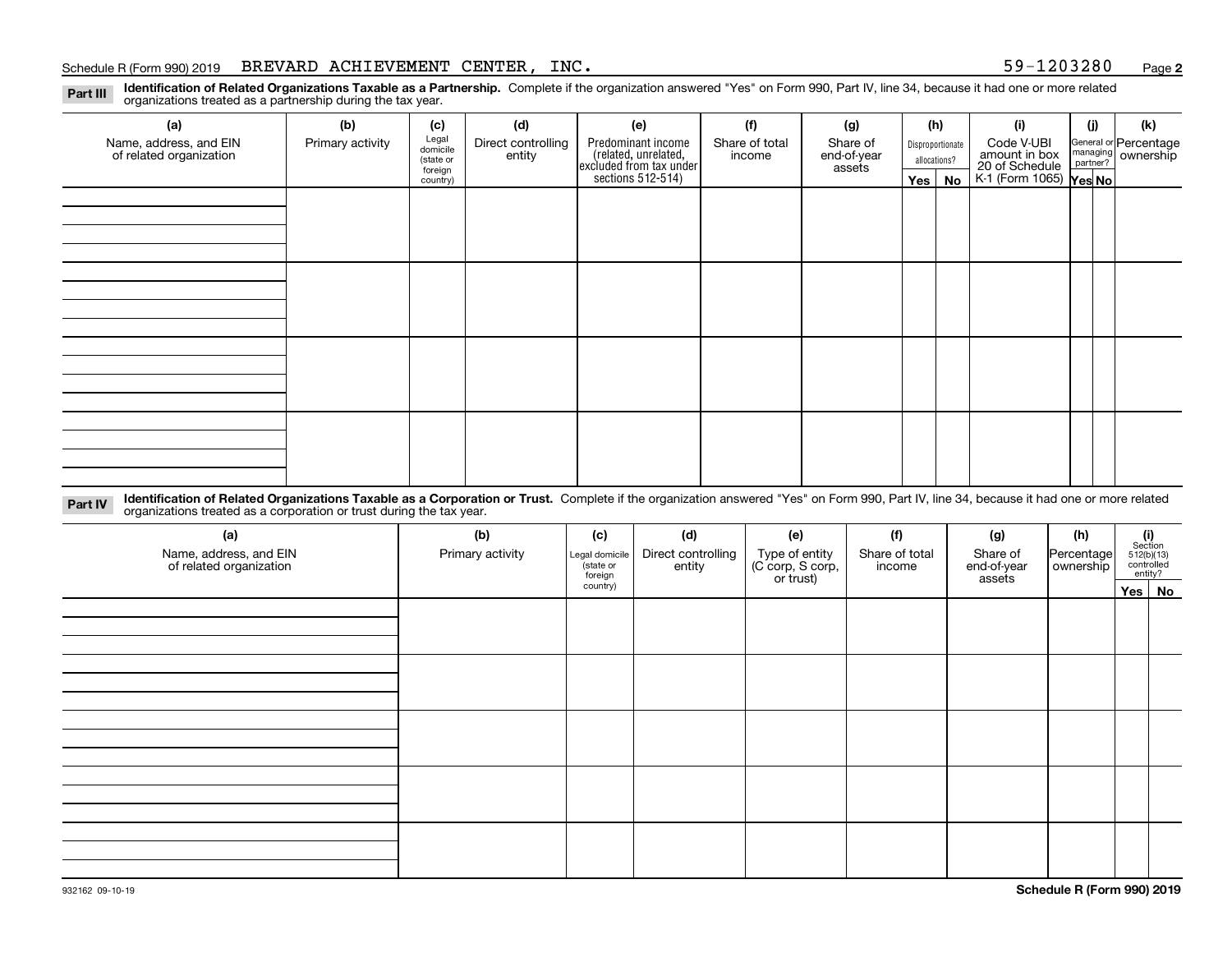#### Schedule R (Form 990) 2019 BREVARD ACHIEVEMENT CENTER, INC. 59-1203280 <sub>Page</sub>

**Schedule R (Form 990) 2019**

| Part V Transactions With Related Organizations. Complete if the organization answered "Yes" on Form 990, Part IV, line 34, 35b, or 36 |  |
|---------------------------------------------------------------------------------------------------------------------------------------|--|
|                                                                                                                                       |  |

| Note: Complete line 1 if any entity is listed in Parts II, III, or IV of this schedule. |                                                                                                                                                                                                                                      |     |  |  |  |
|-----------------------------------------------------------------------------------------|--------------------------------------------------------------------------------------------------------------------------------------------------------------------------------------------------------------------------------------|-----|--|--|--|
|                                                                                         | 1 During the tax year, did the organization engage in any of the following transactions with one or more related organizations listed in Parts II-IV?                                                                                |     |  |  |  |
|                                                                                         |                                                                                                                                                                                                                                      | 1a  |  |  |  |
|                                                                                         | <b>b</b> Gift, grant, or capital contribution to related organization(s)                                                                                                                                                             | 1b  |  |  |  |
|                                                                                         | c Gift, grant, or capital contribution from related organization(s) manufaction content to content and contribution from related organization(s) manufaction content and contribution from related organization(s) manufaction       | 1c  |  |  |  |
|                                                                                         | <b>d</b> Loans or loan quarantees to or for related organization(s)                                                                                                                                                                  | 1d  |  |  |  |
|                                                                                         | e Loans or loan guarantees by related organization(s) manufactured and content to content the content of the content of the content of the content of the content of the content of the content of the content of the content        | 1e  |  |  |  |
|                                                                                         |                                                                                                                                                                                                                                      |     |  |  |  |
|                                                                                         |                                                                                                                                                                                                                                      | 1f  |  |  |  |
|                                                                                         |                                                                                                                                                                                                                                      | 1g  |  |  |  |
|                                                                                         | h Purchase of assets from related organization(s) manufactured and content to content the content of assets from related organization(s)                                                                                             | 1h  |  |  |  |
|                                                                                         |                                                                                                                                                                                                                                      | 1i  |  |  |  |
|                                                                                         | j Lease of facilities, equipment, or other assets to related organization(s) matter content to content the content of facilities, equipment, or other assets to related organization(s) matter content content content to cont       | 1i. |  |  |  |
|                                                                                         |                                                                                                                                                                                                                                      |     |  |  |  |
|                                                                                         |                                                                                                                                                                                                                                      | 1k  |  |  |  |
|                                                                                         | I Performance of services or membership or fundraising solicitations for related organization(s)                                                                                                                                     | 11  |  |  |  |
|                                                                                         | m Performance of services or membership or fundraising solicitations by related organization(s)<br>1 <sub>m</sub>                                                                                                                    |     |  |  |  |
|                                                                                         |                                                                                                                                                                                                                                      | 1n  |  |  |  |
|                                                                                         | o Sharing of paid employees with related organization(s) <b>contract to consume the contract of the consumer consumer the consumer consumer consumer consumer consumer consumer consumer consumer consumer consumer consumer con</b> | 1o  |  |  |  |
|                                                                                         |                                                                                                                                                                                                                                      |     |  |  |  |
|                                                                                         | p Reimbursement paid to related organization(s) for expenses [111] All and the content of the content of the content of the content of the content of the content of the content of the content of the content of the content        | 1p  |  |  |  |
|                                                                                         |                                                                                                                                                                                                                                      | 1q  |  |  |  |
|                                                                                         |                                                                                                                                                                                                                                      |     |  |  |  |
|                                                                                         |                                                                                                                                                                                                                                      | 1r  |  |  |  |
|                                                                                         |                                                                                                                                                                                                                                      | 1s  |  |  |  |

**2**If the answer to any of the above is "Yes," see the instructions for information on who must complete this line, including covered relationships and transaction thresholds.

|     | (a)<br>Name of related organization | (b)<br>Transaction<br>type (a-s) | (c)<br>Amount involved | (d)<br>Method of determining amount involved |
|-----|-------------------------------------|----------------------------------|------------------------|----------------------------------------------|
| (1) |                                     |                                  |                        |                                              |
| (2) |                                     |                                  |                        |                                              |
| (3) |                                     |                                  |                        |                                              |
| (4) |                                     |                                  |                        |                                              |
| (5) |                                     |                                  |                        |                                              |
| (6) |                                     |                                  |                        |                                              |

 $\overline{\phantom{a}}$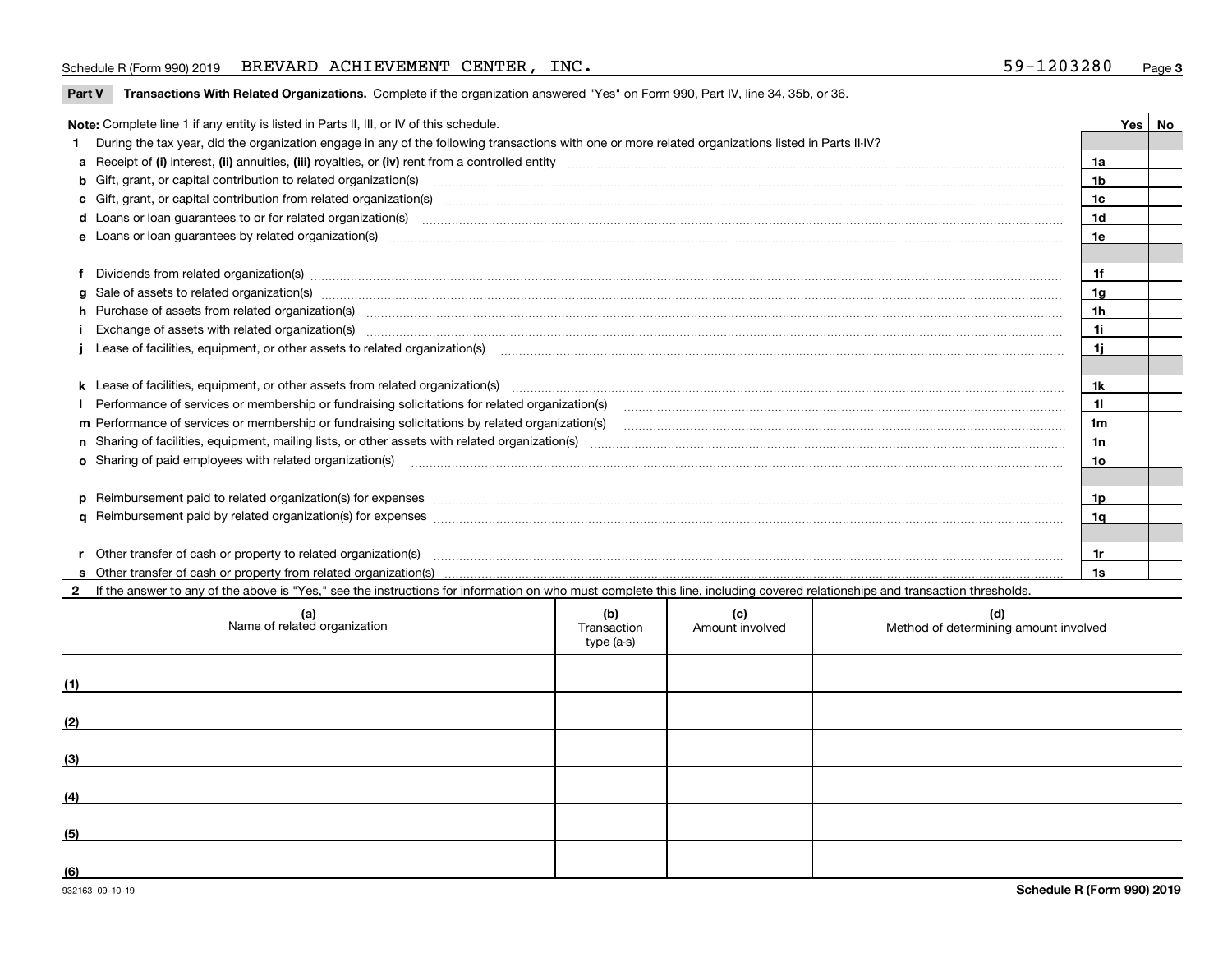#### Schedule R (Form 990) 2019 BREVARD ACHIEVEMENT CENTER, INC. 59-1203280 <sub>Page</sub>

#### **4**

**Part VI Unrelated Organizations Taxable as a Partnership. Complete if the organization answered "Yes" on Form 990, Part IV, line 37.** 

Provide the following information for each entity taxed as a partnership through which the organization conducted more than five percent of its activities (measured by total assets or gross revenue) that was not a related organization. See instructions regarding exclusion for certain investment partnerships.

| ັ<br>(a)<br>Name, address, and EIN | ັ<br>ັ<br>(b)<br>Primary activity | (c)<br>Legal domicile         | and the state of the state<br>(d)                                                          | (e)<br>Are all<br>partners sec.<br>$\frac{501(c)(3)}{0rgs.?}$ |  | (f)<br>Share of | (g)<br>Share of       |                                                 | (h) | (i)                                                                                              | (i)    | (k) |  |
|------------------------------------|-----------------------------------|-------------------------------|--------------------------------------------------------------------------------------------|---------------------------------------------------------------|--|-----------------|-----------------------|-------------------------------------------------|-----|--------------------------------------------------------------------------------------------------|--------|-----|--|
| of entity                          |                                   | (state or foreign<br>country) | Predominant income<br>(related, unrelated,<br>excluded from tax under<br>sections 512-514) | Yes No                                                        |  | total<br>income | end-of-year<br>assets | Dispropor-<br>tionate<br>allocations?<br>Yes No |     | Code V-UBI<br>amount in box 20 managing<br>of Schedule K-1<br>(Form 1065)<br>$\overline{Yes}$ No | Yes No |     |  |
|                                    |                                   |                               |                                                                                            |                                                               |  |                 |                       |                                                 |     |                                                                                                  |        |     |  |
|                                    |                                   |                               |                                                                                            |                                                               |  |                 |                       |                                                 |     |                                                                                                  |        |     |  |
|                                    |                                   |                               |                                                                                            |                                                               |  |                 |                       |                                                 |     |                                                                                                  |        |     |  |
|                                    |                                   |                               |                                                                                            |                                                               |  |                 |                       |                                                 |     |                                                                                                  |        |     |  |
|                                    |                                   |                               |                                                                                            |                                                               |  |                 |                       |                                                 |     |                                                                                                  |        |     |  |
|                                    |                                   |                               |                                                                                            |                                                               |  |                 |                       |                                                 |     |                                                                                                  |        |     |  |
|                                    |                                   |                               |                                                                                            |                                                               |  |                 |                       |                                                 |     |                                                                                                  |        |     |  |
|                                    |                                   |                               |                                                                                            |                                                               |  |                 |                       |                                                 |     |                                                                                                  |        |     |  |
|                                    |                                   |                               |                                                                                            |                                                               |  |                 |                       |                                                 |     |                                                                                                  |        |     |  |
|                                    |                                   |                               |                                                                                            |                                                               |  |                 |                       |                                                 |     |                                                                                                  |        |     |  |
|                                    |                                   |                               |                                                                                            |                                                               |  |                 |                       |                                                 |     |                                                                                                  |        |     |  |
|                                    |                                   |                               |                                                                                            |                                                               |  |                 |                       |                                                 |     |                                                                                                  |        |     |  |
|                                    |                                   |                               |                                                                                            |                                                               |  |                 |                       |                                                 |     |                                                                                                  |        |     |  |
|                                    |                                   |                               |                                                                                            |                                                               |  |                 |                       |                                                 |     |                                                                                                  |        |     |  |
|                                    |                                   |                               |                                                                                            |                                                               |  |                 |                       |                                                 |     |                                                                                                  |        |     |  |
|                                    |                                   |                               |                                                                                            |                                                               |  |                 |                       |                                                 |     |                                                                                                  |        |     |  |
|                                    |                                   |                               |                                                                                            |                                                               |  |                 |                       |                                                 |     |                                                                                                  |        |     |  |
|                                    |                                   |                               |                                                                                            |                                                               |  |                 |                       |                                                 |     |                                                                                                  |        |     |  |
|                                    |                                   |                               |                                                                                            |                                                               |  |                 |                       |                                                 |     |                                                                                                  |        |     |  |
|                                    |                                   |                               |                                                                                            |                                                               |  |                 |                       |                                                 |     |                                                                                                  |        |     |  |

**Schedule R (Form 990) 2019**